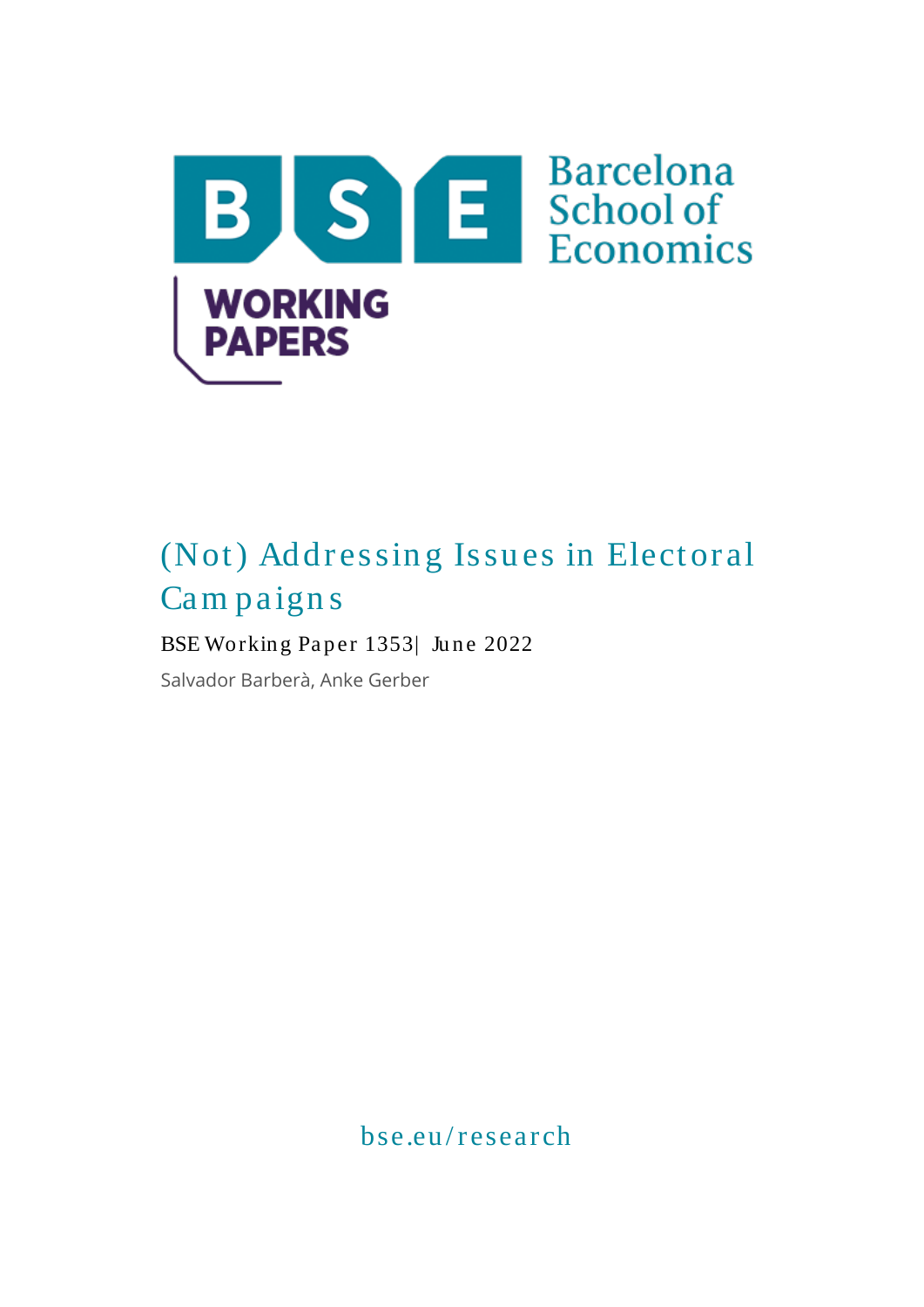# (Not) Addressing Issues in Electoral Campaigns<sup>∗</sup>

Salvador Barberà<sup>†</sup> Anke Gerber<sup>‡</sup>

June 7, 2022

#### Abstract

Two candidates competing for election may raise some issues for debate during the electoral campaign, while avoiding others. We present a model in which the decision to introduce an issue, or to reply to the opponent's position on one that she raised, may result in further additions to the list of topics that end up being discussed. Candidates' strategic decisions are driven by their appraisal of their expected vote share at the end of the campaign. Our analysis appeals to a protocol-free equilibrium concept, and predicts the list of topics that will be touched upon by each candidate, and the order in which they might be addressed. We show that important phenomena observed during campaigns, like the convergence of the parties to address the same issues, or else their diverging choice on which ones to treat, or the relevance of issue ownership can be explained within our stark basic model.

Keywords: Electoral campaigns, issues, equilibrium sets of continuation campaigns, issue convergence, issue divergence, issue ownership. JEL-Classification: D72, P16.

<sup>∗</sup>The authors thank Felix Brandt and Matthew Jackson for valuable comments.

<sup>&</sup>lt;sup>†</sup>MOVE, Universitat Autònoma de Barcelona and Barcelona GSE, Facultat d'Economia i Empresa, Edifici B, 08193 Bellaterra (Barcelona), Spain; e-mail: salvador.barbera@uab.cat. Salvador Barber`a acknowledges financial support from the Spanish Agencia Estatal de Investigación (AEI), through the Severo Ochoa Programme for Centres of Excellence in R&D (Barcelona School of Economics CEX2019-000915-S), from the Spanish Ministry of Economy and Competitiveness and FEDER through grant PID2020-116771GB-I00, and from the Generalitat de Catalunya, through grant 2017SGR-0711.

<sup>‡</sup>Department of Economics, University of Hamburg, Von-Melle-Park 5, D-20146 Hamburg, Germany; e-mail: anke.gerber@uni-hamburg.de.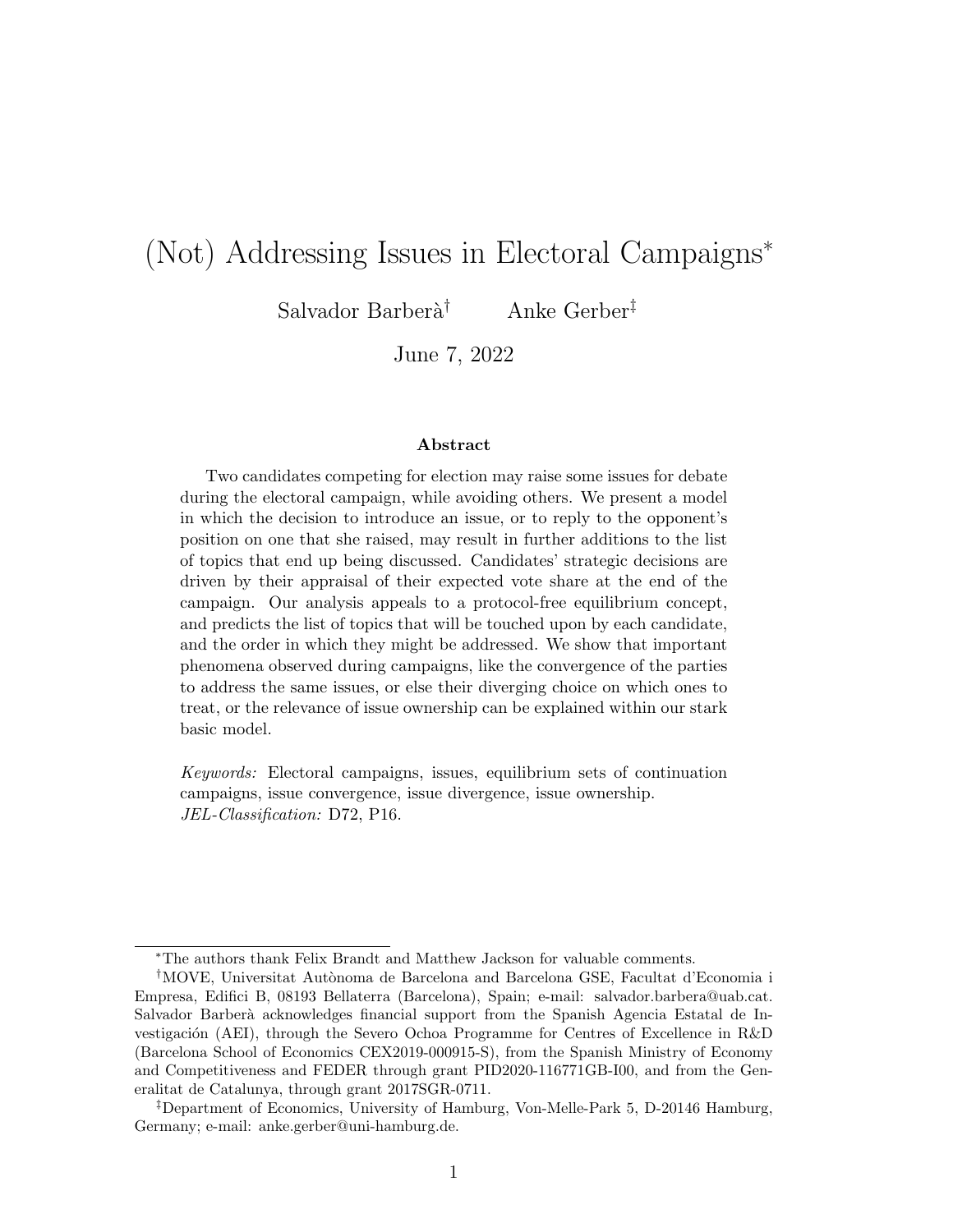## 1 Introduction

Contenders in an electoral campaign may decide to raise some issues for controversy, while staying quiet about others. They may decide to confront their views on issues raised by their opponents, while ignoring the challenge in other cases. They may have a comparative advantage in dealing with issues that their parties have a good record on, and start with a handicap on other fronts. All of these are results of the strategic considerations that lead candidates to build campaigns through the choice of topics that they will address, conditional on what they think others will do to attract voters. A vast literature on electoral campaigns has considered, among other factors, the sort of decisions we just described, under the names of issue convergence (confronting opposite positions on the same issue), issue divergence (avoiding to address the same issues that others propose) or issue ownership (recognizing a priori advantages regarding certain issues when deciding which ones to debate).

The empirical literature is mixed and provides evidence for both issue convergence and divergence (see e.g. Petrocik, 1996; Spiliotes and Vavreck, 2003; Sigelman and Buell, 2004; Green-Pedersen, 2007). This entails the need to explain both outcomes, ideally with one single model which can produce both issue convergence and divergence and outcomes between these two extremes depending on the choice of parameters. The contribution of our paper is to deliver such a model.

We propose a stark model of campaign formation, where two candidates can independently determine what issues to address, and on which ones to remain silent, based on their estimated vote share in the election. Addressing an issue can be given two interpretations. One is that by addressing an issue a candidate announces her policy on that issue while staying silent on an issue means that the status quo policy on that issue will prevail in case the candidate is elected. Voters are then assumed to base their vote on the belief that candidates will keep their promises once elected. The other interpretation is that addressing an issue makes the candidate's position on that issue salient in the eyes of the voters. Here voters are assumed to base their vote on the salient positions of the candidates while they believe that the candidates will stick to the status quo policy for the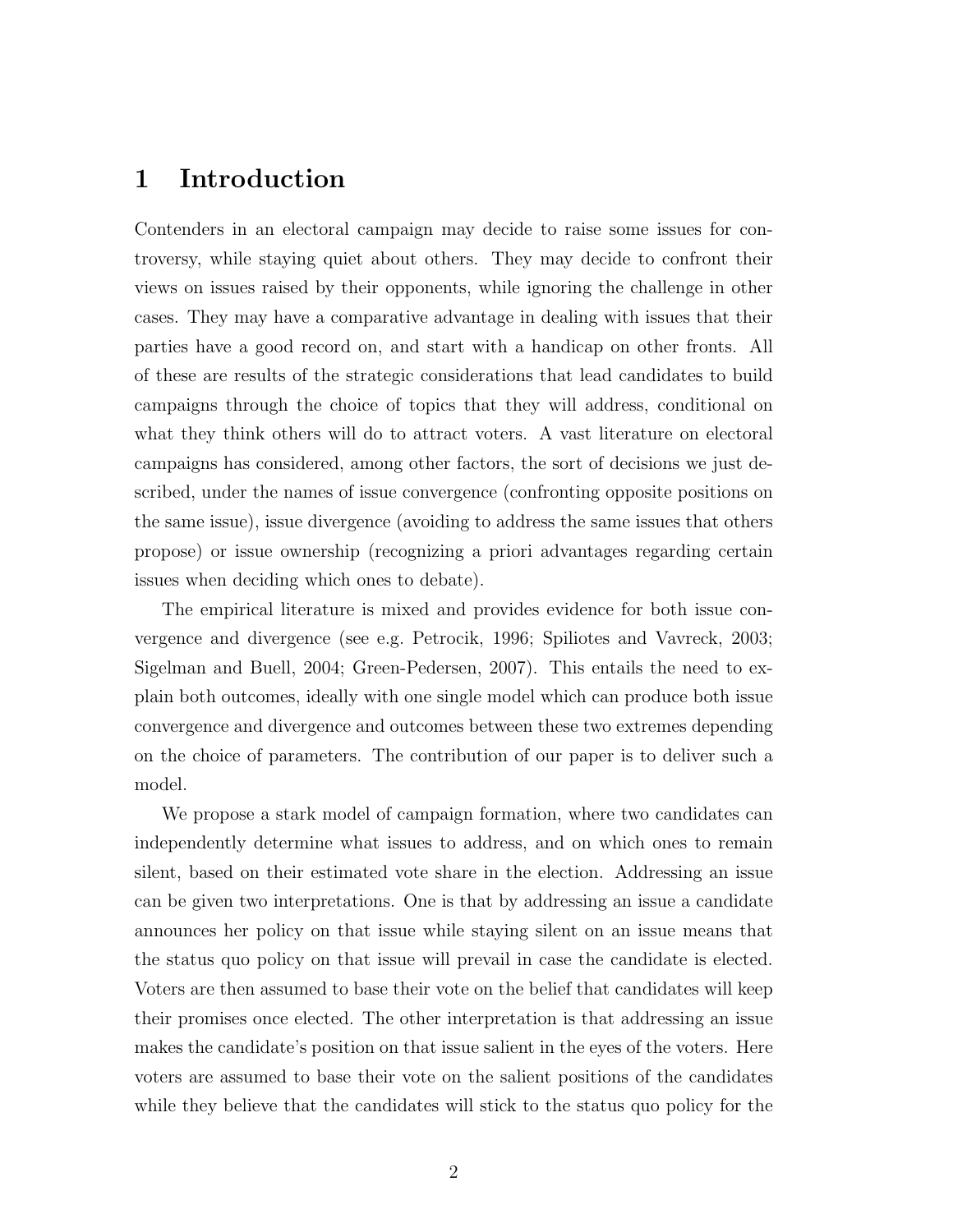issues they have not addressed during the campaign.

We consider a dynamic campaign formation but different from other authors (see, e.g. Colomer and Llavador, 2012; Egorov, 2015) we do not assume a given order of moves but rather derive the order endogenously as part of the equilibrium. To this end we adapt a protocol-free equilibrium concept that has been introduced by Dutta et al. (2004).

Our basic model can already explain all possible outcomes including the extreme cases of issue convergence and issue divergence. We also introduce some variants of our basic model to incorporate two relevant additional considerations. One is to recognize that limited resources may affect the form of equilibrium campaigns by limiting the number of issues that contenders can afford to productively address. Another is to take into account that campaigning costs may affect the electoral race by introducing additional considerations in defining the candidates' objectives, beyond the maximization of voting shares, and thus turn the game into one that is no longer zero sum.

Much of the previous theoretical literature on electoral campaigns has considered models where candidates or parties can allocate a given budget across different issues thereby increasing the salience of the issues which is assumed to affect voters' preferences (see, e.g., Amorós and Puy, 2013; Aragonès, Castanheira, and Giani, 2015; Dragu and Fan, 2016; Denter, 2020). In these models the salience of an issue is determined by the total investment of both candidates or parties into the issue while in our model a candidate can only affect the salience of her own position on an issue.

Admittedly, our model omits variables whose role has been analyzed by the literature on electoral campaigns, and even those that we explicitly consider are treated in a simplified matter. These additional variables include, for example, the intensity with which candidates treat each of the issues, or their ability to misrepresent their true objectives. Yet, our strategy of research here has been to concentrate on showing that the major phenomena we initially described can arise even in the absence of these additional qualifying considerations, as a result of a minimum of variables. Hence, the nature of our results, and our interpretation of their consequences. Our results are not to deny the relevance of additional considerations or complications, but point at the fact that these are not strictly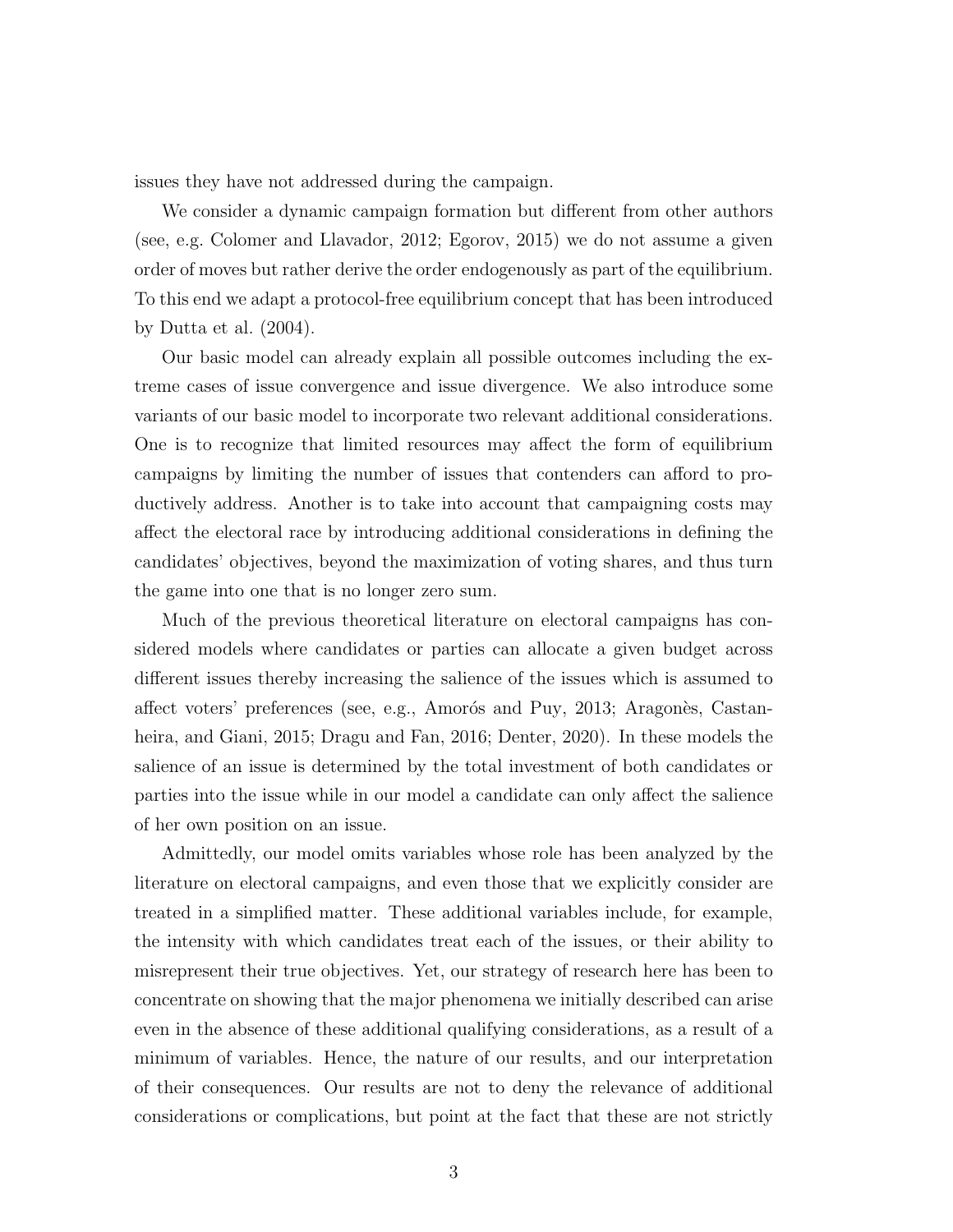needed to generate the basic phenomena we want to highlight.

The paper proceeds as follows. In section 2 we present our model and the equilibrium notion. Section 3 discusses three relevant special cases and also presents a simple example to analyze the effect of issue ownership on issue convergence and issue divergence. Section 4 considers the general case of an arbitrary number of issues. Section 5 studies the effect of campaigning costs. Section 6 concludes.

## 2 The Model

We consider two candidates,  $A$  and  $B$ , who compete in an electoral campaign. There is a finite set of policy issues K with cardinality  $K \geq 1$ . Examples for issues are social security, education, environmental protection, immigration etc. During the electoral campaign candidates address issues in  $K$ . For  $i = A, B$ , let  $z^i \in \{0,1\}^K$  be such that  $z^i_k = 1$  if candidate i has addressed issue  $k \in \mathcal{K}$ and  $z_k^i = 0$ , otherwise. Whenever convenient we write the vector  $z^i$  as a binary number  $z^i = z_1^i \dots z_K^i$ .<sup>1</sup> We call  $(z^A, z^B)$  with  $z^i \in \{0, 1\}^K$  for  $i = A, B$ , a state.

Let  $p(z^A, z^B)$  stand for the vote share of candidate A at state  $(z^A, z^B)$ . We assume that these vote shares are different in each state, i.e.

$$
p(z^A, z^B) \neq p(\hat{z}^A, \hat{z}^B)
$$
 for  $(z^A, z^B) \neq (\hat{z}^A, \hat{z}^B)$ .

In most of the paper we retain the implicit assumption that both candidates assess in the same way the vote shares that each one will obtain. That implies that they play a zero-sum game. In section 4 we show that under the zero-sum assumption, our equilibrium payoffs are unique, and in section 5 we prove that otherwise multiple equilibria with different payoffs may exist. Hence, the zerosum assumption ties our hands tighter, and makes our results more conclusive.

#### A protocol-free electoral campaign

During an electoral campaign, each candidate may decide to address some issues and not others, and to do it according to a given sequence, either raising a new one, responding to the opponent's previous mention of it, or ignoring it.

<sup>&</sup>lt;sup>1</sup>For example, if  $K = 3$ , then  $z<sup>i</sup> = 101$  means that candidate *i* has addressed issues 1 and 3 but not issue 2.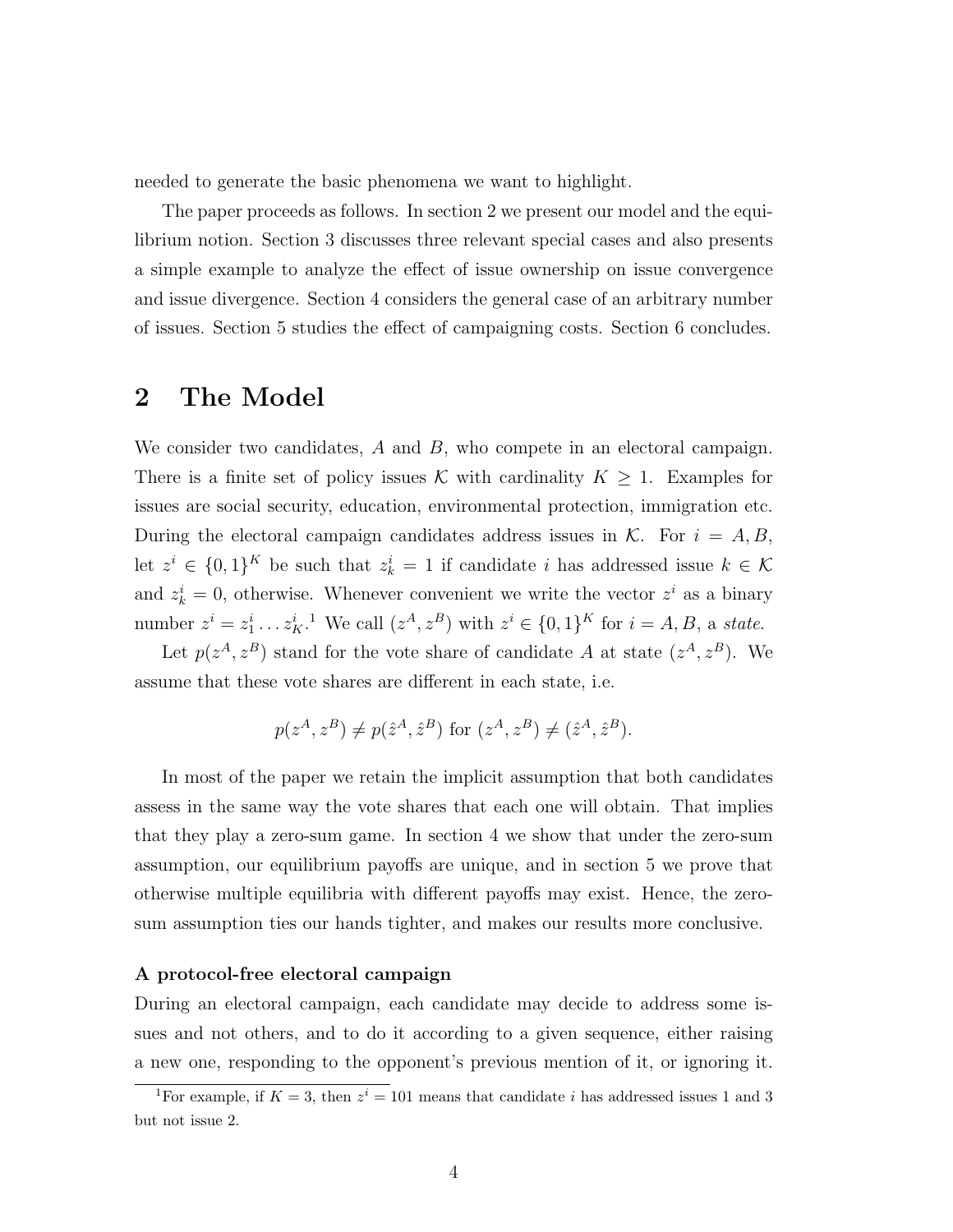Our choice of equilibrium notion is intended to endogenize the sequence of such choices, rather than imposing it in the form of a protocol. If candidate  $i$  addresses issue k, we denote this by the pair  $(k, i)$ . At any point in time an electoral campaign then is characterized by a sequence of pairs  $(k, i) \in \mathcal{K} \times \{A, B\}$  recording which candidate has addressed which issue and in what order. We call any such sequence a *campaign*. Formally, let  $m \in \{1, ..., 2K\}$ . A campaign of length m then is a sequence  $s = (s_1, \ldots, s_m)$  with  $s_l \in \mathcal{K} \times \{A, B\}$  for all  $l = 1, \ldots, m$ , and  $s_l \neq s_{l'}$  for all  $l \neq l'$ . The empty campaign  $\emptyset$ , where no candidate has addressed any issue is defined to have length 0. By  $S<sup>m</sup>$  we denote the set of campaigns of length m, where  $0 \leq m \leq 2K$ , and by  $S = \bigcup_{m=0}^{2K} S^m$  we denote the set of all campaigns.

For a given campaign  $s = (s_1, \ldots, s_m) \in S$  and  $(k, i) \in K \times \{A, B\}$  we write, for short,  $(k, i) \in s$  whenever  $(k, i) = s_i$  for some  $l \in \{1, \ldots, m\}$ , and  $(k, i) \notin s$ whenever  $(k, i) \neq s_i$  for all  $l = 1, ..., m$ . For  $s \in S^m$ , where  $0 \leq m \leq 2K$ , and  $(k, i) \in K \times \{A, B\}, (k, i) \notin s, (s, (k, i))$  denotes the campaign  $s' \in S^{m+1}$  with  $s'_{l} = s_{l}$  for  $l = 1, ..., m$ , and  $s'_{m+1} = (k, i)$ .

Each campaign  $s \in S$  defines a state  $(z^A(s), z^B(s))$ , where  $z^i(s) \in \{0,1\}^K$ denotes which issues have been addressed by candidate  $i \in \{A, B\}$  at campaign s, that is

$$
z_k^i(s) = \begin{cases} 1, \text{ if } (k,i) \in s, \\ 0, \text{ if } (k,i) \notin s \end{cases}
$$

for  $i = A, B$ .

The electoral campaign ends if at a given campaign  $s \in S$  no candidate wants to address an issue that he or she has not addressed before. In particular, the electoral campaign ends at any full campaign  $s \in S^{2K}$ , when all issues have been addressed by both candidates. But note that the electoral campaign may end before a full campaign is reached. There may be issues that have only been addressed by one candidate but not by the other, and also ones not addressed by any of the two candidates.

Once the electoral campaign has ended there is an election and

$$
P(s) = p(z^A(s), z^B(s))
$$

denotes candidate A's vote share at the given campaign s.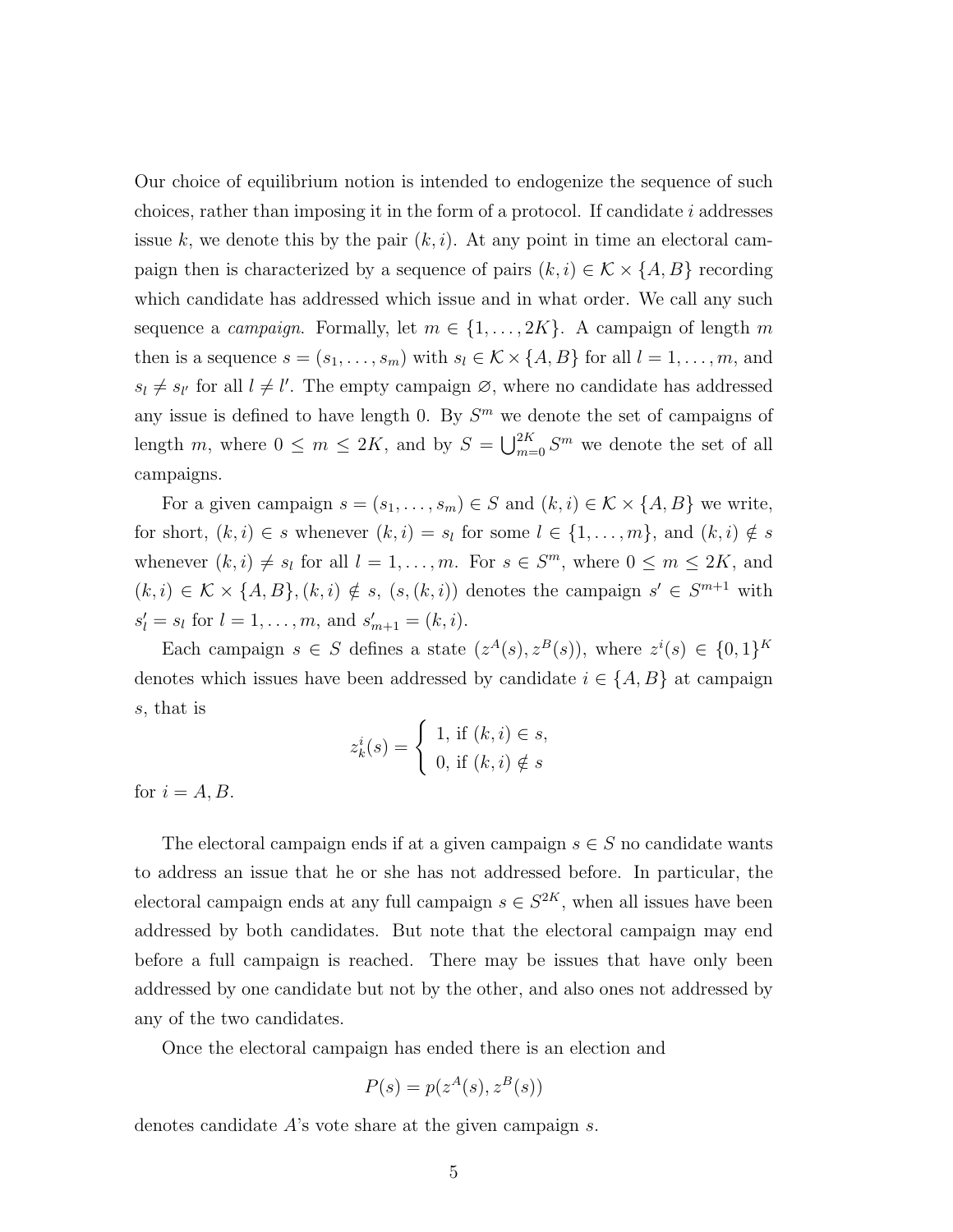We shall now define the notion of continuation campaigns, that is crucial in the analysis of our equilibrium concept. Let  $m \in \{0, 1, ..., 2K\}$  and let  $s \in S^m$ . We say that s' is a *continuation campaign* at s if  $s'_l = s_l$  for all  $l = 1, ..., m$ . Note that by definition s is a continuation campaign at s. By  $S(s)$  we denote the set of continuation campaigns at  $s \in S$ . A *collection of sets of continuation* campaigns is a family of subsets of  $S(s)$  for each  $s \in S$ .

We shall use a concept of equilibrium that adapts a proposal by Dutta et al. (2004). We have adopted this concept because it is very general and it allows candidates to choose the order in which they express themselves and also that in which they address the different issues. The notion of equilibrium is defined on collections of sets of campaigns, rather than on specific campaigns. It demands from equilibrium collections to satisfy three conditions, which together provide it a sense of consistency and rationality. The first condition just demands that each campaign in the collection should at least be followed by another, which may include the possibility of being its own successor. The second condition is also very mild and a stopping requirement. Candidates stop adding issues to the campaign if and only if they unanimously agree that this would hurt them. The third condition requires continuation equilibria to satisfy a minimum rationality requirement: If there are multiple continuation equilibria, then candidates should not build campaigns that are worse for them than any other equilibrium campaign. Moreover, if there is a unique continuation equilibrium that does not involve stopping, then the candidate who initiates the continuation must not be worse off by doing so than by stopping at the given campaign. Definition 2.1 formalizes these ideas.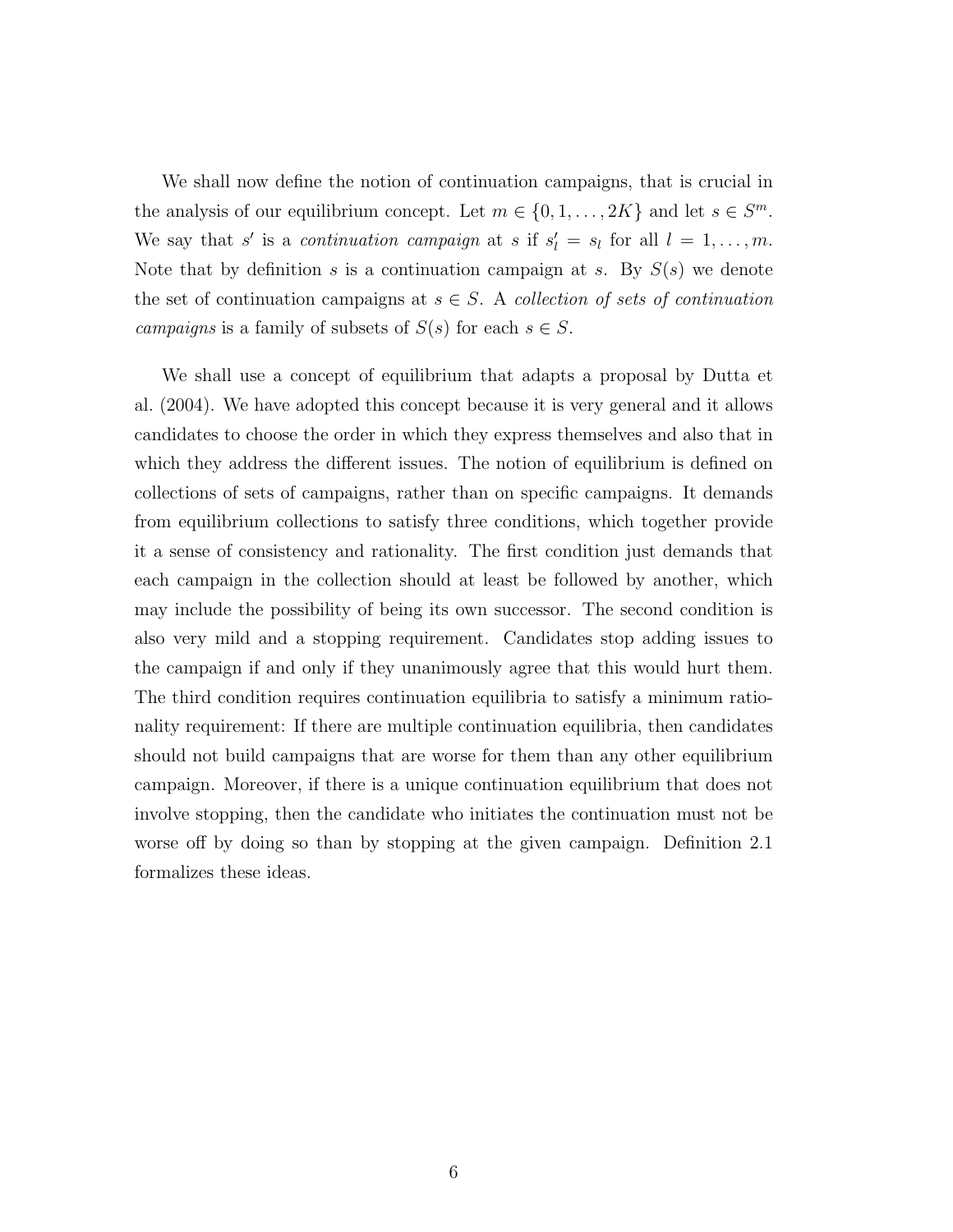#### Definition 2.1 (Equilibrium Continuation Campaigns)

A collection of sets of continuation campaigns  $(CE(s))_{s\in S}$  is an **equilibrium** collection of sets of continuation campaigns if the following conditions are satisfied for all  $s \in S$ :

(E1)  $CE(s)$  is a nonempty subset of  $\bigcup_{(k,i)\notin s} CE((s,(k,i))\cup \{s\}.$ (E2)  $s \in CE(s)$  if and only if

$$
P(s) > P(s') \text{ for all } s' \in \bigcup_{k:(k,A)\notin s} CE((s,(k,A)))
$$

and

$$
1 - P(s) > 1 - P(s') \text{ for all } s' \in \bigcup_{k:(k,B)\notin s} CE((s,(k,B))).
$$

(E3) For  $s \in S$  say that the campaign  $s' = (s, (k, i), ...) \in S$  is **rationalizable** (relative to s) if  $s' \in CE((s, (k, i))$  and there exists an  $s'' \in CE(s)$  with either  $s'' = (s, (h, j), \ldots)$  for some  $(h, j) \neq (k, i)$  or  $s'' = s$  such that

$$
P(s') > P(s''), \text{ if } i = A,
$$
  
and  $1 - P(s') > 1 - P(s''), \text{ if } i = B.$ 

If  $s' \in \bigcup_{(h,i)\notin s} CE((s,(h,i)))$  is rationalizable, then  $s' \in CE(s)$ . Conversely, if  $s' = (s, (k, i), ...) \in CE(s)$  and if either  $s \in CE(s)$  or  $s'' =$  $(s,(h, j),...) \in CE(s)$  for some  $(h, j) \neq (k, i)$ , then s' is rationalizable. If  $s' = (s, (k, i), \ldots) \in CE(s)$  and  $\sharp j \neq i$  such that  $s'' = (s, (h, j), \ldots) \in CE(s)$ for some  $(h, j) \notin s$ , then

$$
P(s') > P(s), \quad \text{if } i = A,
$$
  
and  $1 - P(s') > 1 - P(s), \quad \text{if } i = B.$ <sup>2</sup>

Notice that in order to determine what is an equilibrium collection of continuation campaigns, one must proceed to a backward induction analysis. One must first decide whether the full campaign satisfies the conditions as a continuation of

<sup>&</sup>lt;sup>2</sup>In Dutta et al. (2004) an equilibrium collection of sets of continuation campaigns is defined to satisfy  $(E1)$  and  $(E2)$ . If, in addition,  $(E3)$  is satisfied, the equilibrium collection is said to be consistent.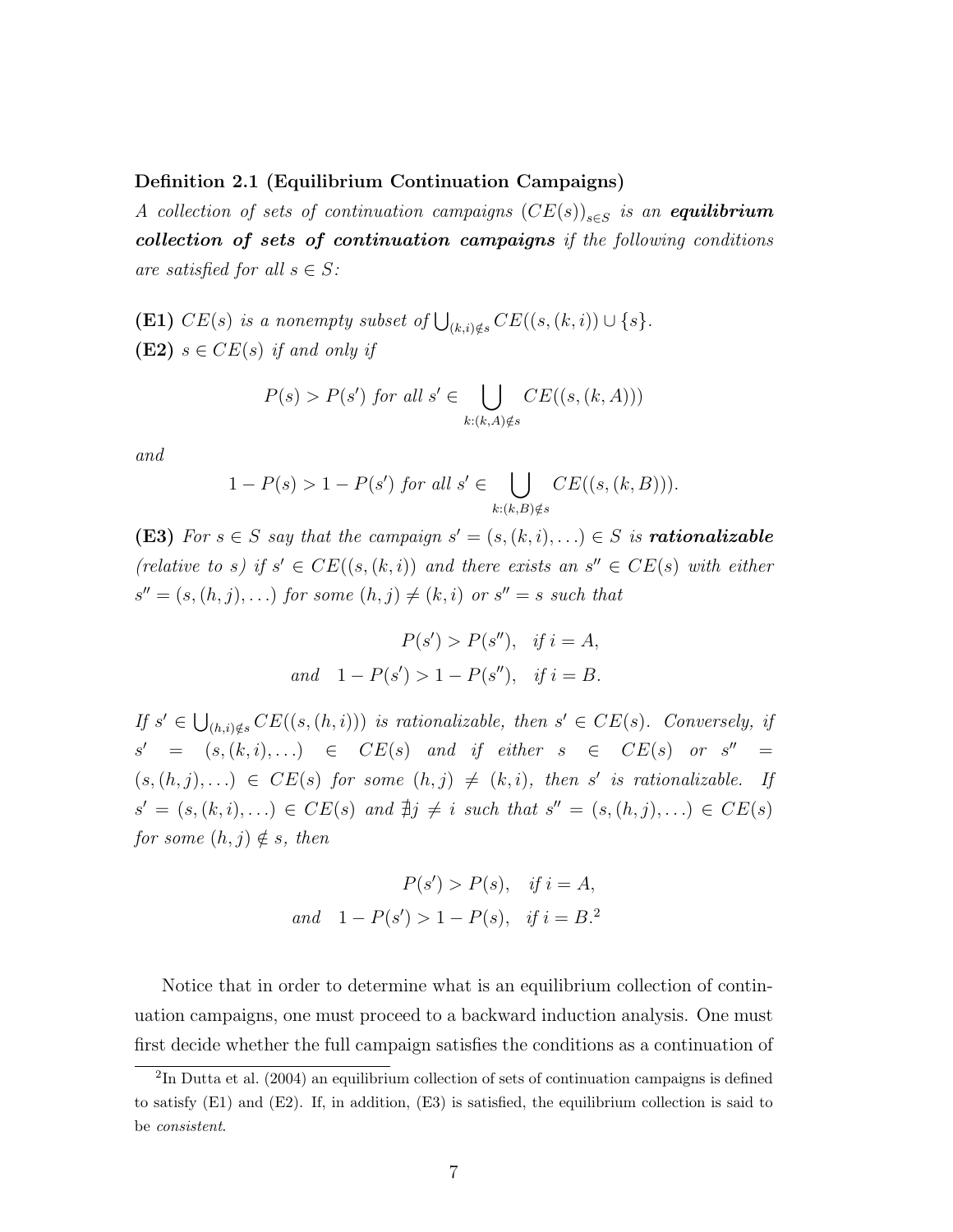each of the campaigns where only one candidate has kept silent on only one issue. Then, in view of that, the next step is to analyze whether each of the latter may be equilibrium continuations of campaigns in which either a candidate does not address two of the issues, or both candidates fail to address one issue each. After completing the backward induction, we will have one or several possible collections of equilibrium continuations. Multiplicity is possible, but we will show in section 4 that all equilibrium collections are outcome equivalent.

In what follows, after identifying those collections of continuation campaigns that satisfy our equilibrium conditions, we will focus attention on campaigns that are part of these equilibrium continuations and are continuations of themselves and of the empty set. This formalizes the notion that the disclosure of positions starts from scratch at the beginning of the campaign and follows a path leading to a campaign s, after which no further disclosures will be in the interest of anyone, given the continuations predicted from further additions.

**Definition 2.2**  $s^*$  is an **equilibrium campaign** if there exists an equilibrium collection of sets of continuation campaigns  $(CE(s))_s$  with  $s^* \in CE(\varnothing)$ .

The reader may wonder how decisive our choice of specific vote shares is to drive our results. In fact, since what matters for equilibrium is just the order of preference that the vote shares imply for the candidates' ranking of campaigns, we can make sure that any ordering of vote shares can be explained as being associated with some profile of voters' preferences. This follows from a result in Debord (1987) who proves that for a finite set of alternatives  $X$  and for any collection  $(m(x,y))_{x\neq y}$  of integers with  $m(x,y) = -m(y,x)$  for all  $x \neq y$  in X such that  $m(x, y)$  is either even for all  $x \neq y$  or odd for all  $x \neq y$  in X, there exists a set of voters V and strict preference orderings  $P_i$  for all voters  $i \in V$  such that  $m(x, y)$  is the majority margin for x over y for all alternatives  $x \neq y$  at the given preference profile, i.e.  $m(x, y) = |\{i \in V | x P_i y\}| - |\{i \in V | y P_i x\}|^3$  Since

$$
m(x,y) = 2N \frac{|\{i \in V | xP_iy\}|}{N} - N,
$$

<sup>3</sup>Le Breton (2005, Remark 2.5 and Section 4) provides an alternative proof of Debord's theorem.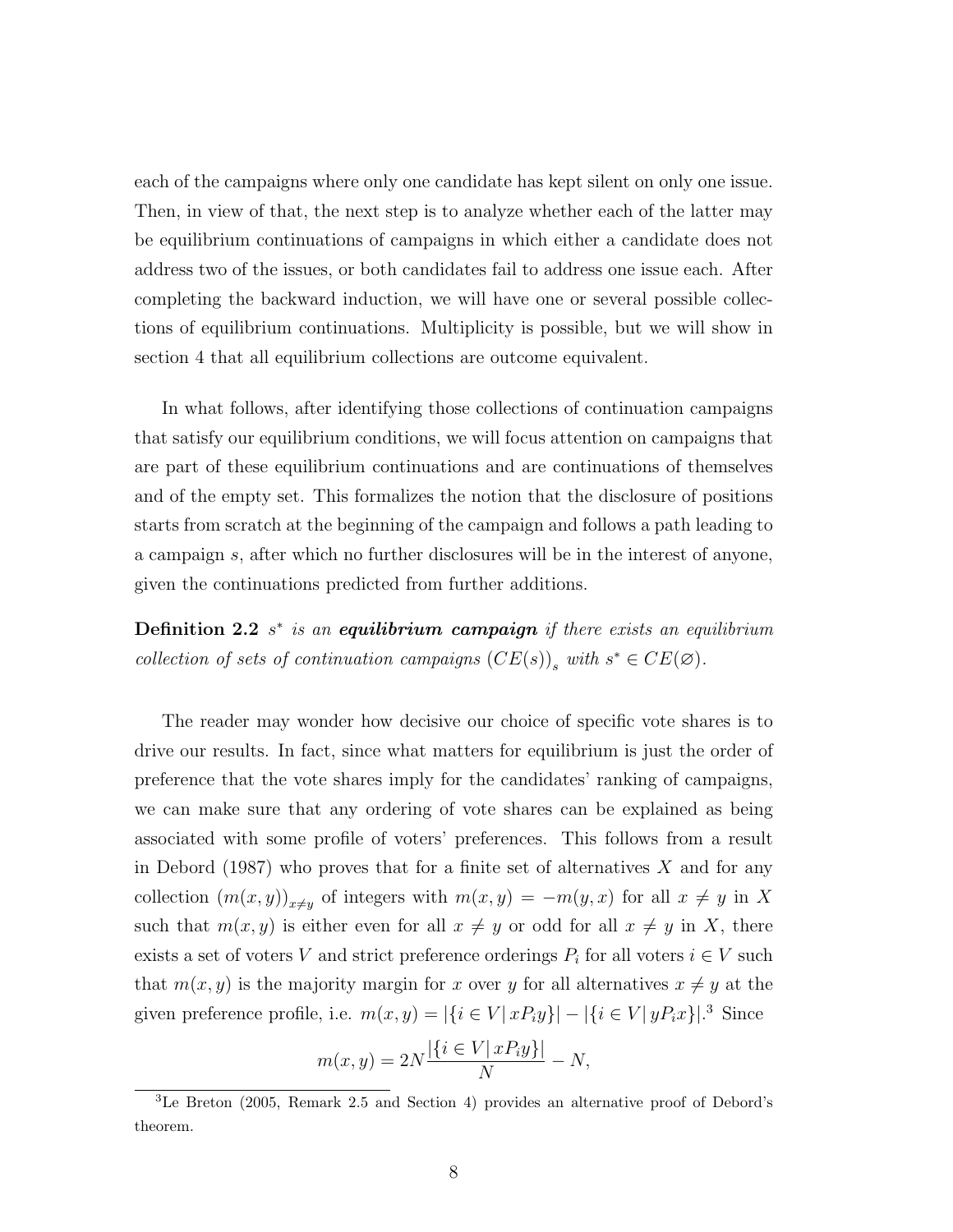where  $N = |V|$  it follows that the majority margin for x over y is increasing in the proportion of voters strictly preferring x over y which is the vote share for alternative x. Hence, any given ordering of vote shares can be generated by some preference profile.

## 3 Special Cases and Issue Ownership

As we stated in the introduction, one of our purposes is to discuss relevant features of the process of campaign formation, and to do it within a model that is stark, and yet powerful enough to generate the phenomena that have been considered most salient by previous analysts. In this section we discuss three special cases and use them with a double purpose.

One is to present the reader with examples of the workings of our general model and equilibrium notion. The other is to show that, indeed, their analysis reveals the basic phenomena that we shall later try to extend to the general case.

In our first subsection we study the case in which only one issue is at stake and provide a full characterization of its equilibria. One first conclusion from this analysis is that issue convergence or issue divergence may arise, depending on the vote shares at the different campaigns, among other configurations; in fact, all possible combinations of equilibrium campaigns may arise.

In the second subsection we present the two-issue case, and different examples confirming that, again, all possible forms of campaign may arise, including now, among others, different combinations of divergence and convergence.

In the third subsection we study an intermediate case: the situation where two issues are available for discussion, but each candidate can only address one of them. The reason to propose this case is that it nicely incorporates the idea that, because of budgetary reasons or others, the candidates may be constrained in their choices. In that case, we can again offer a full characterization of equilibrium configurations.

Finally, in the last subsection we consider the important idea of issue ownership, in a simple form.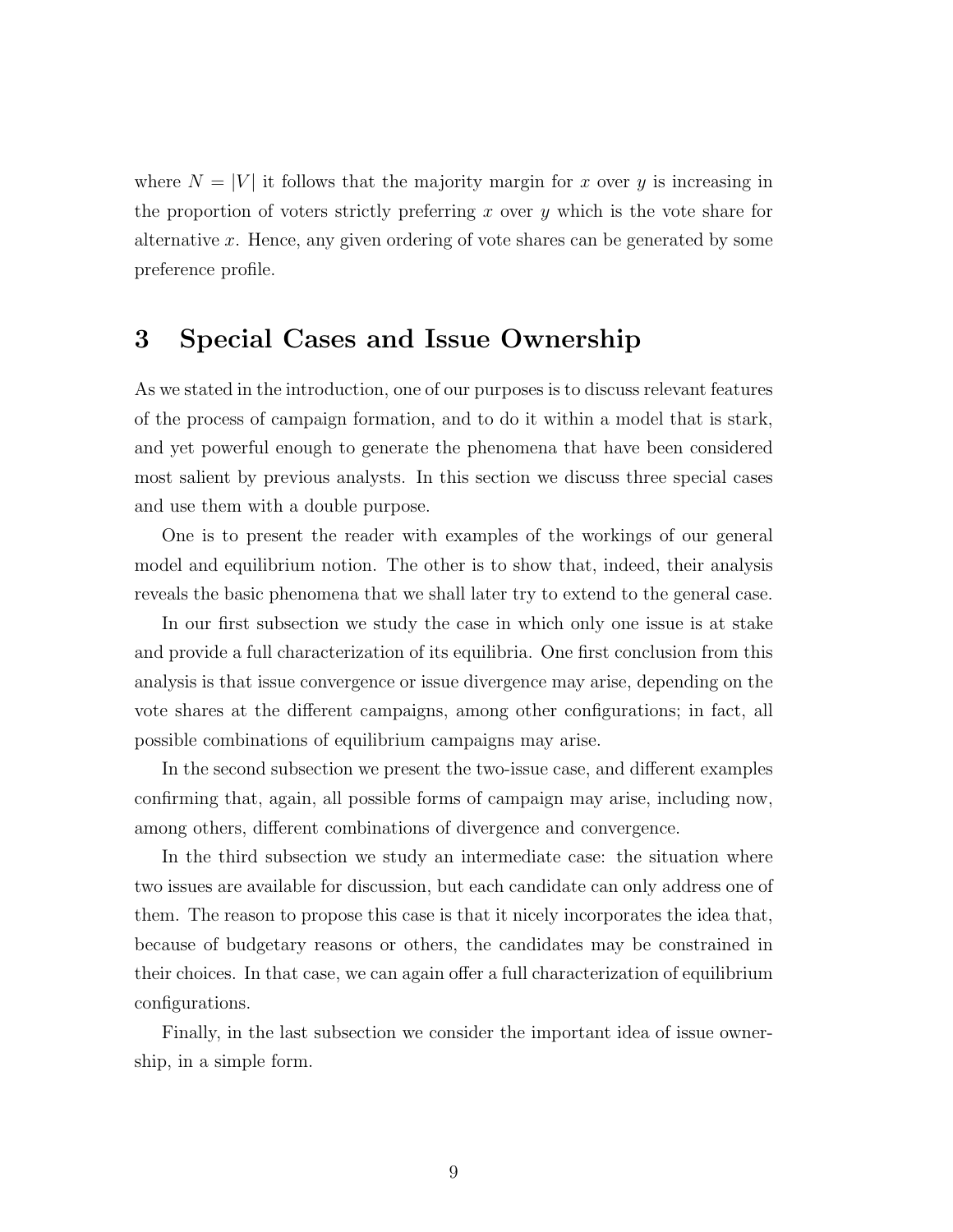#### 3.1 One issue

Assume that there is only one issue, i.e.  $K = 1$ . In this case we shortly write  $(A), (B), (A, B), (B, A)$  for the campaigns, where only candidate A, only candidate  $B$ , first candidate  $A$  and then  $B$ , first candidate  $B$  and then  $A$  have addressed the unique issue.

Recall that every campaign s defines a state  $(z<sup>A</sup>(s), z<sup>B</sup>(s))$ , where  $z<sup>i</sup>(s) \in$  $\{0,1\}$  for  $i = A, B$ , and  $z^{i}(s) = 1$  if and only if candidate  $i \in \{A, B\}$  has addressed the issue at campaign s. Campaigns then can be represented in a square (see Figure 1).



Figure 1: Representation of campaigns in a square. Edges denote feasible moves between two campaigns. Candidate A moves along the horizontal edges (dotted). Candidate B moves along the vertical edges (solid).

In the following we characterize equilibrium campaigns in terms of the vote shares  $p(0, 0), p(1, 0), p(0, 1)$  and  $p(1, 1)$ .

For illustration, consider the case where

 $p(1, 1) < p(0, 0) < p(0, 1)$  and  $p(1, 1) < p(1, 0)$ .

In this case, (E1) and (E2) imply that

$$
CE(A) = \{(A, B)\}\
$$
and  $CE(B) = \{(B)\},$ 

which in turn implies that  $CE(\emptyset) \subset \{\emptyset, (B), (A, B)\}\$  by (E1). (E2) then implies that  $\emptyset \in CE(\emptyset)$  and (E3) implies that

$$
CE(\varnothing) = \{\varnothing\}.
$$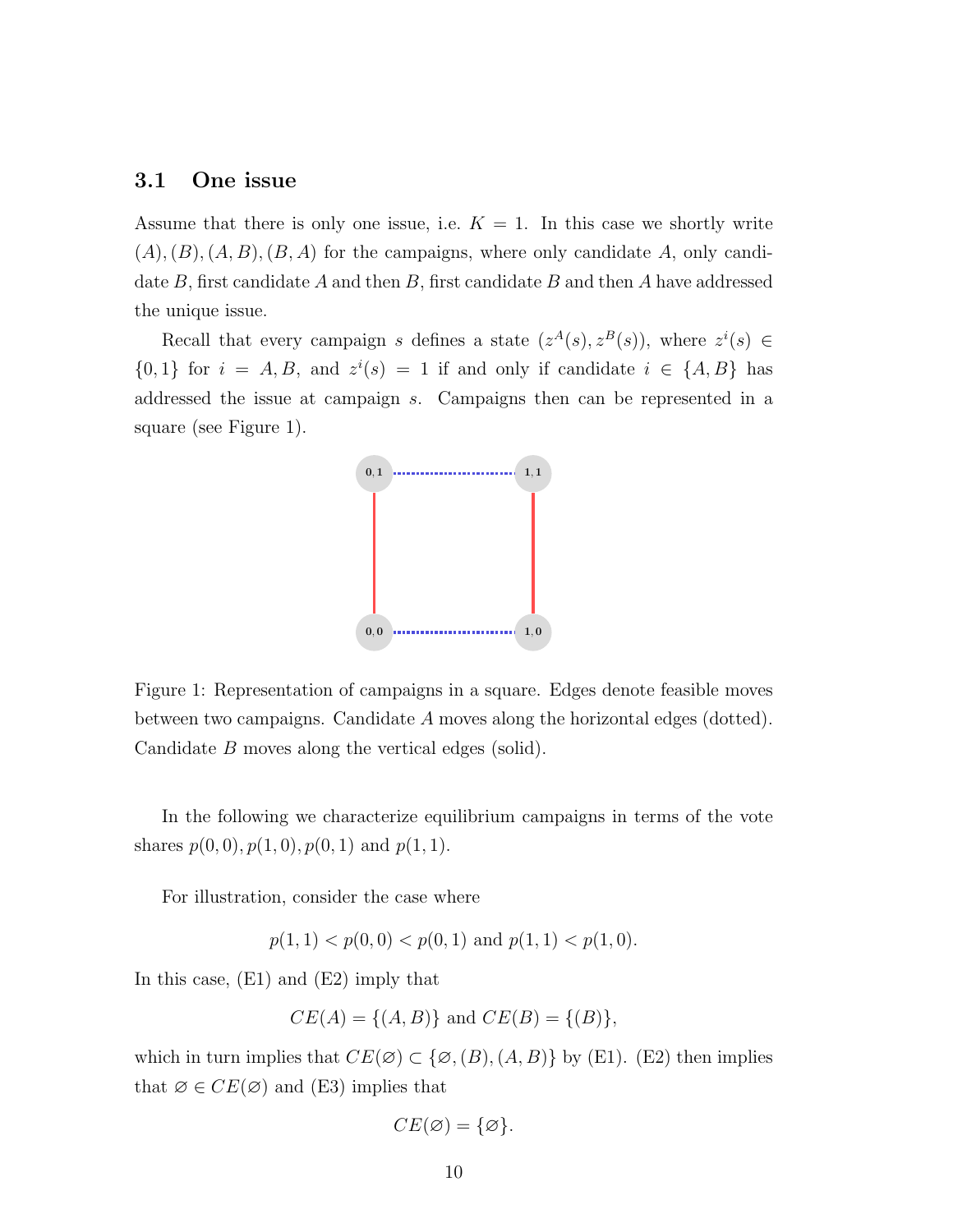This case is illustrated in Figure 2.



Figure 2: Equilibrium continuations for  $p(1, 1) < p(0, 0) < p(0, 1)$  and  $p(1, 1) <$  $p(1, 0)$ . Arrows denote the equilibrium path. The bordered node corresponds to the equilibrium continuation at ∅.

Table 1 summarizes the necessary and sufficient conditions on the vote shares for all possible equilibrium campaigns. Note that for all orderings of the vote shares the equilibrium campaign is unique. The detailed analysis can be found in the appendix.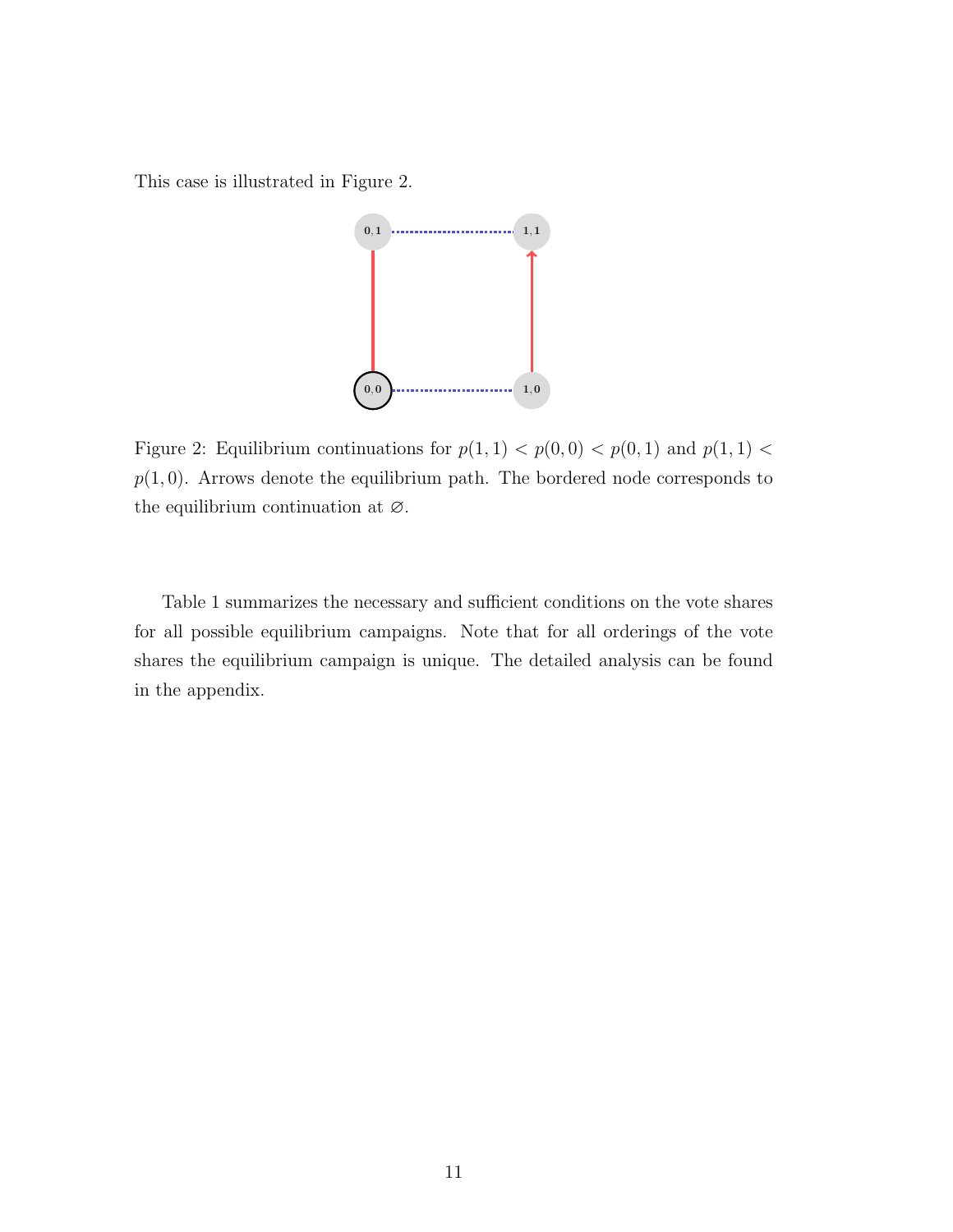| $CE(\varnothing)$ |               | Conditions on vote shares                                 |
|-------------------|---------------|-----------------------------------------------------------|
| $\{\varnothing\}$ |               | $p(1, 1) < p(0, 0) < p(0, 1)$ and $p(1, 1) < p(1, 0)$     |
|                   |               | or $p(1,0) < p(0,0) < p(1,1)$ and $p(0,1) < p(1,1)$       |
|                   | <sub>or</sub> | $p(1,0) < p(0,0) < p(0,1)$ and $p(1,0) < p(1,1) < p(0,1)$ |
| $\{(A)\}\$        |               | p(0,0) < p(1,0) < p(1,1)                                  |
| $\{(B)\}\$        |               | p(1, 1) < p(0, 1) < p(0, 0)                               |
| $\{(A,B)\}\$      |               | $p(0,0) < p(1,1) < \min\{p(1,0),p(0,1)\}\$                |
|                   |               | or $p(0,1) < p(1,1) < p(1,0)$ and $p(0,0) < p(1,1)$       |
| $\{(B, A)\}\$     |               | $\max\{p(1,0), p(0,1)\} < p(1,1) < p(0,0)$                |
|                   |               | or $p(0, 1) < p(1, 1) < p(1, 0)$ and $p(1, 1) < p(0, 0)$  |

Table 1: Vote shares and equilibrium campaigns for one issue.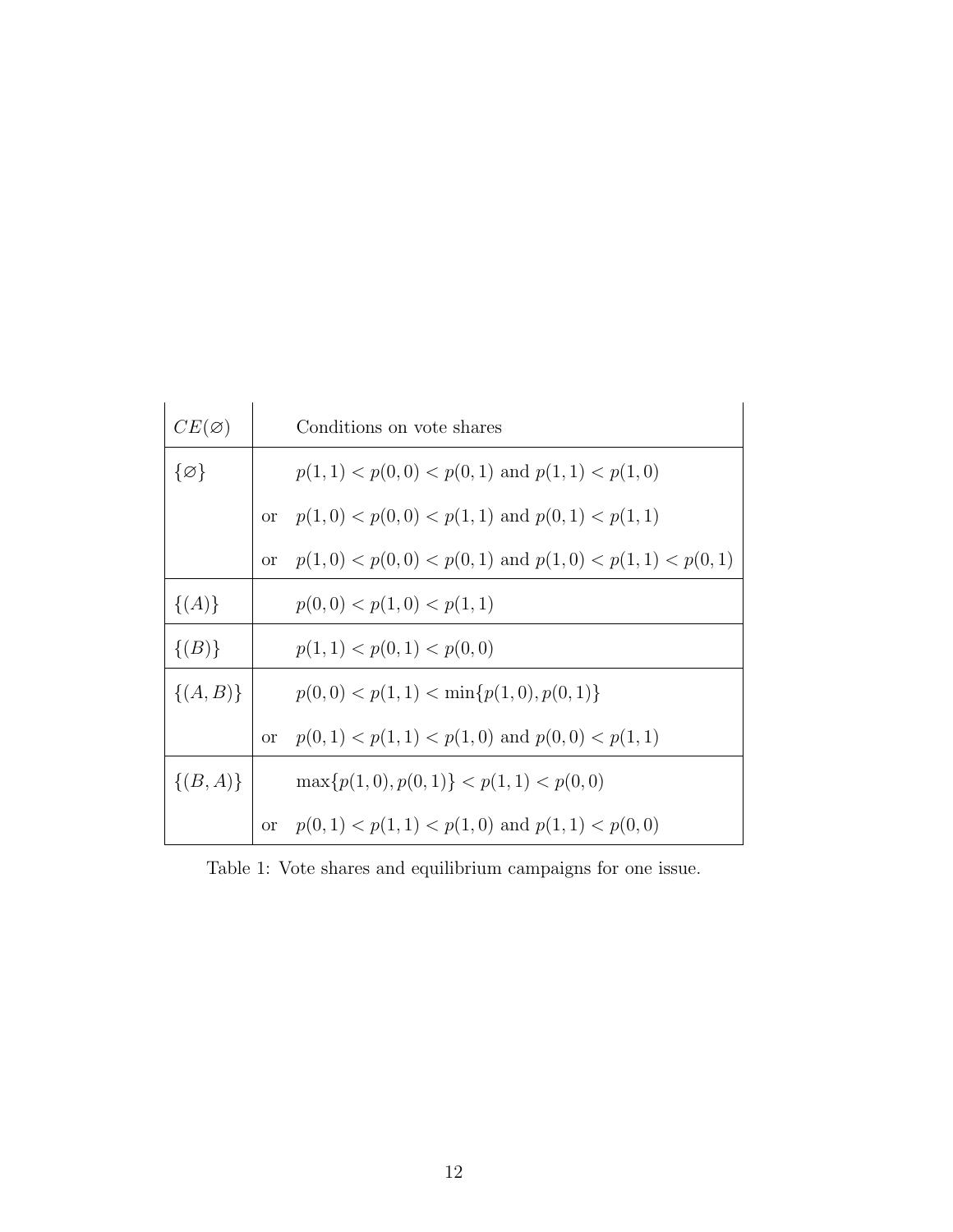## 3.2 Two issues

Let there be two issues, i.e.  $K = 2$ . Campaigns then can be represented in the 4-hypercube, also called tesseract, in Figure 3, where the edges denote feasible moves: There is an edge between two nodes if and only if there is exactly one candidate and one issue which is addressed by the candidate in one node, but not in the other.

Note that by assumption the candidates' vote shares at a given campaign only depend on the issues that have been addressed by the different candidates, but not on the order in which the issues have been addressed.



Figure 3: Representation of campaigns in a tesseract. Edges denote feasible moves between two campaigns. Candidate A moves between adjacent campaigns in the same level of the tesseract (dotted edge). Candidate  $B$  moves between adjacent campaigns in different levels of the tesseract (solid edge).

In the following we will present some examples to illustrate that any outcome can obtain in equilibrium, i.e. for any possible state we can find vote shares that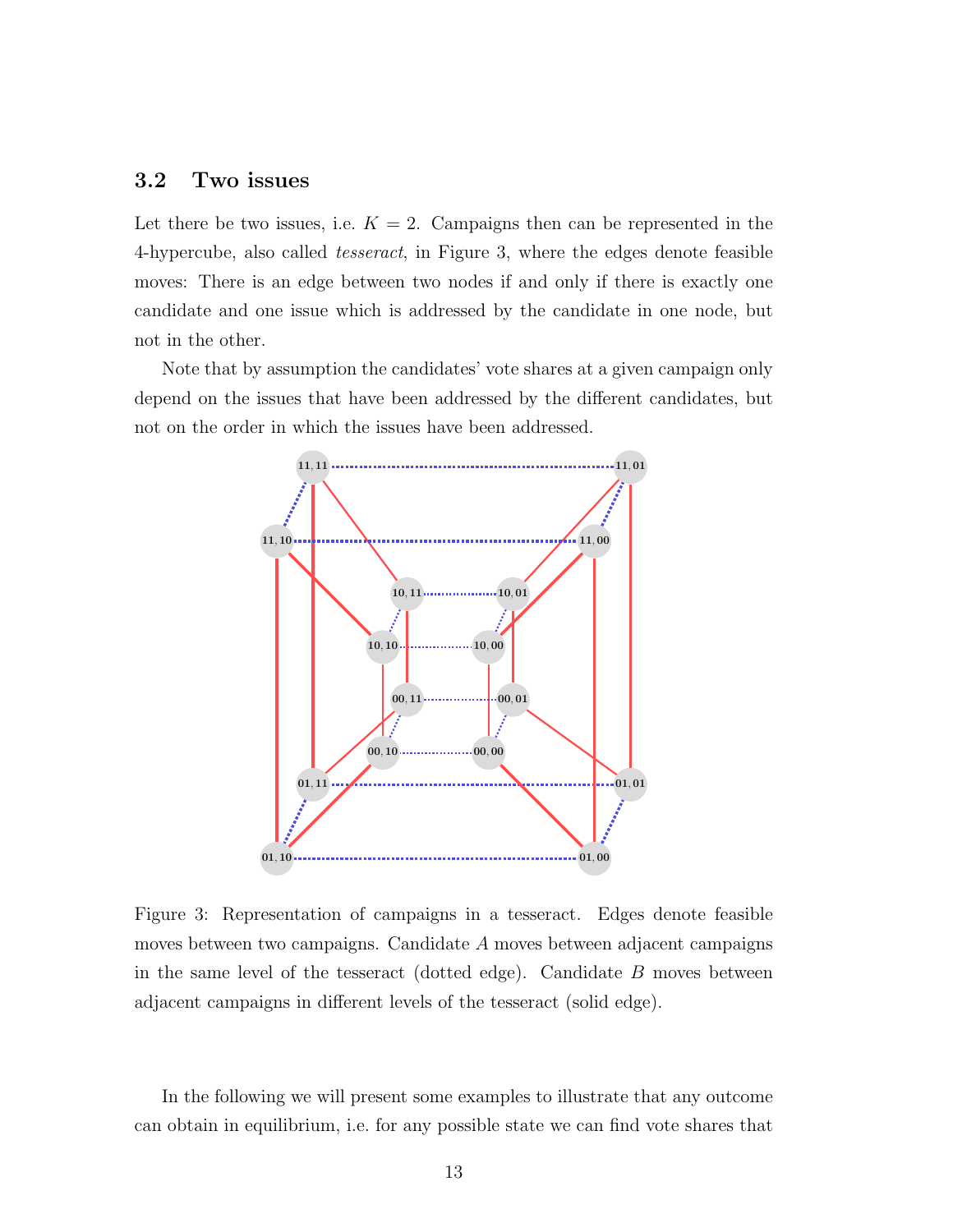the given state is the unique outcome in equilibrium. In particular, we present examples for issue convergence (both candidates address the same issue) and issue divergence (both candidates address different issues). The general characterization of equilibrium campaigns in terms of properties of the vote shares can be found in section 4 where we consider the general case with an arbitrary number of issues.

**Example 3.1** This is an example for issue convergence. Let candidate  $A$ 's vote share be given in the following table.

|       |    | $z^B$ |      |      |      |
|-------|----|-------|------|------|------|
|       |    | 00    | 10   | 01   | 11   |
| $z^A$ | 00 | 0.5   | 0.3  | 0.7  | 0.65 |
|       | 10 | 0.75  | 0.45 | 0.9  | 0.95 |
|       | 01 | 0.6   | 0.4  | 0.1  | 0.2  |
|       | 11 | 0.8   | 0.85 | 0.55 | 0.35 |

Figure 4 illustrates the equilibrium continuation campaigns. As we see there is a unique equilibrium campaign, where first candidate  $B$  and then  $A$  address issue 1:

$$
CE(\emptyset) = \{((1, B), (1, A))\}.
$$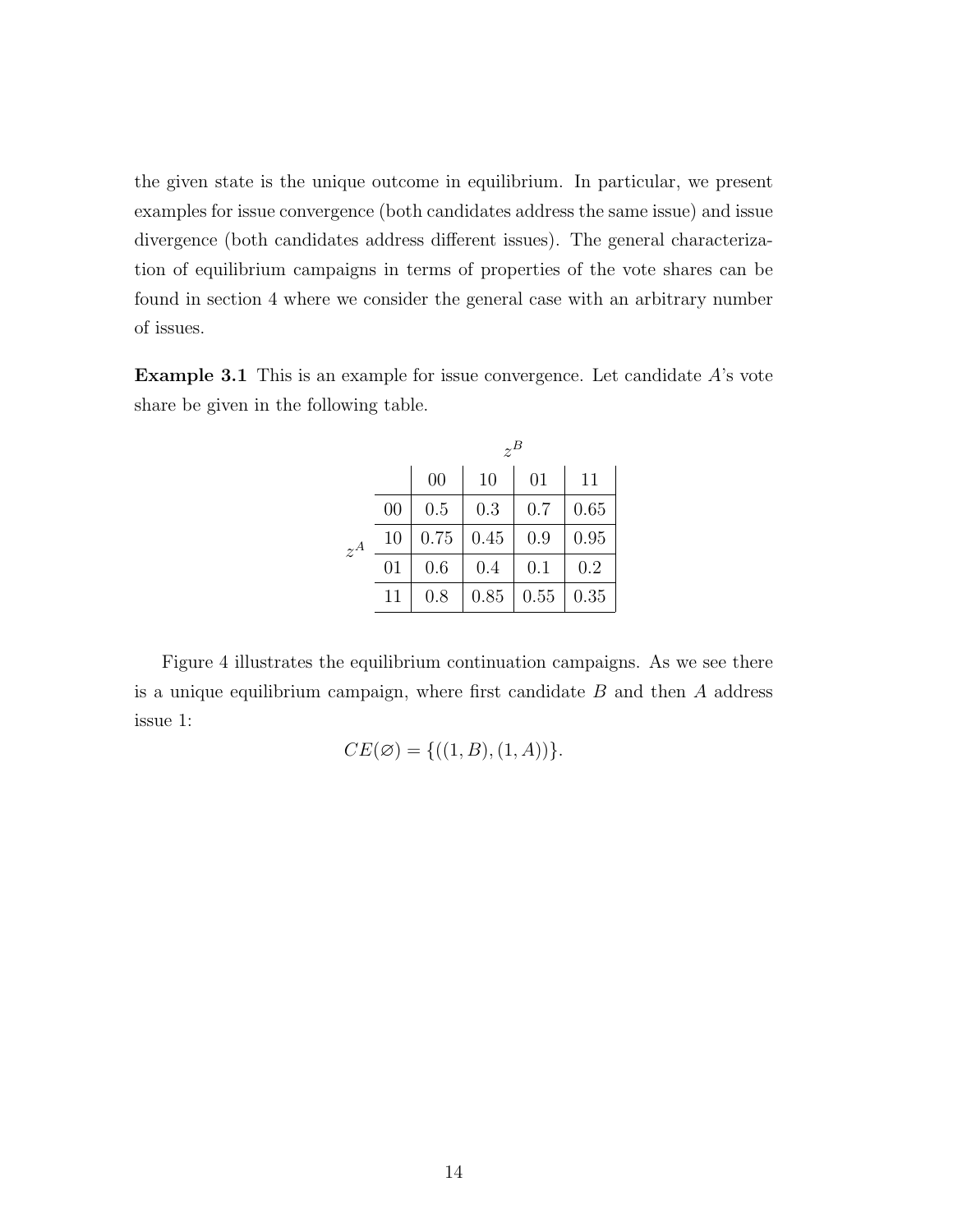

Figure 4: Equilibrium continuations in Example 3.1. The lower number in a node is candidate  $A$ 's vote share at the given campaign. Arrows denote the equilibrium path. The bordered node corresponds to the equilibrium continuation at ∅.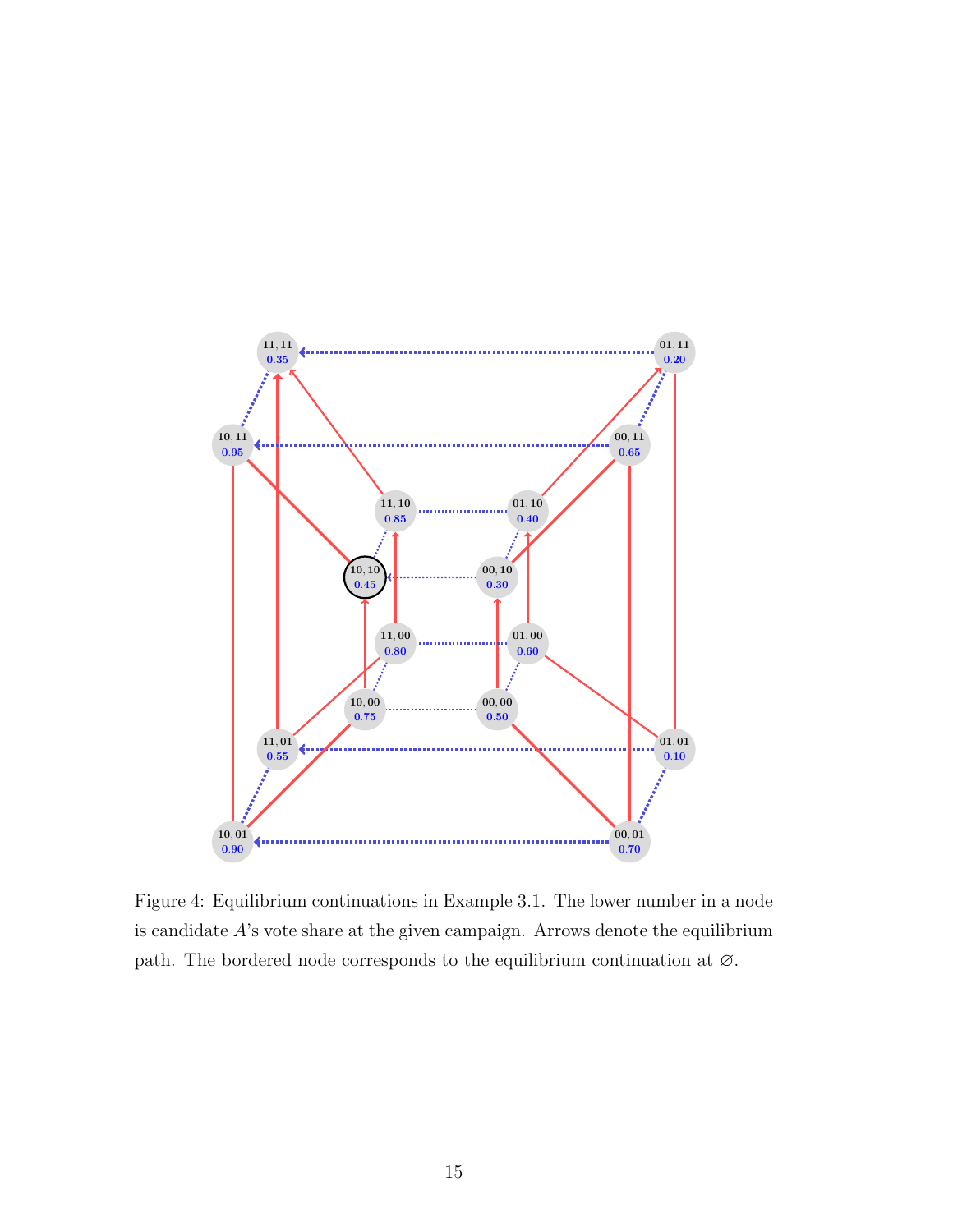|       |    | $z^B$ |      |      |      |
|-------|----|-------|------|------|------|
|       |    | 00    | 10   | 01   | 11   |
| $z^A$ | 00 | 0.5   | 0.88 | 0.31 | 0.73 |
|       | 10 | 0.72  | 0.8  | 0.58 | 0.74 |
|       | 01 | 0.2   | 0.67 | 0.25 | 0.55 |
|       | 11 | 0.51  | 0.7  | 0.43 | 0.62 |

Example 3.2 This is an example for issue divergence. Let candidate A's vote share be given in the following table.

Figure 5 illustrates the equilibrium continuation campaigns. As we see there is a unique equilibrium campaign, where first candidate A addresses issue 1 and then candidate  $B$  addresses issue 2:

$$
CE(\emptyset) = \{((1, A), (2, B))\}.
$$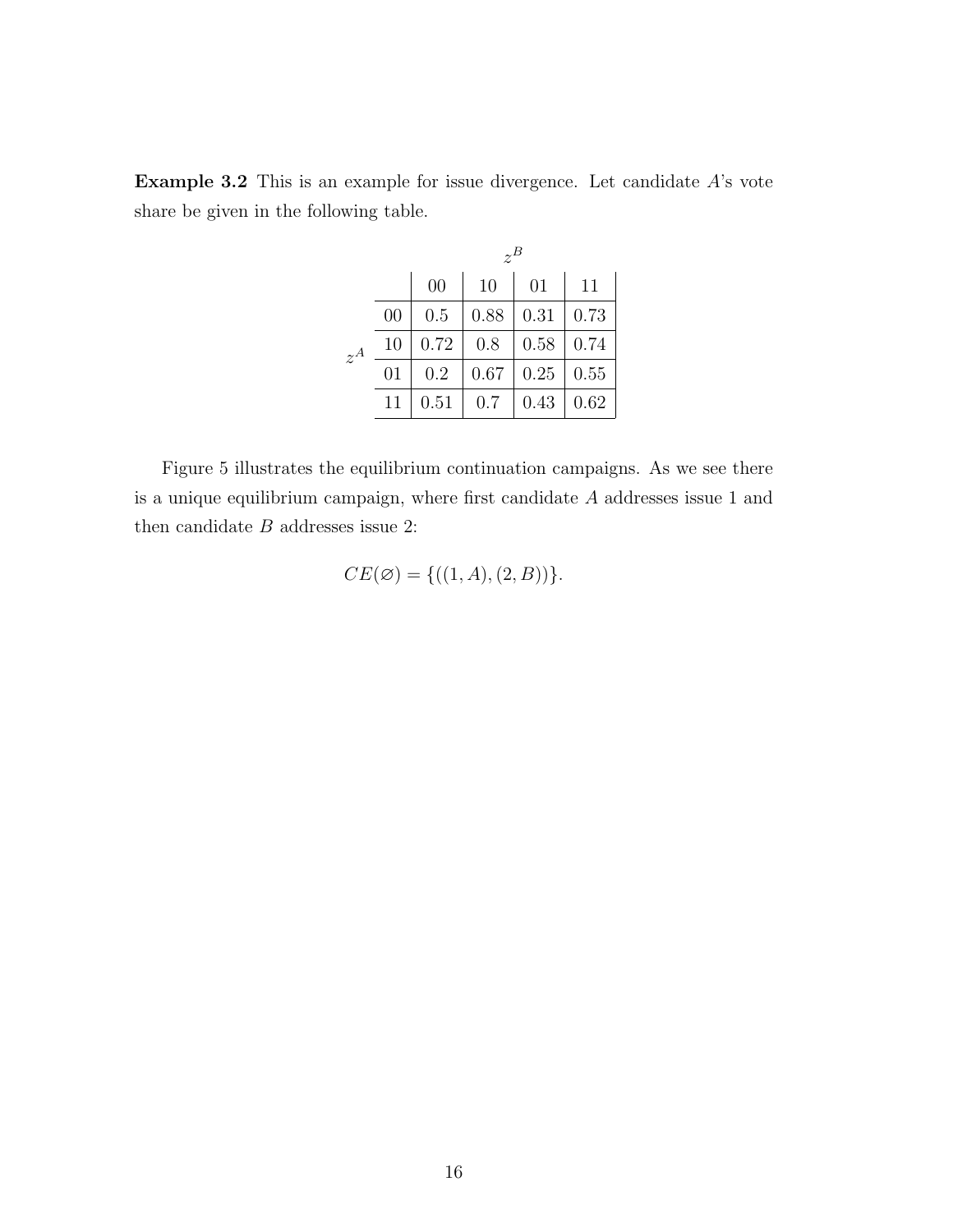

Figure 5: Equilibrium continuations in Example 3.2. The lower number in a node is candidate  $A$ 's vote share at the given campaign. Arrows denote the equilibrium path. The bordered node corresponds to the equilibrium continuation at ∅.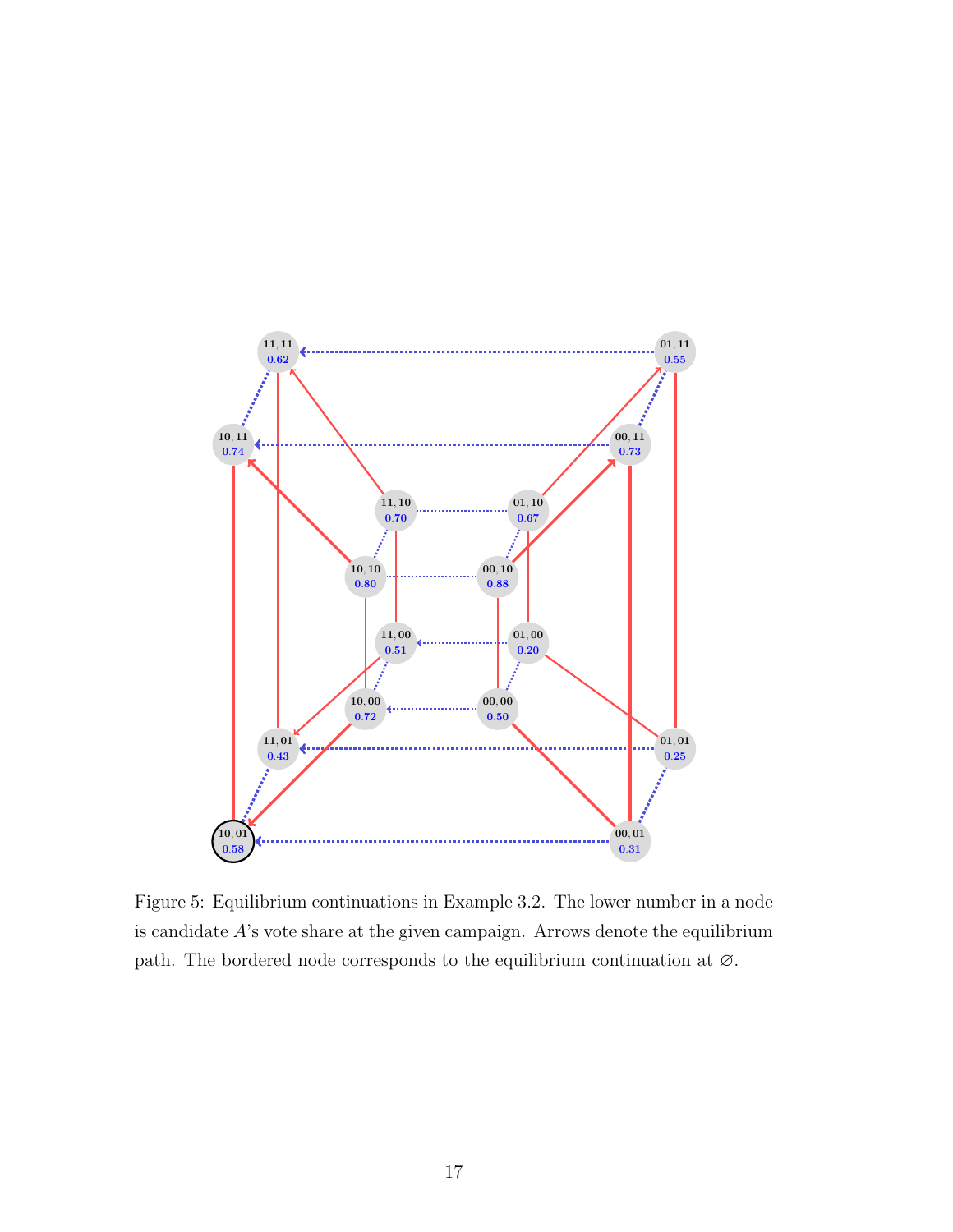|       |    | $z^B$          |      |      |      |
|-------|----|----------------|------|------|------|
|       |    | 0 <sup>0</sup> | 10   | 01   | 11   |
| $z^A$ | 00 | 0.5            | 0.7  | 0.68 | 0.76 |
|       | 10 | 0.32           | 0.28 | 0.2  | 0.58 |
|       | 01 | 0.3            | 0.21 | 0.29 | 0.59 |
|       | 11 | 0.24           | 0.41 | 0.42 | 0.19 |

Example 3.3 This is an example where no candidate addresses any issue in equilibrium. Let candidate A's vote share be given in the following table.

Figure 6 illustrates the equilibrium continuation campaigns. Note that there are multiple equilibrium continuations at state  $(11, 00)$ : If  $z(s) = (11, 00)$ , then  $CE(s) = \{(s,(1, B), (2, B))\}$  and  $CE(s) = \{(s,(2, B), (1, B))\}$  are two singleton sets of continuation campaigns which are outcome equivalent. Despite this multiplicity the equilibrium campaign is unique and given by

$$
CE(\varnothing) = \{\varnothing\}.
$$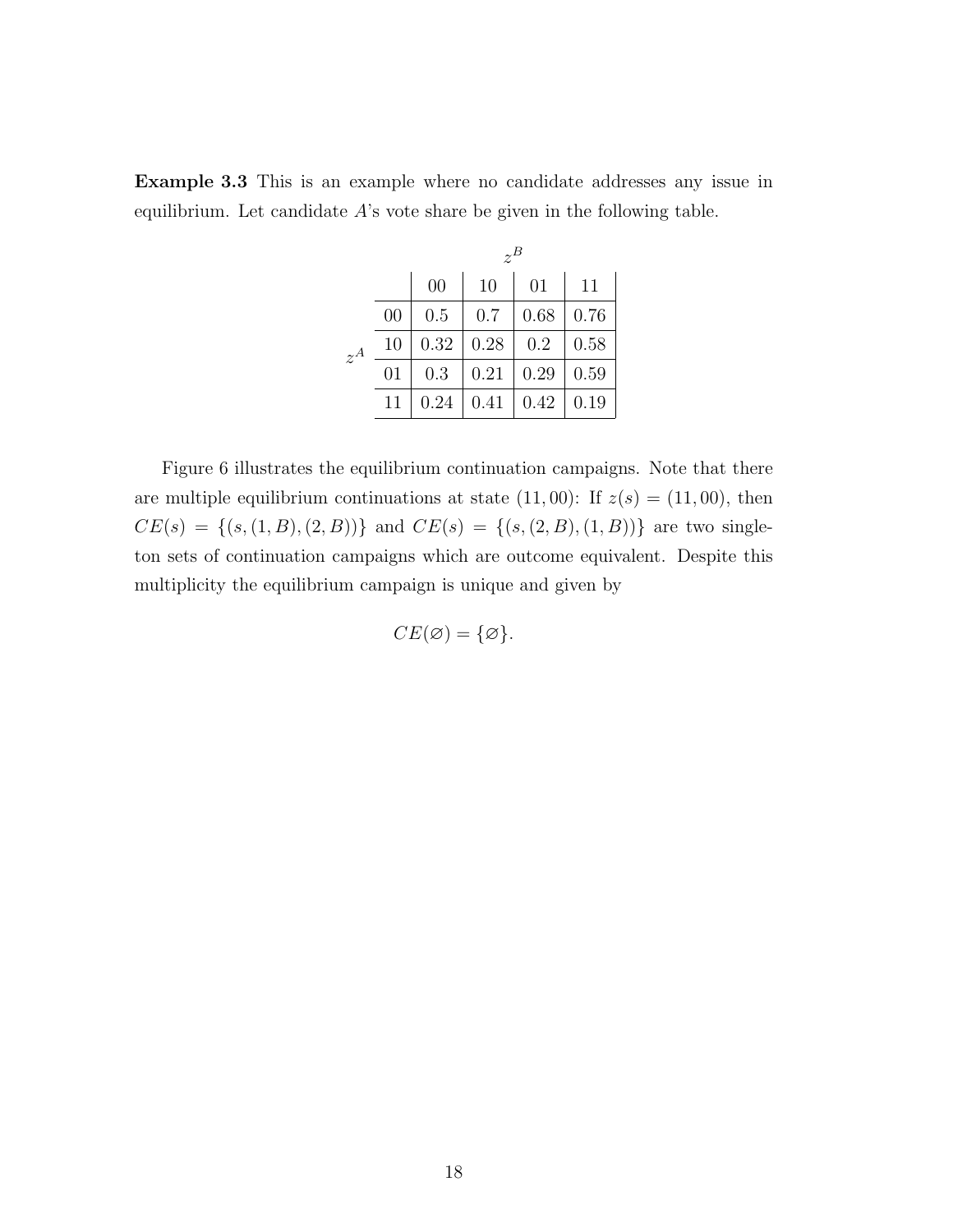

Figure 6: Equilibrium continuations in Example 3.3. The lower number in a node is candidate  $A$ 's vote share at the given campaign. Arrows denote the equilibrium path. The bordered node corresponds to the equilibrium continuation at ∅.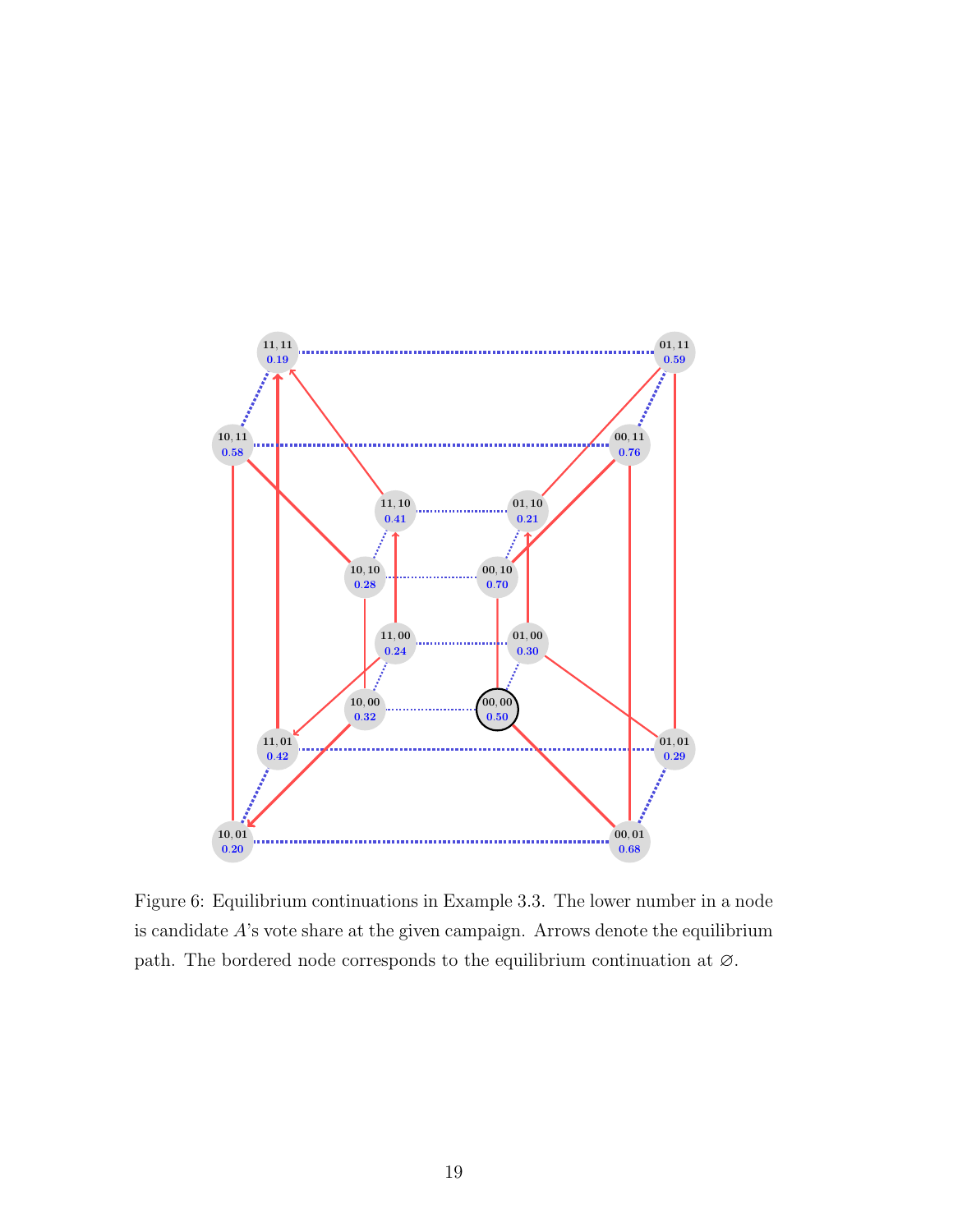|       |    | $z^B$ |      |      |      |
|-------|----|-------|------|------|------|
|       |    | 00    | 10   | 01   | 11   |
| $z^A$ | 00 | 0.5   | 0.2  | 0.19 | 0.09 |
|       | 10 | 0.72  | 0.66 | 0.61 | 0.49 |
|       | 01 | 0.75  | 0.59 | 0.7  | 0.45 |
|       | 11 | 0.82  | 0.79 | 0.78 | 0.74 |

Example 3.4 This is an example where both candidates address both issues in equilibrium. Let candidate A's vote share be given in the following table.

Figure 7 illustrates the equilibrium continuation campaigns. Note that there are several states with multiple equilibrium continuations, where all equilibrium continuations are initiated by the same candidate and lead to the same outcome. This is also true for the initial state  $(00, 00)$ , so we get multiple equilibrium collections and multiple equilibrium campaigns which all give the same outcome, where both candidates have addressed both issues. All equilibrium campaigns are initiated by candidate A which is the candidate who gains from moving to state  $(11, 11)$  relative to the initial state  $(00, 00)$ :

$$
CE(\emptyset) = \{((1, A), (2, A), (1, B), (2, B))\}
$$
  
or 
$$
CE(\emptyset) = \{((1, A), (2, A), (2, B), (1, B))\}
$$
  
or 
$$
CE(\emptyset) = \{((2, A), (1, B), (1, A), (2, B))\}
$$
  
or 
$$
CE(\emptyset) = \{((2, A), (2, B), (1, A), (1, B))\}
$$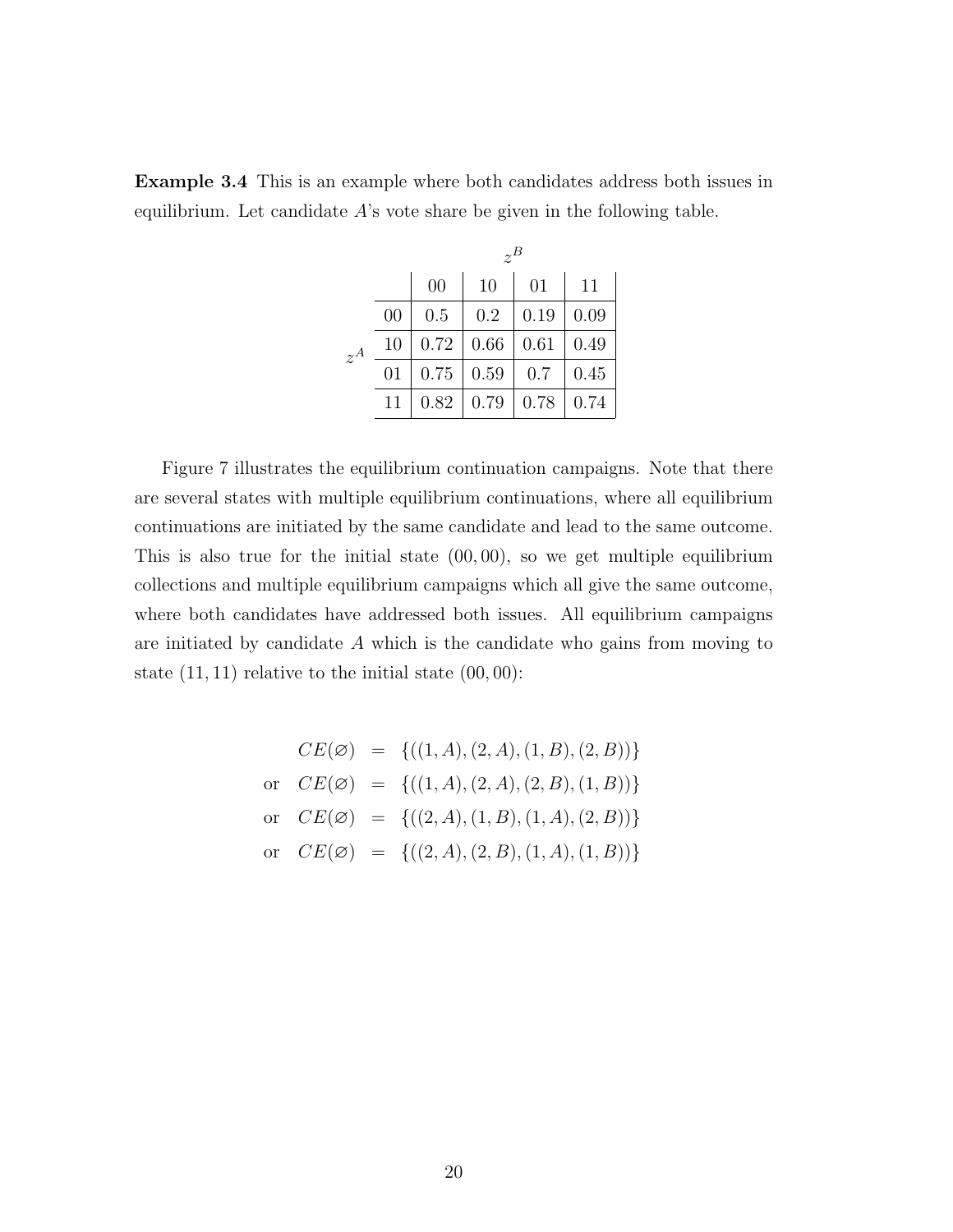

Figure 7: Equilibrium continuations in Example 3.4. The lower number in a node is candidate  $A$ 's vote share at the given campaign. Arrows denote the equilibrium path. The bordered node corresponds to the equilibrium continuation at ∅.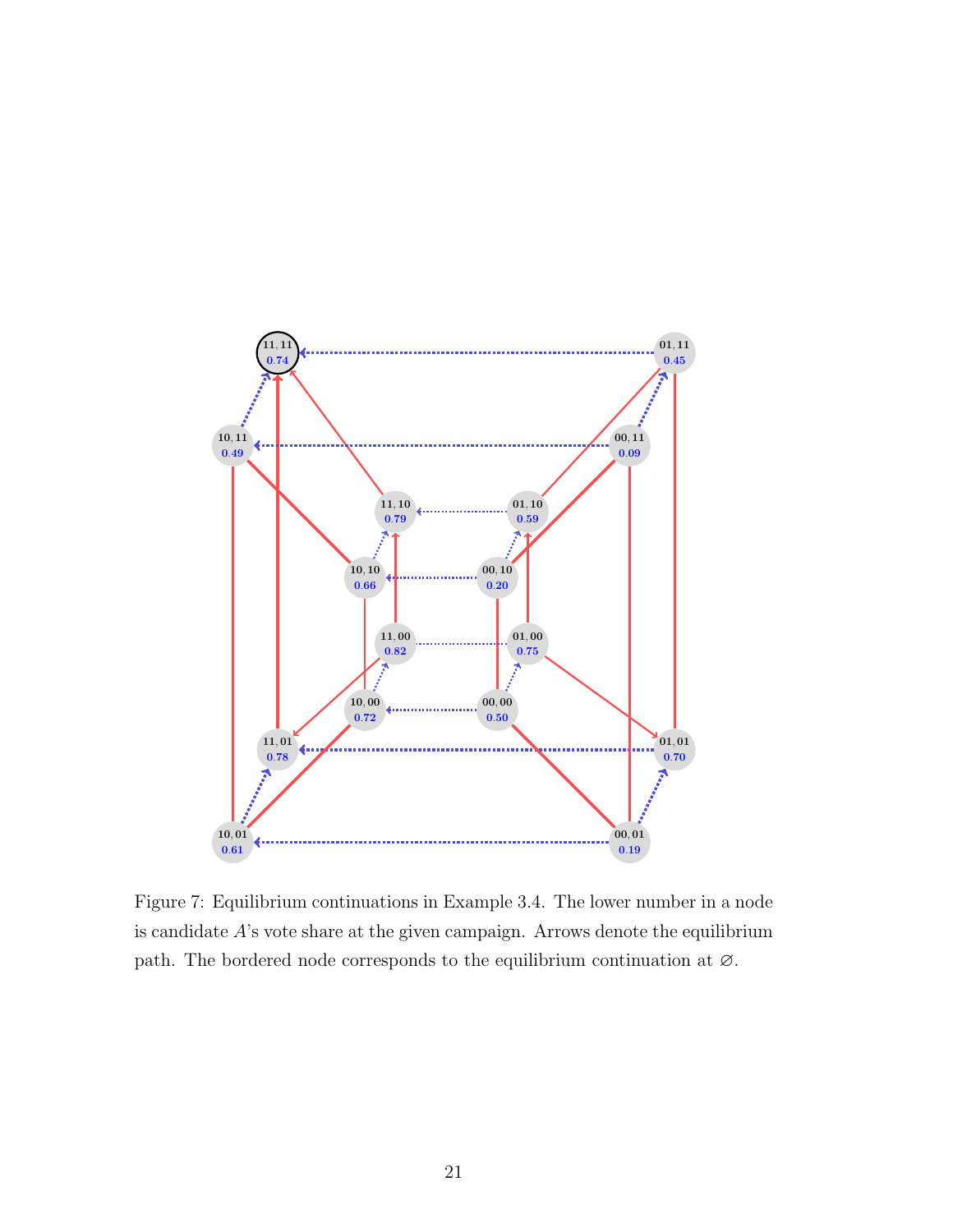## 3.3 Candidates can only address one issue

Let there be two issues, i.e.  $K = 2$ , but now assume that candidates can address at most one issue. The reasons may be manifold. For example, candidates may not have enough time to campaign with more than one issue or because candidates do not have enough funds for a campaign with more than one issue. Let  $\bar{S}\subset S$ denote the set of campaigns under the restriction that candidates can address at most one issue. The possible campaigns can then be represented in a grid, where edges denote feasible moves between two edges (see Figure 8).



Figure 8: Representation of states in a grid. Edges denote feasible moves between two campaigns. Candidate A moves along the horizontal edges (dotted). Candidate B moves along the vertical edges (solid).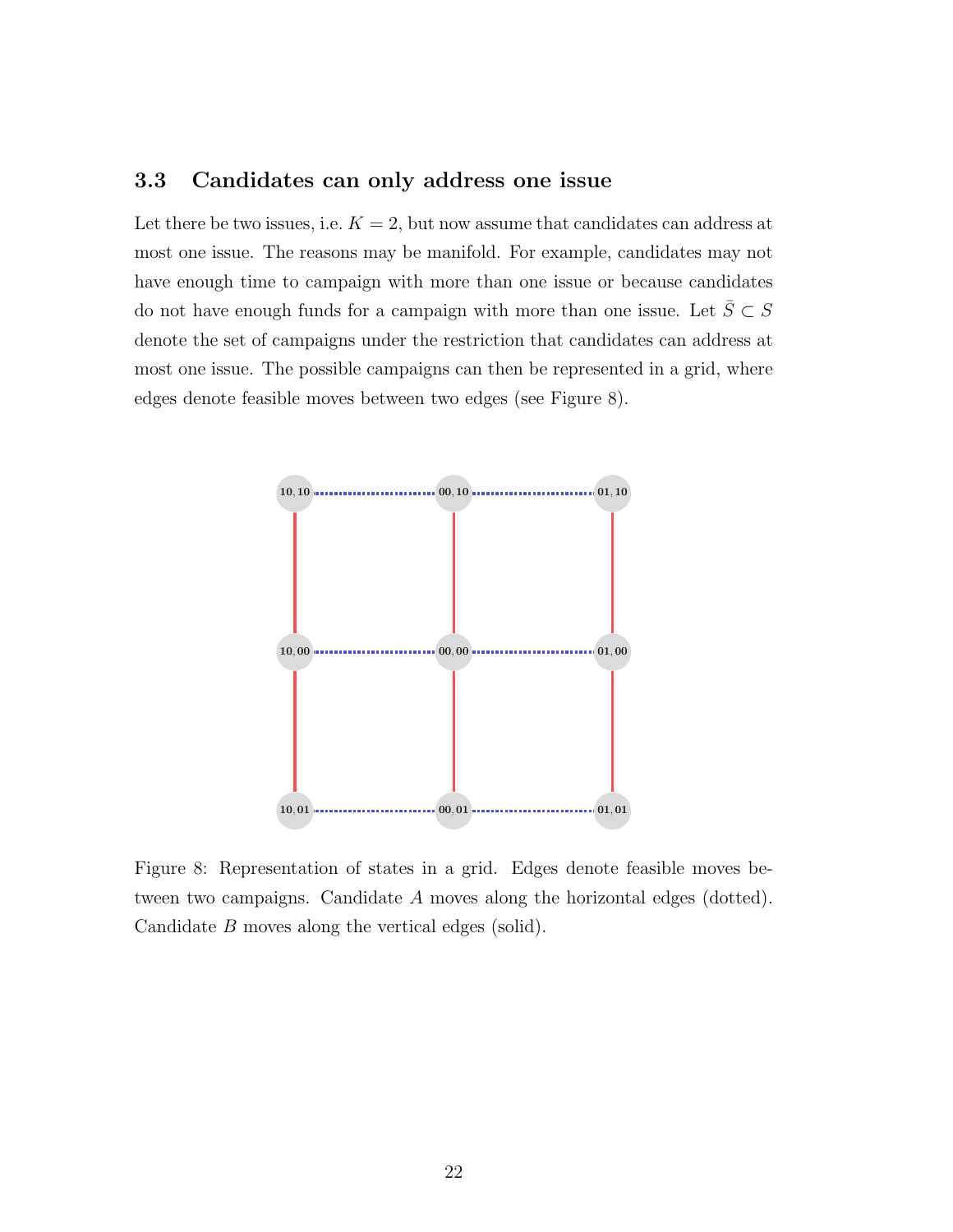We then have the following result:

**Theorem 3.1** Let  $Z = \{(z^A, z^B) | z_1^i + z_2^i \leq 1 \text{ for } i = A, B\}.$ 

- (i) There exists a unique equilibrium collection of sets of continuation campaigns  $(CE(s))_{s\in \bar{S}}$  and for all  $s \in \bar{S}$  there is a unique equilibrium continuation in  $CE(s)$ , i.e.  $CE(s) = \{s'\}$  for some  $s' \in \overline{S}$ .
- (ii) For all  $(z^A, z^B) \in Z$  let  $p^*(z^A, z^B)$  be the vote share of candidate A in the unique continuation equilibrium in  $CE(s)$  where  $s \in \overline{S}$  is such that  $z(s) = (z^A, z^B)$ . Then

$$
p^*(z^A, z^B) = p(z^A, z^B), \text{ if } z_1^i + z_2^i = 1 \text{ for } i = A, B,
$$
  
\n
$$
p^*(z^A, 00) = \min\{p(z^A, 00), p(z^A, 10), p(z^A, 01)\}, \text{ if } z_1^A + z_2^A = 1,
$$
  
\n
$$
p^*(00, z^B) = \max\{p(00, z^B), p(10, z^B), p(01, z^B)\} \text{ if } z_1^B + z_2^B = 1,
$$

and

$$
p^*(00,00) =
$$
  
\n
$$
\begin{cases}\n\min\{p^*(00,10), p^*(00,01)\}, & \text{if } p(00,00) > \min\{p^*(00,10), p^*(00,01)\} \\
p(00,00), & \text{if } \min\{p^*(00,10), p^*(00,01)\} > p(00,00) > \max\{p^*(10,00), p^*(01,00)\} \\
\max\{p^*(10,00), p^*(01,00)\}, & \text{if } \max\{p^*(10,00), p^*(01,00)\} > p(00,00)\n\end{cases}
$$

.

In particular, it is true that

$$
\min\{p^*(00,10), p^*(00,01)\} \ge p^*(00,00) \ge \max\{p^*(10,00), p^*(01,00)\}.
$$

Theorem 3.1 provides a full characterization of the unique equilibrium outcome in terms of the vote shares at different campaigns. It shows that any outcome can obtain for some ordering of the vote shares at the different states. For example, candidate A addressing issue 1 and B addressing issue 2 ("issue divergence") is the unique equilibrium outcome if and only if  $p^*(00, 00) = p(10, 01)$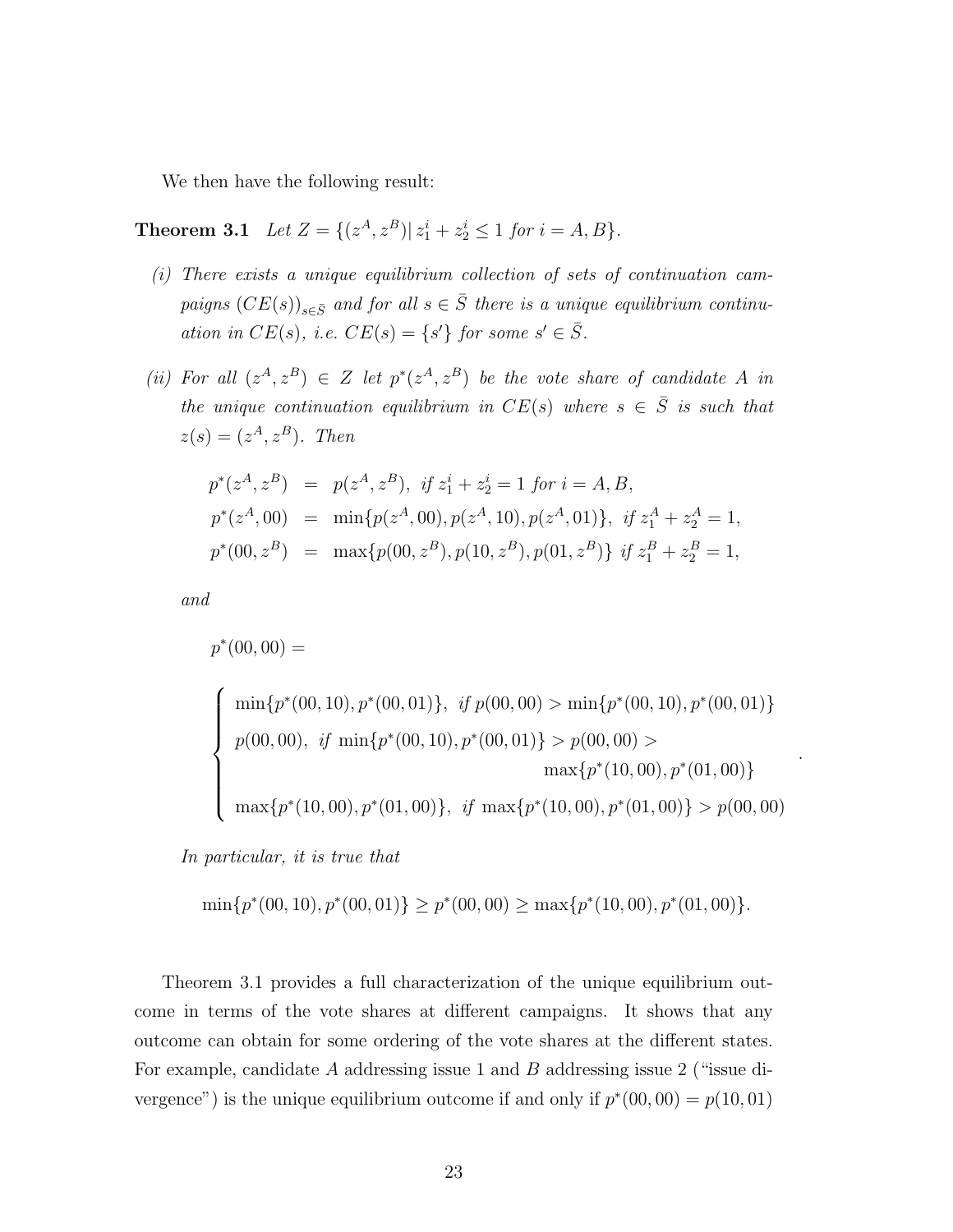which by Theorem 3.1 is equivalent to

$$
p(00,00) > \min\{p^*(00,10), p^*(00,01)\} = p(10,01) \tag{1}
$$

$$
\text{or} \quad p(00,00) < \max\{p^*(10,00), p^*(01,00)\} \quad = \quad p(10,01). \tag{2}
$$

Note that (1) is equivalent to

$$
\max\{p(00, 01), p(01, 01)\} < p(10, 01) < \max\{p(00, 10), p(10, 10), p(01, 10)\}
$$
\n
$$
\text{and} \quad p(10, 01) < p(00, 00),
$$

and (2) is equivalent to

$$
\min\{p(01,00), p(01,10), p(01,01)\} < p(10,01) < \min\{p(10,00), p(10,10)\}
$$
\n
$$
\text{and} \quad p(00,00) < p(10,01).
$$

Also, both candidates addressing issue 1 ("issue convergence") is the unique equilibrium outcome if and only if  $p^*(00, 00) = p(10, 10)$  which by Theorem 3.1 is equivalent to

$$
p(00,00) > \min\{p^*(00,10), p^*(00,01)\} = p(10,10)
$$
 (3)

or 
$$
p(00, 00) < \max\{p^*(10, 00), p^*(01, 00)\} = p(10, 10).
$$
 (4)

Note that (3) is equivalent to

$$
\max\{p(00, 10), p(01, 10)\} < p(10, 10) < \max\{p(00, 01), p(10, 01), p(01, 01)\}
$$

and 
$$
p(10, 10) < p(00, 00)
$$
,

and (4) is equivalent to

$$
\min\{p(01,00), p(01,10), p(01,01)\} < p(10,10) < \min\{p(10,00), p(10,01)\}
$$
  
and  $p(00,00) < p(10,10)$ .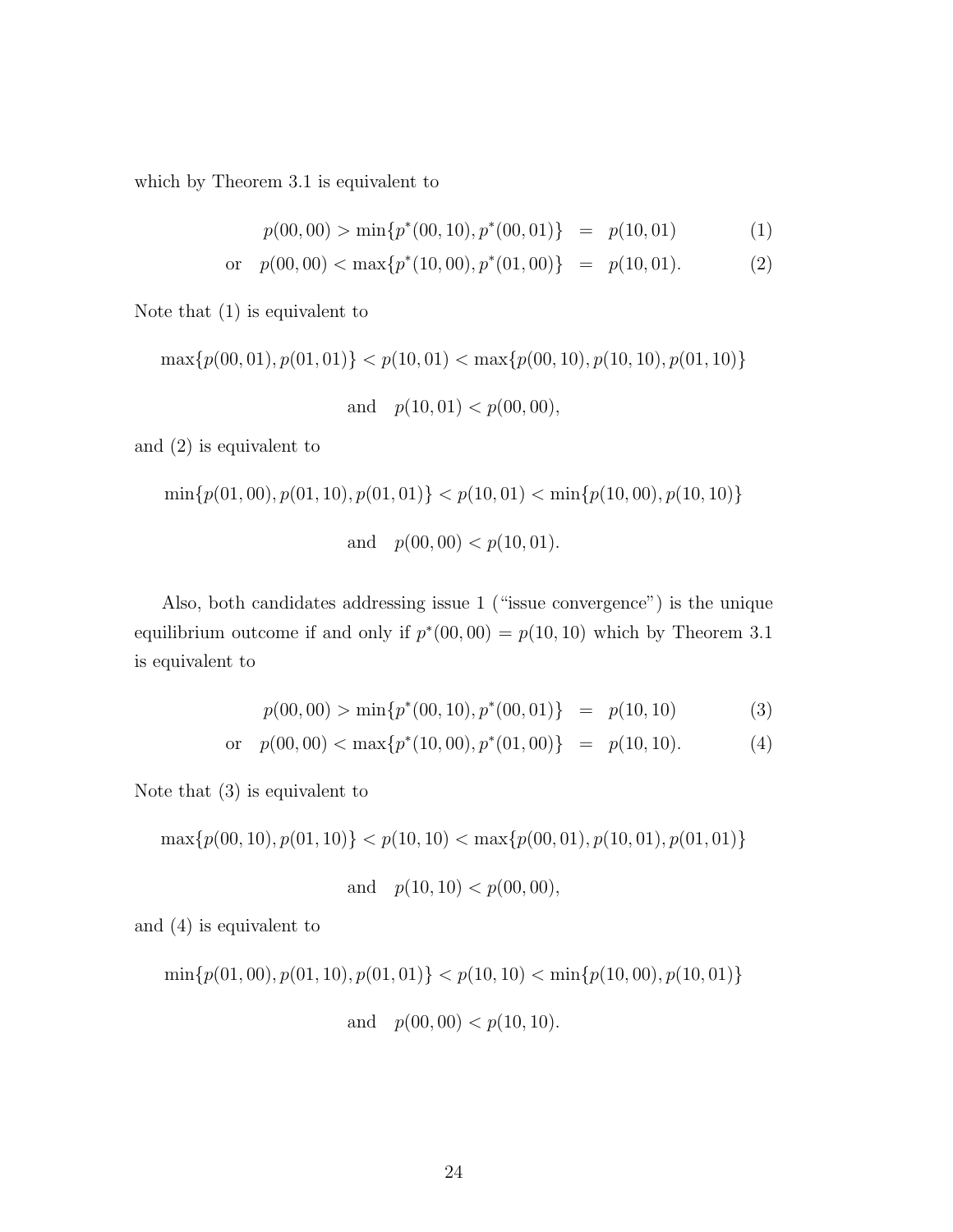#### 3.4 Issue ownership

We will now explore the effect of issue ownership on equilibrium outcomes in the limited case we discussed in the last subsection. Issue ownership captures the fact that a candidate has an a priori advantage in dealing with some issue and that this is reflected in her vote share (see Petrocik, 1996). Therefore, defining ownership first requires to introduce some notion of competence or reliability. We then illustrate how issue ownership may lead to issue convergence or divergence in more specific terms.

Assume that all voters care about one and only one issue and let  $\alpha$  be the share of voters who only care about issue 1 and let  $1 - \alpha$  be the share of voters who only care about issue 2, where  $0 < \alpha < 1$ . Moreover, for  $k = 1, 2$ , let  $\gamma_k$  be the share of voters who consider candidate A more competent or more reliable on issue k than candidate B.

If the candidates address different issues (issue divergence) voters vote for the candidate who has addressed the issue they care about. If the candidates address the same issue (issue convergence), the voters who care about this issue vote for the candidate they consider more competent on the issue and the voters who do not care about the issue split their vote evenly between the candidates.<sup>4</sup> Moreover, if one candidate does not address any issue and the other candidate addresses issue k, the voters who care about issue k vote for the candidate who addresses this issue and the voters who do not care about the issue split their vote evenly. Finally, if no candidate addresses any issue the total vote share is also split at value 0.5.

Under these assumptions we get the following vote shares of candidate A at the different outcomes of a campaign:

|       |    | 00                   | 10                                                                        | 01                             |
|-------|----|----------------------|---------------------------------------------------------------------------|--------------------------------|
|       | 00 | 0.5                  | $0.5(1 - \alpha)$                                                         | $0.5\alpha$                    |
| $z^A$ |    |                      | $10 \mid \alpha + 0.5(1 - \alpha) \mid \gamma_1 \alpha + 0.5(1 - \alpha)$ | $\alpha$                       |
|       | 01 | $1-\alpha+0.5\alpha$ | $1-\alpha$                                                                | $\gamma_2(1-\alpha)+0.5\alpha$ |

<sup>4</sup> In case of a finite and odd number of voters, just assume that an odd number of voters abstain.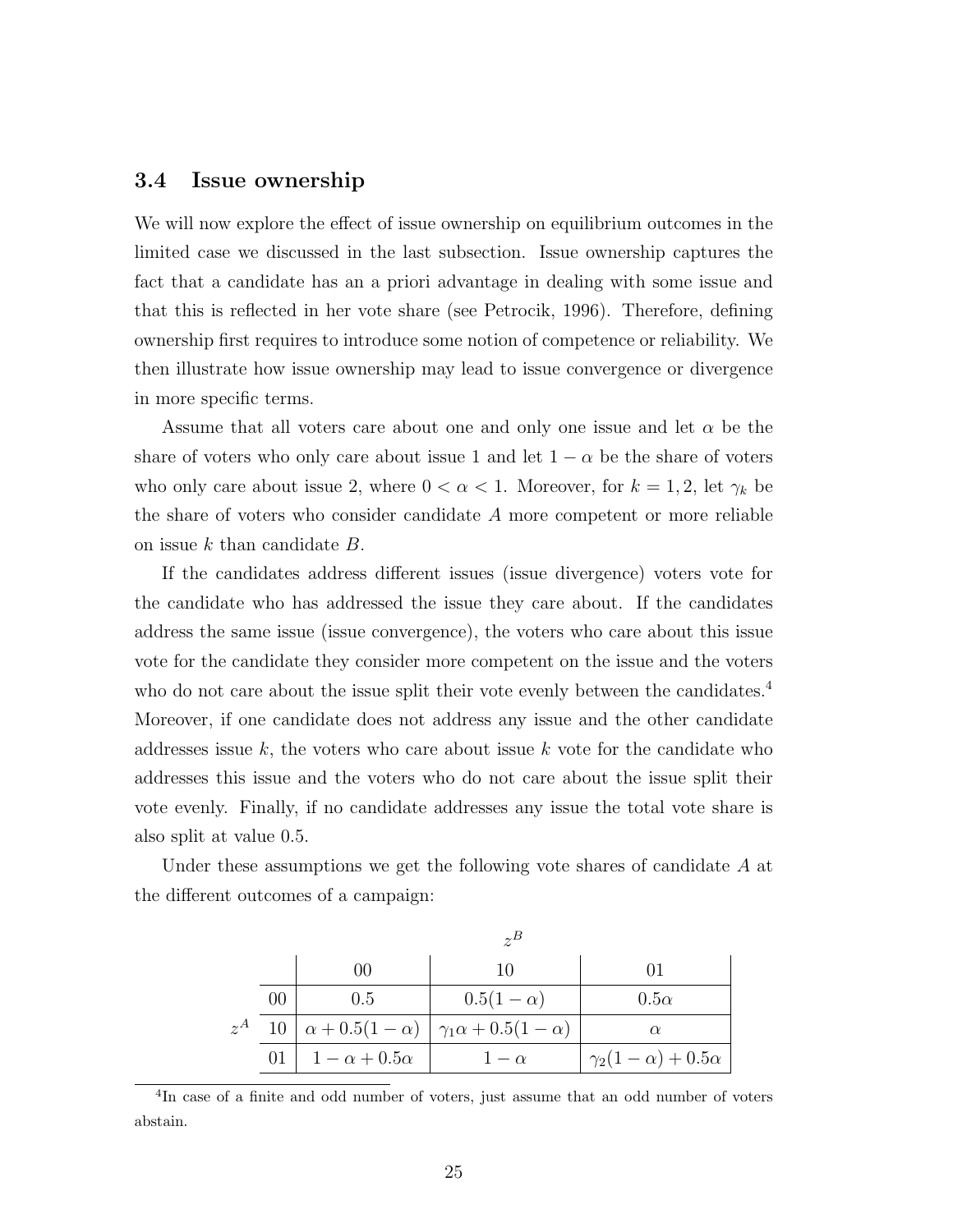Note that the vote shares differ across states if and only if  $\alpha \neq 0.5$  and  $\gamma_k \neq 0.5$ for  $k = 1, 2$ , which we will assume in the following. We will now explore under which conditions on the parameters of our voting model the candidates address the same or different issues in equilibrium. In particular, we are interested in the implications of issue ownership, which is modelled by the parameters  $\gamma_1$  and  $\gamma_2$ . To this end we define candidate A to "own" issue k if a majority of voters considers A more competent on issue k than B, i.e. if  $\gamma_k > 0.5$ . Similarly, B owns issue k if  $\gamma_k < 0.5$ .

Consider first the case of issue divergence. W.l.o.g. let candidate A address issue 1 and let candidate B address issue 2 in equilibrium. Then  $p^*(00,00)$  =  $p(10, 01)$  which by Theorem 3.1 is the case if and only if

$$
\max\{0.5\alpha, \gamma_2(1-\alpha) + 0.5\alpha\} < \alpha < \max\{0.5(1-\alpha), \gamma_1\alpha + 0.5(1-\alpha), 1-\alpha\} \tag{5}
$$

$$
and \quad \alpha < 0.5,\tag{6}
$$

or

$$
\min\{1-\alpha+0.5\alpha, 1-\alpha, \gamma_2(1-\alpha)+0.5\alpha\} < \alpha < \min\{\alpha+0.5(1-\alpha), \gamma_1\alpha+0.5(1-\alpha)\}\tag{7}
$$

$$
and \quad 0.5 < \alpha. \tag{8}
$$

(5) and (6) hold if and only if

$$
\frac{\gamma_2}{\gamma_2 + 0.5} < \alpha < 0.5 \tag{9}
$$

and (7) and (8) hold if and only if

$$
0.5 < \alpha < \frac{0.5}{1.5 - \gamma_1}.\tag{10}
$$

From (9) and (10) we conclude that a necessary and sufficient condition for issue divergence is that one of the two candidates owns the issue she addresses and that a majority of voters cares about this issue but there is also a sufficiently large share of voters who care about the other issue.<sup>5</sup> The required minimum

<sup>&</sup>lt;sup>5</sup>Note that (9) implies that  $\gamma_2$  < 0.5, i.e. that candidate B owns issue 2, and (10) implies that  $\gamma_1 > 0.5$ , i.e. that candidate A owns issue 1.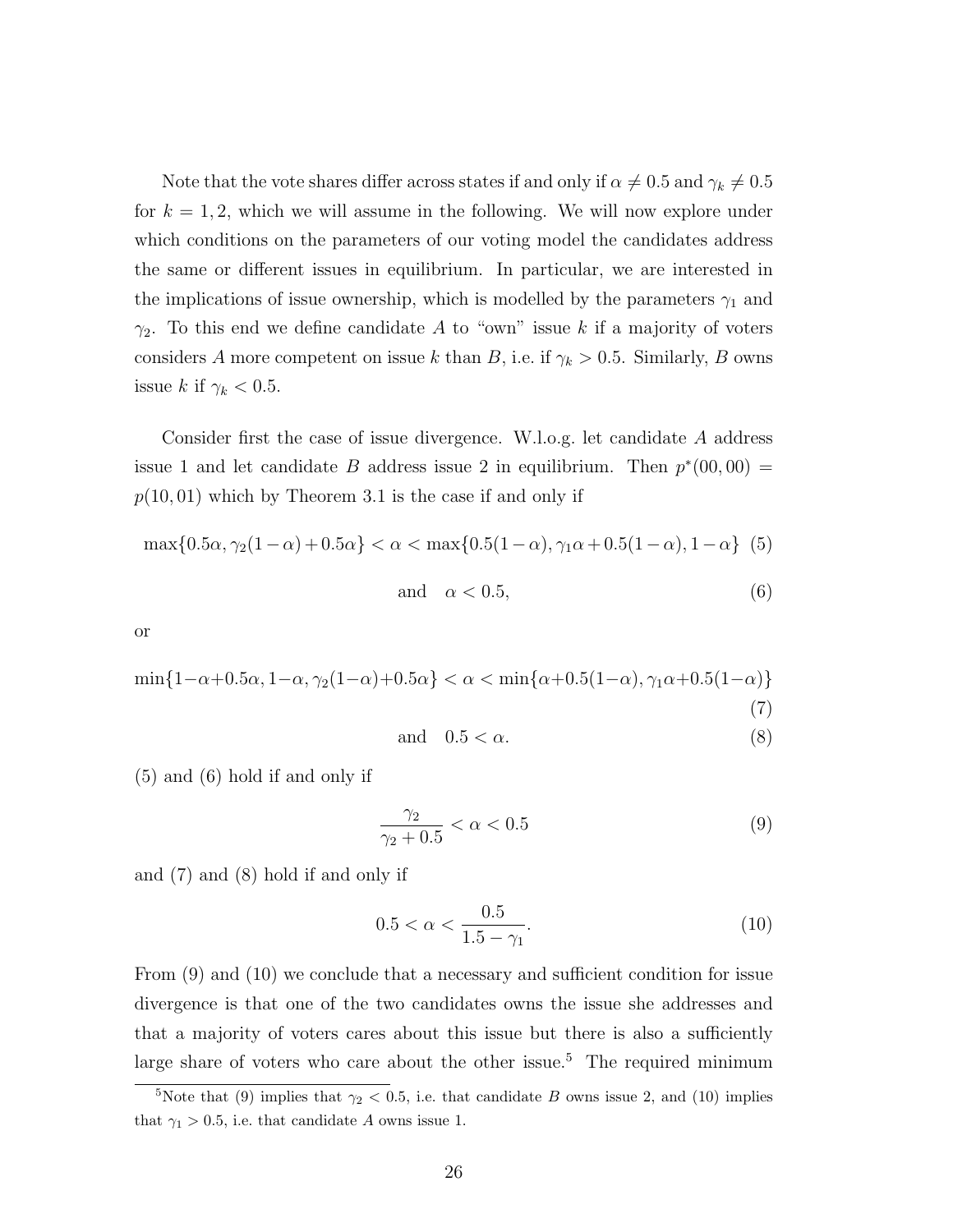share of voters is decreasing in the share of voters who consider the candidate who addresses the issue she owns more competent on this issue than the other candidate.

Consider next the case of issue convergence. W.l.o.g. let both candidates address issue 1 in equilibrium. Then  $p^*(00, 00) = p(10, 10)$  which by Theorem 3.1 is the case if and only if

$$
\max\{0.5(1-\alpha), 1-\alpha\} < \gamma_1\alpha + 0.5(1-\alpha) < \max\{0.5\alpha, \alpha, \gamma_2(1-\alpha) + 0.5\alpha\} \tag{11}
$$

and 
$$
\gamma_1 \alpha + 0.5(1 - \alpha) < 0.5,
$$
 (12)

or

$$
\min\{1-\alpha+0.5\alpha, 1-\alpha, \gamma_2(1-\alpha)+0.5\alpha\} < \gamma_1\alpha+0.5(1-\alpha) < \min\{\alpha+0.5(1-\alpha), \alpha\}
$$
\n(13)

and 
$$
\gamma_1 \alpha + 0.5(1 - \alpha) > 0.5.
$$
 (14)

(11) and (12) hold if and only if

$$
\gamma_1 < 0.5 \quad \text{and} \quad \alpha > \frac{0.5}{0.5 + \gamma_1} \tag{15}
$$

and (13) and (14) hold if and only if

$$
\gamma_1 > 0.5
$$
 and  $\alpha > \frac{0.5}{1.5 - \gamma_1}$ . (16)

From (15) and (16) we conclude that a necessary and sufficient condition for issue convergence is that one candidate owns the issue addressed by both candidates and that a sufficiently large share of voters care about this issue. The required minimum share is always larger than 0.5 and increasing in the share of voters who consider the issue owner more competent than the other candidate.

## 4 The General Case

Consider now the general case with  $K \geq 2$  issues and no restrictions on the number of issues that can be addressed by the candidates. We first provide sufficient conditions on the vote shares to obtain arbitrary equilibrium outcomes.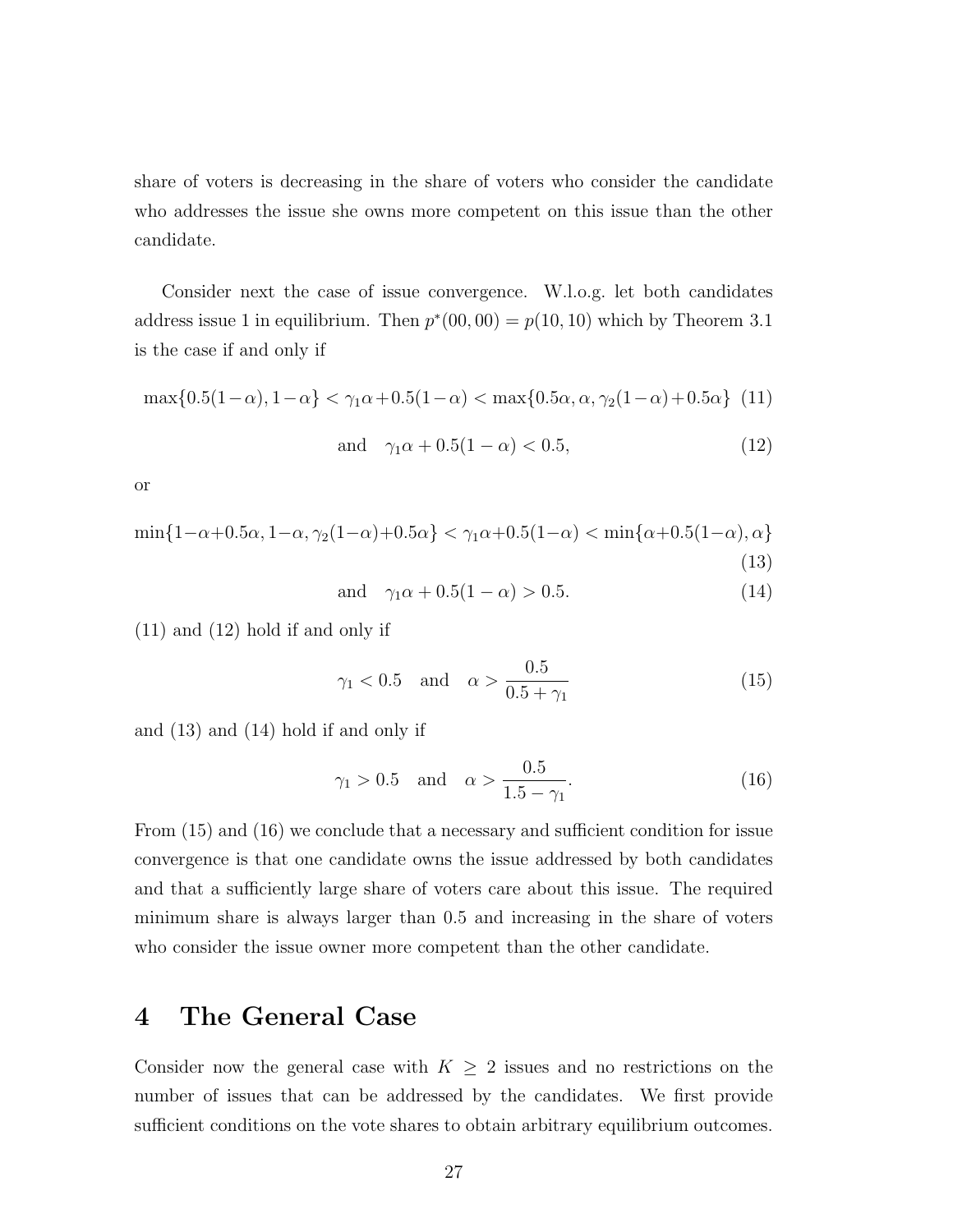Let  $\mathbf{1} \in \{0,1\}^K$  denote the vector with  $\mathbf{1}_k = 1$  for all k.  $(\hat{z}^A, \hat{z}^B)$  is a continuation of  $(z^A, z^B)$  if for all  $k = 1 \dots, K$ ,  $z^i_k = 1$  implies that  $\hat{z}^i_k = 1$ .<sup>6</sup>

Let  $G_k > 0$  and  $L_k > 0$  for  $k = 1, ..., K$ , be such that the following conditions are satisfied:

$$
G_k > 0
$$
 and  $L_k > 0$  for  $k = 1, ..., K$ , (17)

$$
\sum_{k=1}^{K} G_k < 0.5,\tag{18}
$$

$$
\sum_{k=1}^{K} L_k < 0.5,\tag{19}
$$

$$
\sum_{k \in M_1} G_k \neq \sum_{k \in M_2} L_k \text{ for all } M_1, M_2 \subset K. \tag{20}
$$

For all  $(z^A, z^B)$  let

$$
\hat{p}(z^A, z^B) = 0.5 + \sum_{k=1}^{K} (z_k^A G_k - z_k^B L_k)
$$

be the *standard vote share* for candidate A in state  $(z^A, z^B)$ . Note that conditions (17)-(20) imply that  $0 < \hat{p}(z^A, z^B) < 1$  for all  $(z^A, z^B), \hat{p}(0, 0) = 0.5$ , and  $\hat{p}(z^A, z^B) \neq \hat{p}(\hat{z}^A, \hat{z}^B)$  for all  $(z^A, z^B) \neq (\hat{z}^A, \hat{z}^B)$ .

If  $(z<sup>A</sup>, z<sup>B</sup>)$  and all its continuations have standard vote shares then in equilibrium any campaign that starts at state  $(z<sup>A</sup>, z<sup>B</sup>)$  will end at state  $(1, 1)$  corresponding to the full campaign. We state this result in the following lemma:

**Lemma 4.1** Let  $(z^A, z^B)$  be such that  $p(\hat{z}^A, \hat{z}^B) = \hat{p}(\hat{z}^A, \hat{z}^B)$  for all continuations  $(\hat{z}^A, \hat{z}^B)$  of  $(z^A, z^B)$ . Then any continuation equilibrium at a campaign s with  $z(s) = (z^A, z^B)$  is a full campaign, i.e.  $(1, 1)$  is the unique outcome at any continuation equilibrium at  $(z^A, z^B)$ .

The next theorem provides sufficient conditions for arbitrary equilibrium outcomes.

<sup>&</sup>lt;sup>6</sup>Note that by this definition  $(z^A, z^B)$  is a continuation of itself.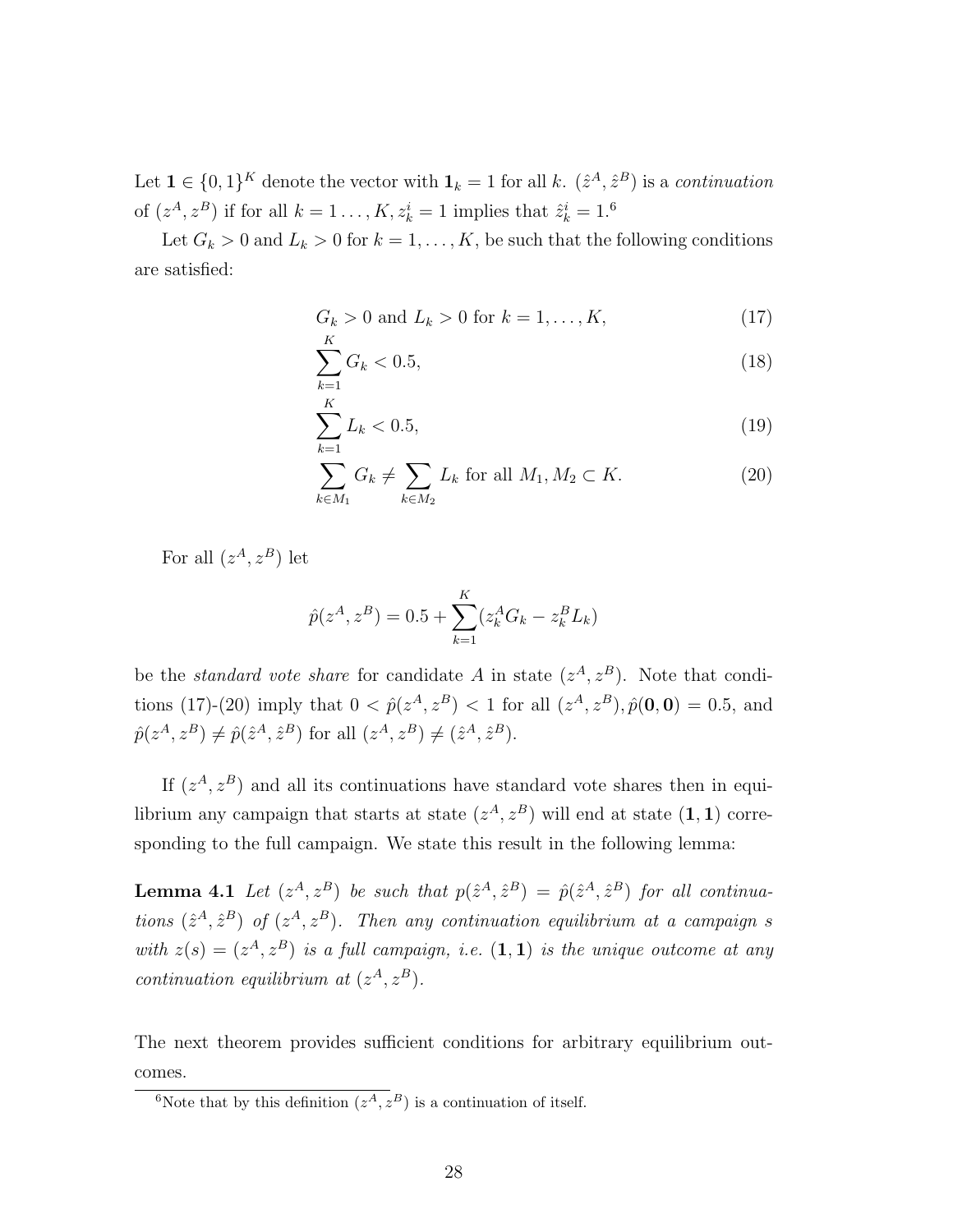#### Theorem 4.1

- 1. Let  $p(z^A, z^B) = \hat{p}(\hat{z}^A, \hat{z}^B)$  for all  $(z^A, z^B) \in \{0, 1\}^{2K}$ . Then any equilibrium campaign is a full campaign.
- 2. Let  $(z^{*A}, z^{*B}) \neq (1,1)$  and let the parameters of the standard vote shares be such that

$$
\hat{p}(z^{*A}, z^{*B}) < \hat{p}(1, 1).
$$

If  $z_k^{*A} = 0$  for some k and the vote shares satisfy

$$
p(z^A, z^B) < \hat{p}(z^{*A}, z^{*B})
$$

for all  $(z^A, z^B)$  with  $z^B \leq z^{*B}$  and  $z^A_k = 1$  for some k with  $z^{*A}_k = 0$ , and

$$
p(z^A, z^B) = \hat{p}(z^A, z^B)
$$

for all remaining campaigns, then  $(z^{*A}, z^{*B})$  is the unique outcome at any equilibrium campaign.<sup>7</sup>

We now go back to the case where vote shares are arbitrary and only satisfy  $p(z^A, z^B) \neq p(\hat{z}^A, \hat{z}^B)$  for  $(z^A, z^B) \neq (\hat{z}^A, \hat{z}^B)$ . The following theorem presents the remarkable result that all continuation equilibria are outcome equivalent. Moreover, similar to Theorem 3.1 the theorem provides a recursive procedure to determine candidate A's vote share in the unique equilibrium outcome.

The uniqueness result is anything but an obvious implication of our equilibrium notion. As we will show in the next section multiple equilibrium outcomes may obtain if we relax the assumption that the electoral campaign is a zero-sum game.

<sup>&</sup>lt;sup>7</sup>Analogous conditions can be provided if  $z_k^{*A} = 1$  for all k and  $z_k^{*B} = 0$  for some k.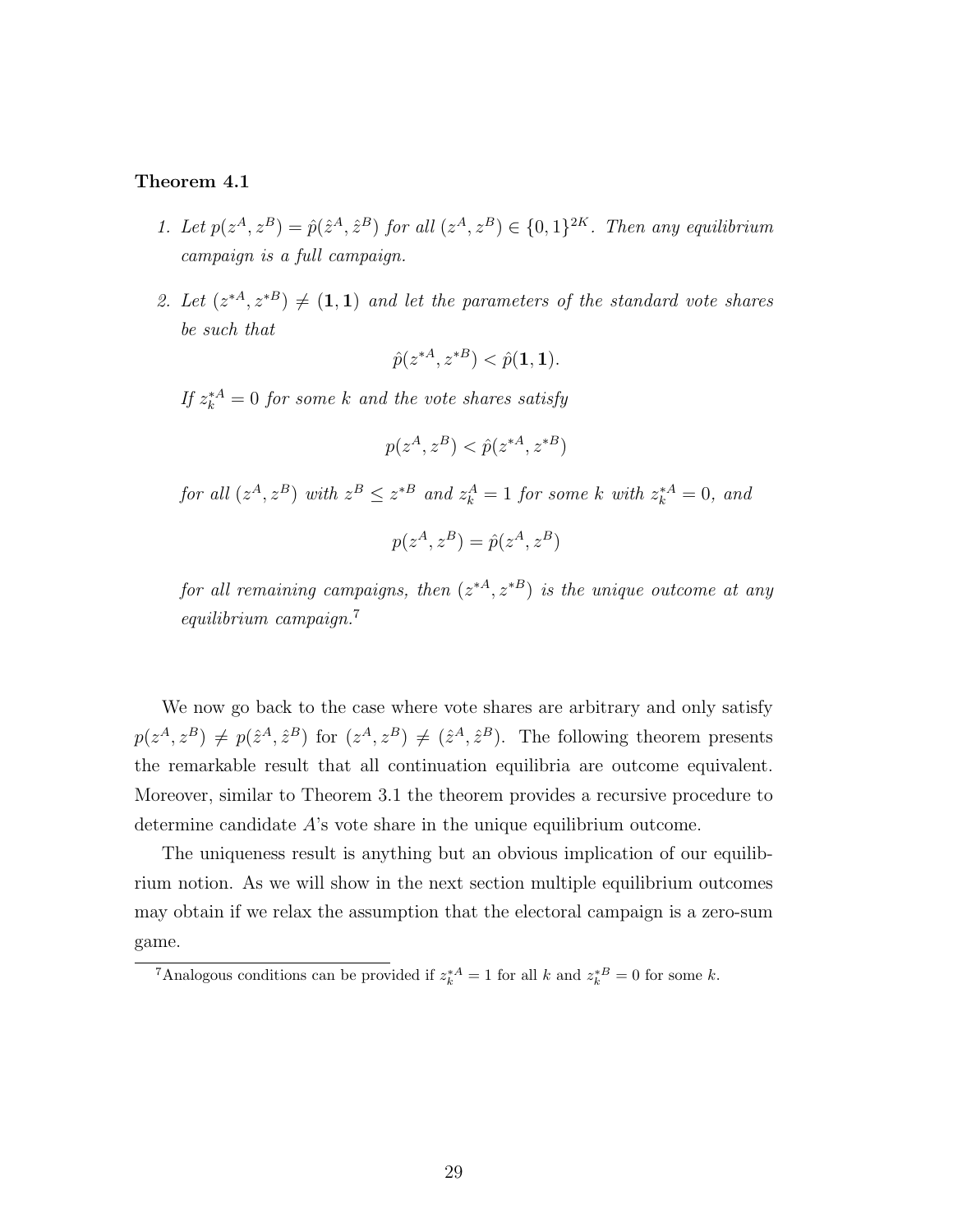**Theorem 4.2** For  $k = 1, ..., K$ , let  $e^k \in \{0, 1\}^K$  be such that  $e_k^k = 1$  and  $e_l^k = 0$ for all  $l \neq k$ .

- (i) If  $(CE(s))_{s\in S}$  is an equilibrium collection of sets of continuation campaigns, then for all  $s \in S$ , there is a unique continuation equilibrium in  $CE(s)$ . Moreover, all equilibrium collections of sets of continuation campaigns are outcome equivalent, i.e. if  $(CE(s))_{s\in S}$  and  $\left(\widehat{CE}(s)\right)$  $\sum_{s \in S}$  are two equilibrium collections of sets of continuation campaigns, then for all  $s \in S$ ,  $CE(s) =$  $\{s'\}$  and  $\widehat{CE}(s) = \{s''\}$  implies that  $z(s') = z(s'')$ .
- (ii) For all  $(z^A, z^B)$  let  $p^*(z^A, z^B)$  be the unique vote share of candidate A in all continuation equilibria at s where  $z(s) = (z^A, z^B)$ . Then

$$
p^*(z^A, z^B) =
$$

$$
\begin{cases} \min_{k:z_k^B=0} p^*(z^A, z^B + e^k), & \text{if } p(z^A, z^B) > \min_{k:z_k^B=0} p^*(z^A, z^B + e^k) \\ p(z^A, z^B), & \text{if } \min_{k:z_k^B=0} p^*(z^A, z^B + e^k) > p(z^A, z^B) > \max_{k:z_k^A=0} p^*(z^A + e^k, z^B) \\ \max_{k:z_k^A=0} p^*(z^A + e^k, z^B), & \text{if } \max_{k:z_k^A=0} p^*(z^A + e^k, z^B) > p(z^A, z^B) \end{cases}
$$

where the minimum (maximum) over the empty set is defined to be  $\infty$  $(-\infty)$ . In particular, it is true that

$$
\min_{k:z_k^B=0} p^*(z^A, z^B + e^k) \ge p^*(z^A, z^B) \ge \max_{k:z_k^A=0} p^*(z^A + e^k, z^B).
$$

Theorem 4.2 can also be used to determine all equilibrium collections of sets of continuation campaigns. The construction is by backwards induction:

Let s be a full campaign, i.e.  $z(s) = (1, 1)$ . Then it is obviously true that  $CE(s) = \{s\}.$  Now consider a campaign s with  $z(s) < (1, 1)$  and assume that  $CE(\hat{s})$  has been determined for all  $\hat{s}$  with  $z(\hat{s}) > z(s)$ . Then from Theorem 4.2 (ii) there are three cases.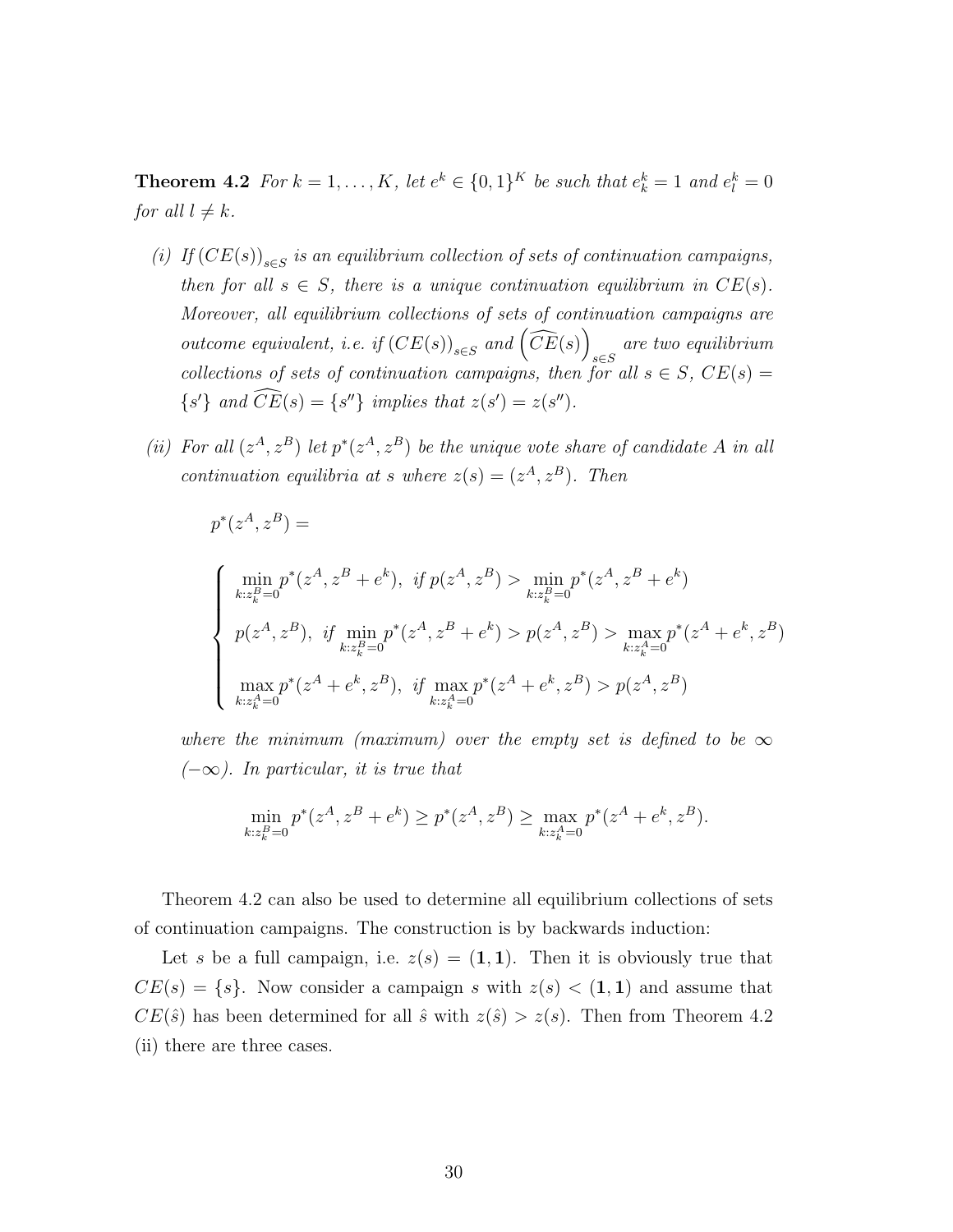- 1. If  $p^*(z^A, z^B) = p(z^A, z^B)$  the campaign ends at s and  $CE(s) = \{s\}.$
- 2. If  $p^*(z^A, z^B) = \min_{k:z_k^B=0}$  $p^*(z^A, z^B + e^k)$ , then  $CE(s) = \{\hat{s}\}\$ for some  $\hat{s}$  with  $\hat{s} = (s, (k, B), \ldots),$  where  $CE((s, (k, B)) = {\hat{s}}$  and  $p^*(z^A, z^B + e^k) =$  $\min_{l: z_l^B=0}$  $p^*(z^A, z^B + e^l).$
- 3. If  $p^*(z^A, z^B) = \max_{k:z^A_k=0}$  $p^*(z^A + e^k, z^B)$ , then  $CE(s) = \{\hat{s}\}\$ for some  $\hat{s}$  with  $\hat{s} = (s, (k, A), \ldots),$  where  $CE((s, (k, A)) = {\hat{s}}$  and  $p^*(z^A + e^k, z^B) =$  $\max_{l: z_l^A=0}$  $p^*(z^A + e^l, z^B).$

## 5 An Extension

So far, we have assumed that candidates want to maximize their vote shares, and that they have the same perception regarding their chances. One consequence of this zero-sum game property is the uniqueness of the equilibrium outcome (see Theorem 4.2). Now we will explore what happens if we abandon the zero-sum game property. More specifically, we will consider an extension of our model, where candidates face costs for addressing issues. Our particular way of turning the game into a non-zero sum one, by combining vote shares with campaigning costs is only an illustrative example. Obviously, payoff functions may have more complex origins.

Let  $c^i \geq 0$  be the cost of candidate  $i \in \{A, B\}$  for addressing an issue. We assume that costs are additive, i.e. if  $z^i \in \{0,1\}^K$  records the issues addressed by candidate  $i$ , then  $i$ 's total cost is

$$
c^i \sum_{k=1}^K z_k^i.
$$

If  $(z<sup>A</sup>, z<sup>B</sup>)$  is the outcome at a campaign, then A's utility is

$$
U^{A}(z^{A}, z^{B}) = p(z^{A}, z^{B}) - c^{A} \sum_{k=1}^{K} z_{k}^{A},
$$

and  $B$ 's utility is

$$
U^{B}(z^{A}, z^{B}) = 1 - p(z^{A}, z^{B}) - c^{B} \sum_{k=1}^{K} z_{k}^{B}.
$$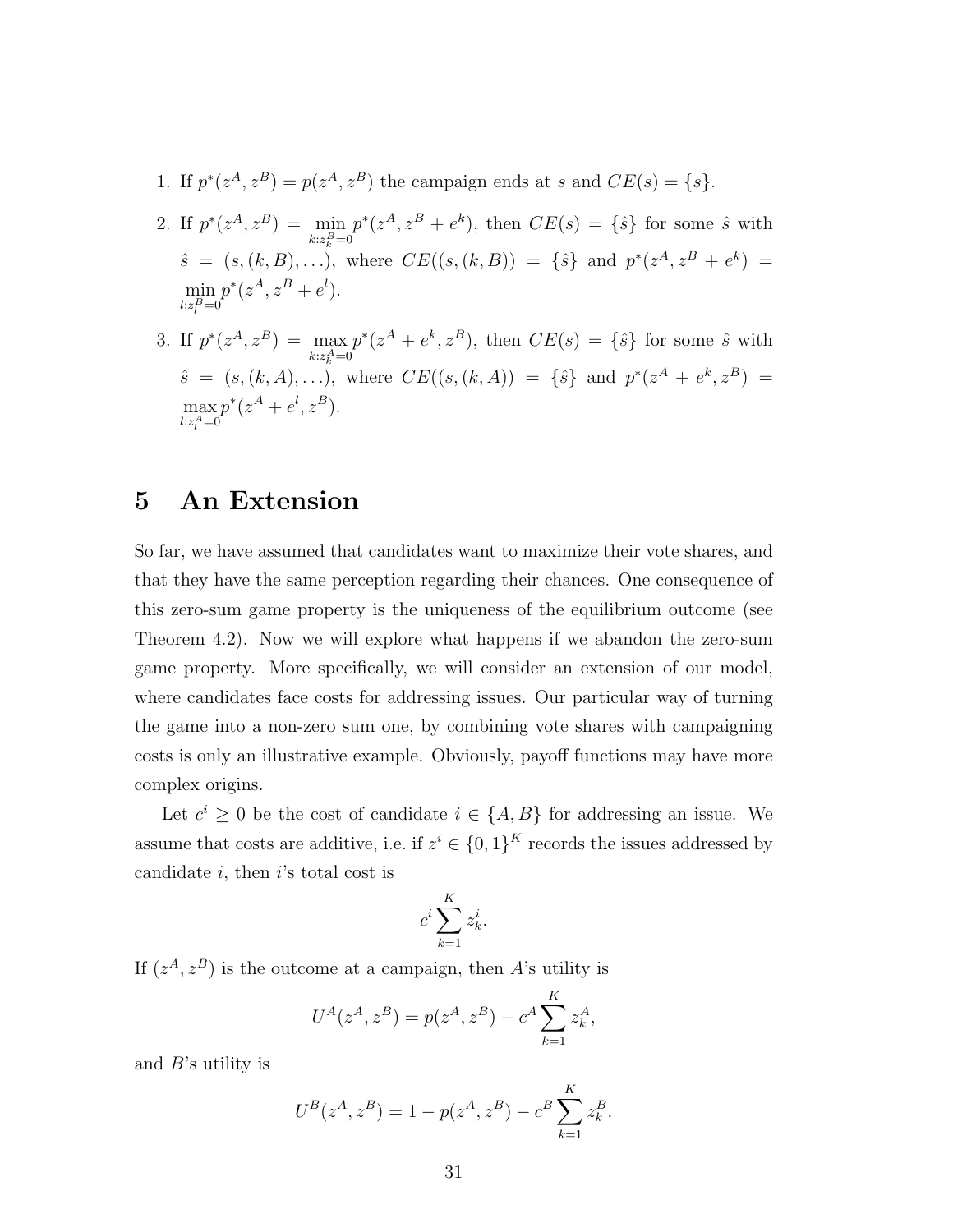The adjustment of the equilibrium conditions then is straightforward. We just have to replace  $P(s)$  by  $U^A(z(s))$  and  $1 - P(s)$  by  $U^B(z(s))$ .

Note that with positive costs the electoral campaign is not a zero-sum game anymore. This changes the equilibrium predictions as we can already demonstrate for the case with one issue.

Let  $K = 1$ . Then under the following conditions  $CE(\emptyset) = \{(A), (B)\}\)$ , i.e. different from the case with zero costs (see Theorem 4.2) there are two equilibrium campaigns which are not outcome equivalent. In one equilibrium campaign only candidate A addresses the issue and in the other only candidate B addresses the issue:

$$
p(0,1) > p(1,1) - cA
$$
 (21)

$$
1 - p(1,0) > 1 - p(1,1) - c^B
$$
\n(22)

$$
p(1,0) - c^A > p(0,0) \tag{23}
$$

$$
p(1,0) - c^A > p(0,1) \tag{24}
$$

$$
1 - p(0, 1) - c^B > 1 - p(1, 0)
$$
\n(25)

For example, conditions (21)-(25) are satisfied if

$$
p(0, 0) = 0.5
$$
,  $p(1, 0) = 0.8$ ,  $p(0, 1) = 0.6$ ,  $p(1, 1) = 0.7$ ,  
 $cA = cB = 0.15$ .

(21) implies that  $CE(B) = \{(B)\}\$ and (22) implies that  $CE(A) = \{(A)\}\$ , i.e. the campaign stops when one candidate has addressed the issue (here we use equilibrium conditions (E2) and (E3)).

(23) implies that stopping is no equilibrium at the empty campaign, i.e.  $\varnothing \notin$  $CE(\emptyset)$  (here we use equilibrium condition (E2)).

(24) implies that candidate A prefers  $(A)$  over  $(B)$  and  $(25)$  implies that candidate B prefers  $(B)$  over  $(A)$ . Using equilibrium condition  $(E3)$  this implies that  $CE(\emptyset) = \{(A), (B)\}.$ 

Conditions (21)-(25) cannot be satisfied simultaneously if  $c^A = c^B = 0$  because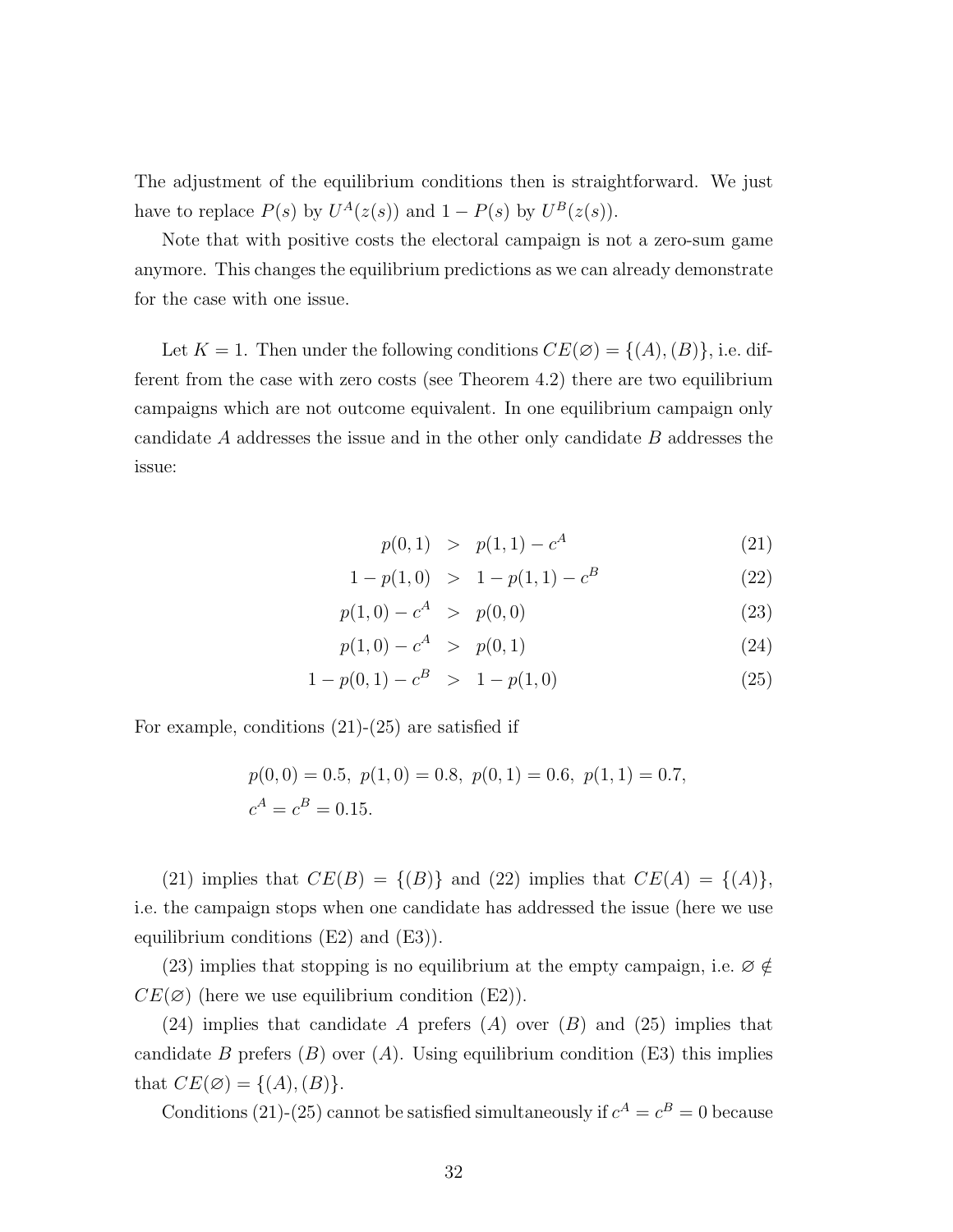in that case (21) implies that

$$
p(0,1) > p(1,1)
$$

and (22) implies that

$$
p(1,1) > p(1,0).
$$

Hence,  $p(0, 1) > p(1, 0)$  which violates (24).

Note that by (E3) having multiple equilibrium continuations at some campaign s that are not outcome equivalent implies that there exist at least two equilibrium continuations at s that are not initiated by the same candidate. Otherwise, one of the continuations would not be rationalizable. We may then have situations where a candidate, let's say A, continues a campaign because one of the possible equilibrium continuations is such that A moves again and this is favorable for A relative to stopping, even if there is another equilibrium continuation, where  $B$  moves that is unfavorable for  $A$  relative to stopping.<sup>8</sup> This suggests that we may get very different equilibrium predictions if we would assume a fixed order of moves of the candidates rather than deriving the order endogenously as part of our protocol-free equilibrium concept. The following example illustrates this point for the case with two issues.

**Example 5.1** Let  $K = 2$  and let candidate A's vote share be given in the following table.

|       |                | $z^B$          |      |         |      |
|-------|----------------|----------------|------|---------|------|
|       |                | 0 <sup>0</sup> | 10   | 01      | 11   |
| $z^A$ | 0 <sup>0</sup> | 0.5            | 0.3  | 0.95    | 0.99 |
|       | 10             | 0.94           | 0.51 | 0.61    | 0.6  |
|       | 01             | 0.3            | 0.82 | $0.2\,$ | 0.4  |
|       | 11             | 0.1            | 0.8  | 0.83    | 0.7  |

 ${}^{8}$ Recall equilibrium condition (E2) according to which the campaign stops if and only if the addition of one further issues makes each candidate worse off, no matter which equilibrium continuation is taken from there.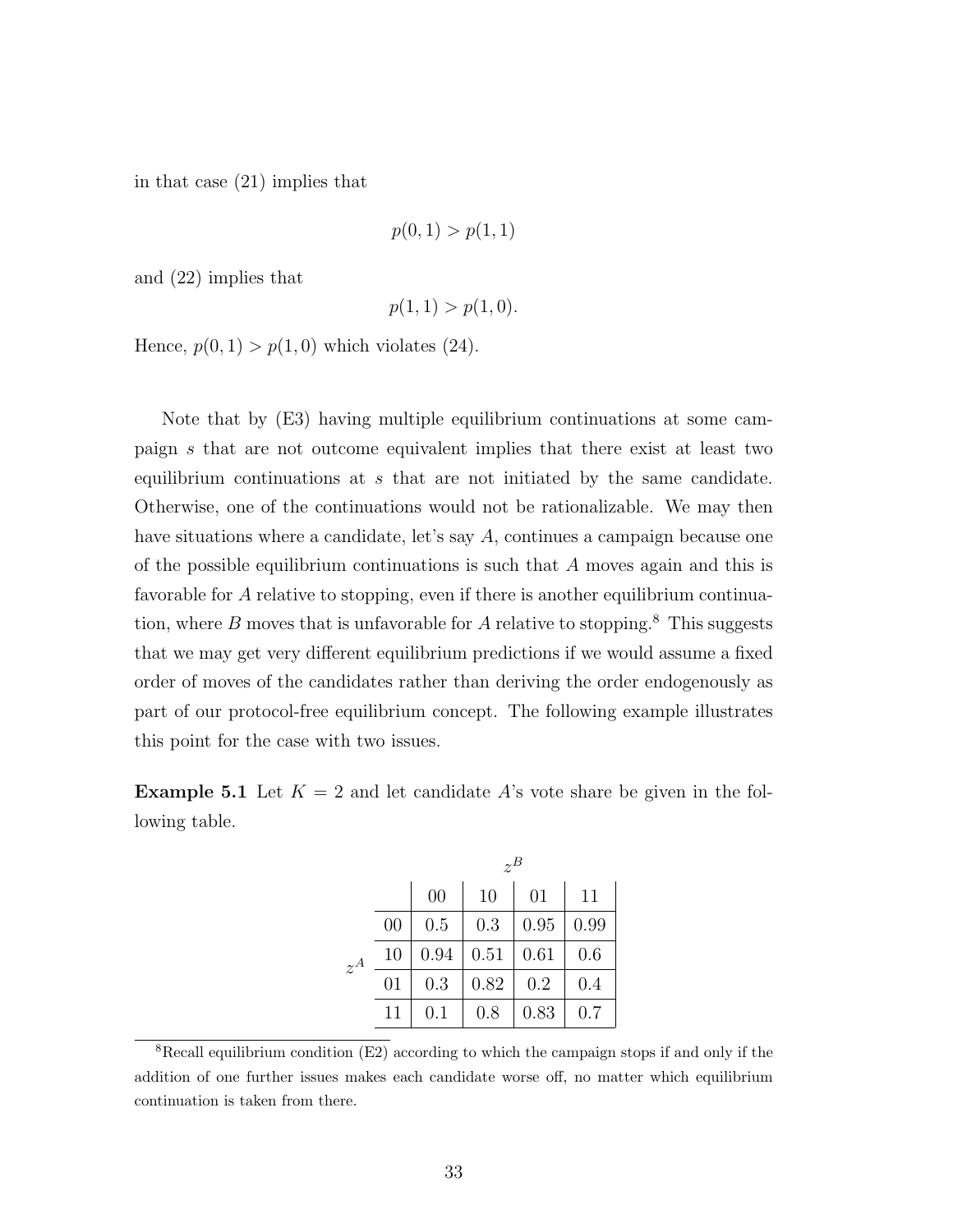Let costs be given by  $c^A = c^B = 0.15$ . Figure 9 then illustrates the equilibrium continuation campaigns. The equilibrium campaign is unique and given by

$$
CE(\varnothing) = \{\varnothing\}.
$$

Note that there are multiple equilibrium continuations at states  $(10, 10)$  and (10, 01) which are not outcome equivalent and which are initiated by different candidates. Consider a campaign s with state  $z(s) = (10, 00)$ . (E2) then implies that stopping is no equilibrium continuation because if  $B$  continues to  $(10, 10)$ , then there is an equilibrium continuation leading to  $(10, 11)$  which gives B a higher utility than at (10,00). (E3) then implies that  $CE(s) = \{(s,(1, B), (2, B))\}$  or  $CE(s) = \{(s,(2,B),(1,B))\}.$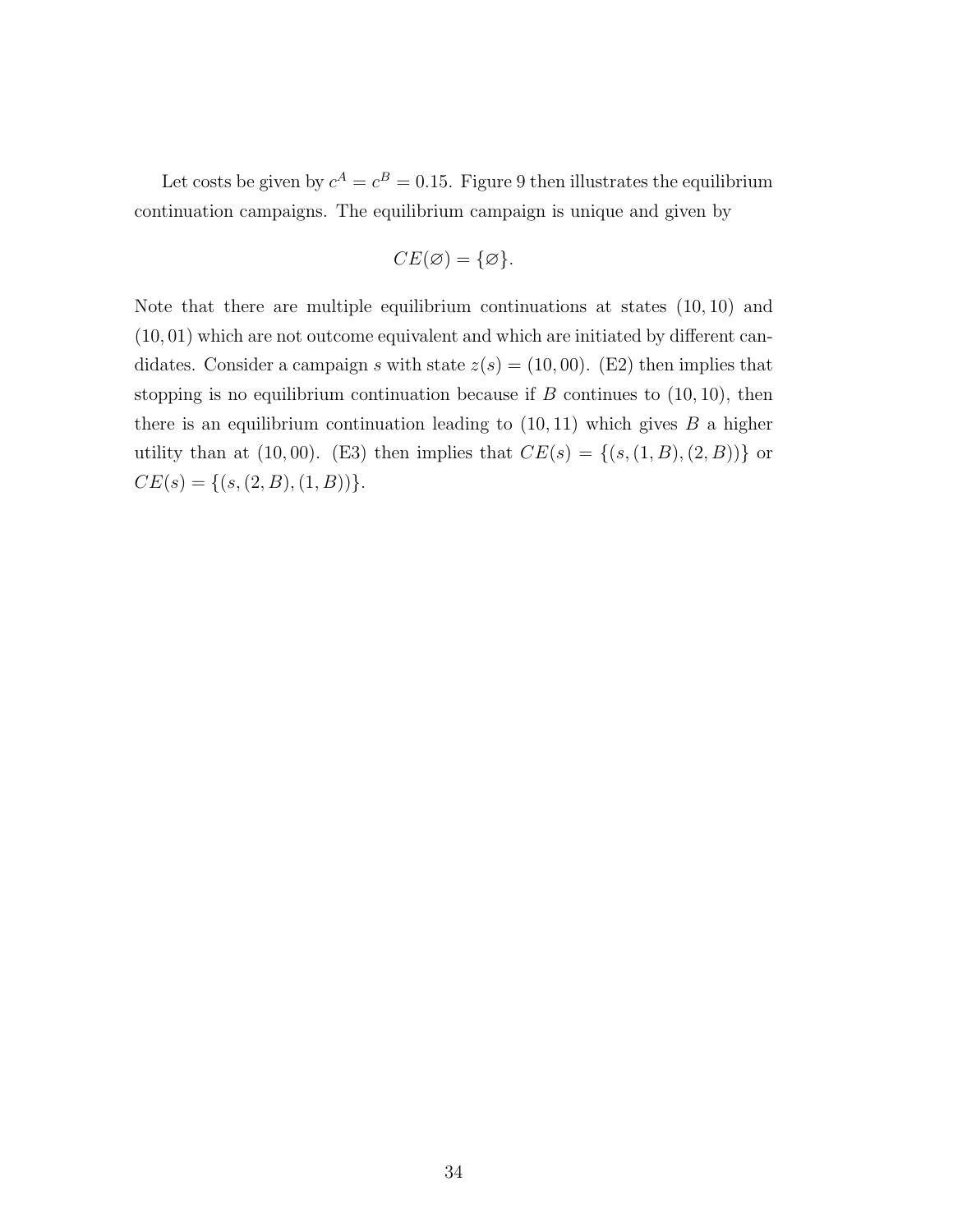

Figure 9: Equilibrium continuations in Example 5.1. The lower numbers in a node are the candidates' utilities  $U^A$ ,  $U^B$ , at the given campaign. Arrows denote the equilibrium path. The bordered node corresponds to the equilibrium continuation at  $\varnothing.$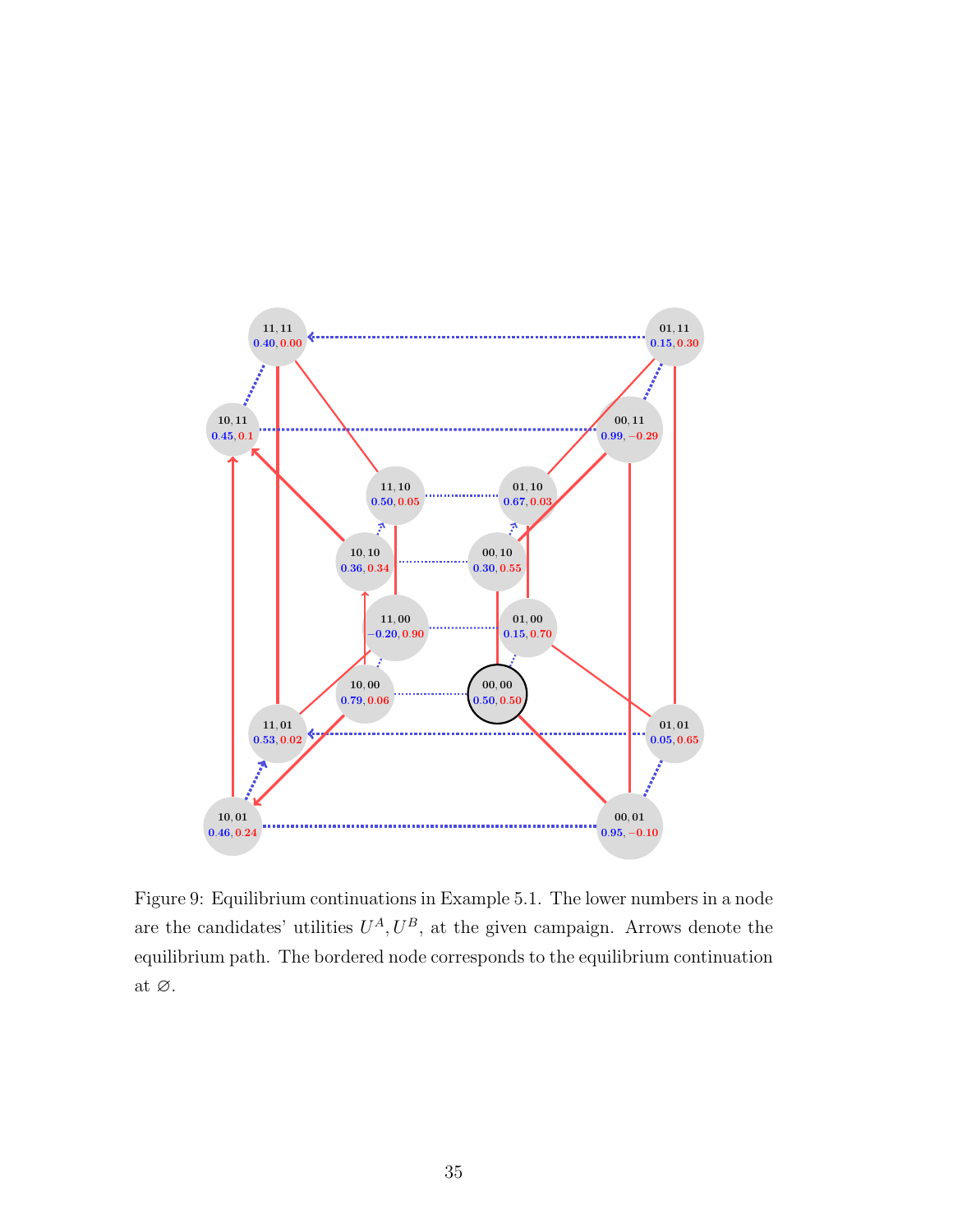Example 5.1 illustrates the difference between our protocol-free equilibrium notion and subgame perfect Nash equilibrium in an extensive form game where candidates take turn and each candidate can either address one single issue or pass if it is her turn. The game ends if both candidates have addressed both issues or if one candidate has addressed both issues and the other passes or if there are two passes in a row. The reader can then verify that independent of which candidate is the first mover, the unique subgame perfect equilibrium outcome for the parameters in Example 5.1 is  $(10, 00)$ , i.e. candidate A addresses issue 1 and candidate B addresses no issue.

# 6 Conclusion

We offer a stark but attractive model to study the phenomena associated with campaign formation. Solving for equilibria may be demanding if there are many issues, but the backwards induction procedure is no more complex than solving for subgame perfect Nash equilibria in an extensive form game where candidates move according to some exogenously given order. We are convinced that we add significant realism to the study of campaign formation decisions by dispensing from the aprioristic assumptions introduced by any protocol determining a fixed order of play. Our analysis highlights the effect of allowing players to decide whether or not to move at any point of the game, and identifies the paths that will lead rational players to equilibrium outcomes. Even in the case considered here, where campaign payoffs are independent of the order in which issues were included in the agenda, not any path leading to equilibrium is admissible as part of an equilibrium in our sense.

Our model and results highlight the interaction between issues, thus challenging the possibility of identifying the role of each one of them separately. We show that the characteristics of equilibrium can be very sensitive to parameter changes allowing for different combinations of silences and voice in campaigns. We provide sufficient conditions for any campaign configuration to arise in equilibrium, and present a general result (Theorem 4.2) on the uniqueness of equilibrium outcomes and on properties of the candidates vote shares in equilibrium. For some relevant special cases we have also provided explicit characterizations of equilibria.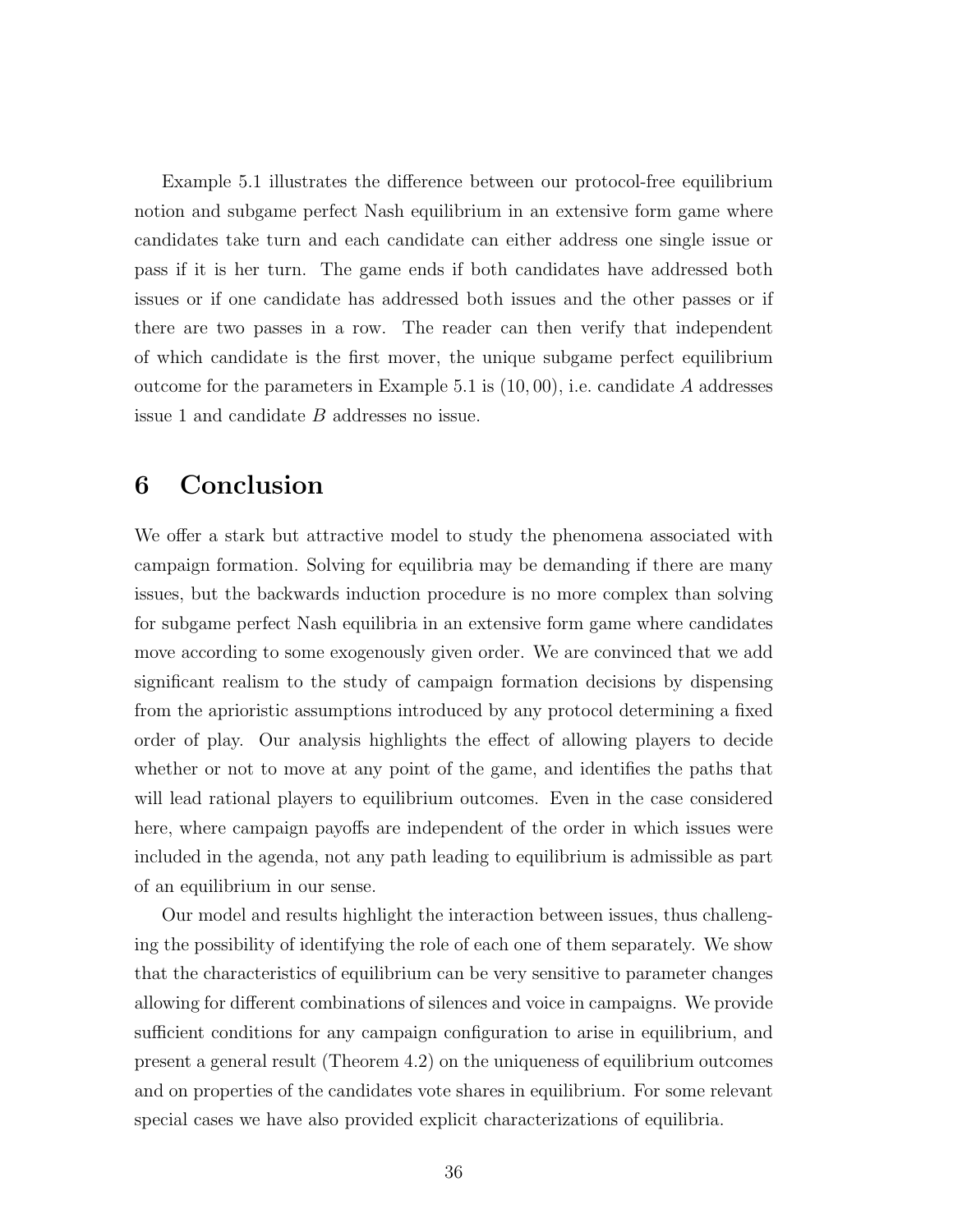Moreover, we show that issue ownership is a useful concept to better understand the shape of equilibrium campaigns, but not the unique determinant of their shape, even in simple contexts. We prove that multiple equilibrium outcomes may arise if payoffs are not zero-sum, but not if that condition is met, as it is the case if payoffs only value the vote shares of each candidate.

We do not deny the importance in reality of many variables that our model omits. Our concern has been to prove that, in fact, relevant insights can be obtained even before appealing to other qualifications.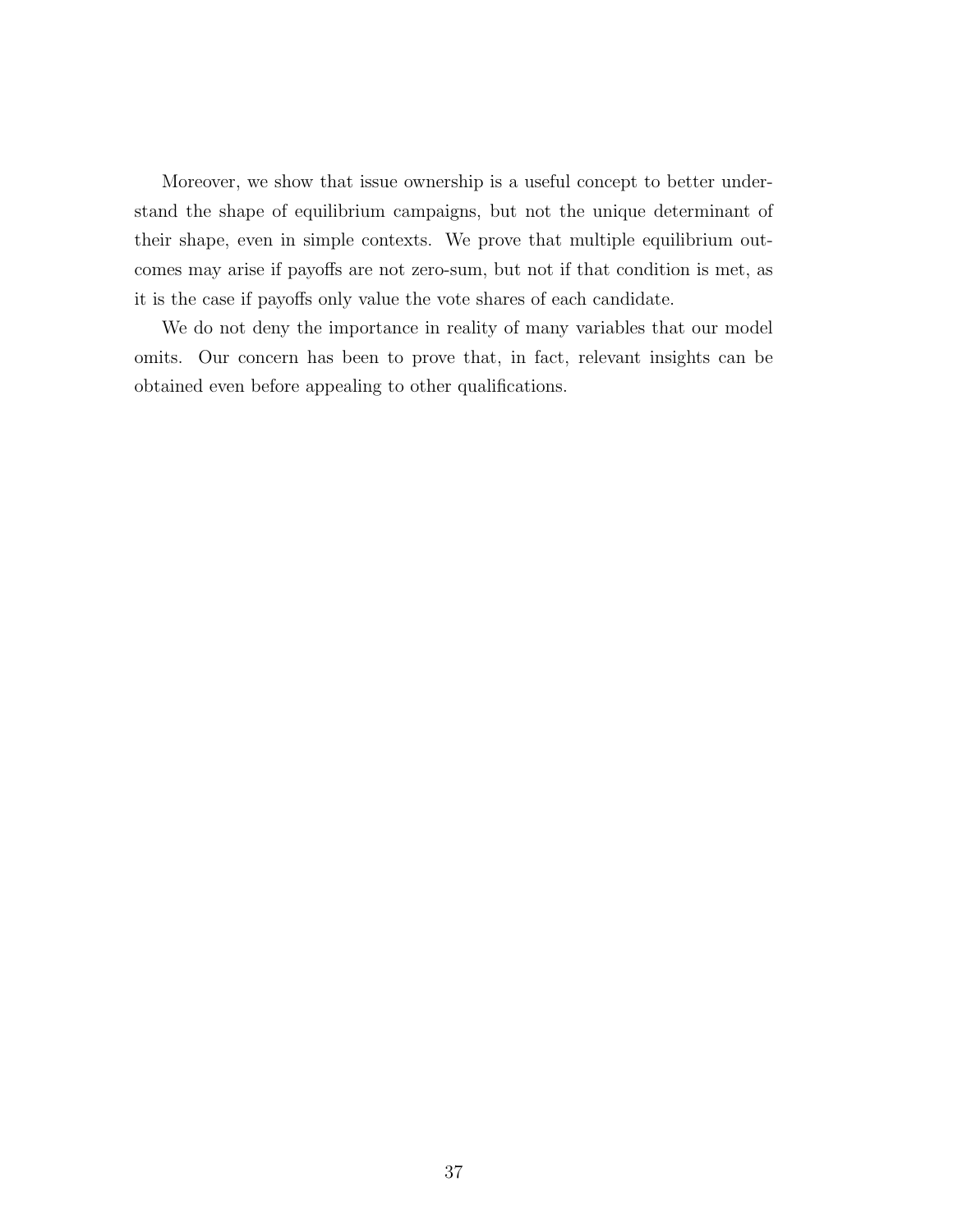# Appendix

### Equilibrium campaigns for one issue

There are the following cases.

Case 1:  $p(1, 1) < \min\{p(1, 0), p(0, 1)\}\$ 

In this case, (E1) and (E2) imply that

$$
CE(A) = \{(A, B)\}\
$$
and  $CE(B) = \{(B)\},$ 

which in turn implies that  $CE(\emptyset) \subset \{\emptyset, (B), (A, B)\}\$ by (E1). We then obtain the following subcases:

(i)  $p(0,0) < p(1,1)$ 

In this case, (E2) and (E3) imply that

$$
CE(\emptyset) = \{(A, B)\}.
$$

This case is illustrated in Figure 10.



Figure 10: Equilibrium continuations for  $p(0, 0) < p(1, 1) < \min\{p(1, 0), p(0, 1)\}.$ Arrows denote the equilibrium path. The bordered node corresponds to the equilibrium continuation at ∅.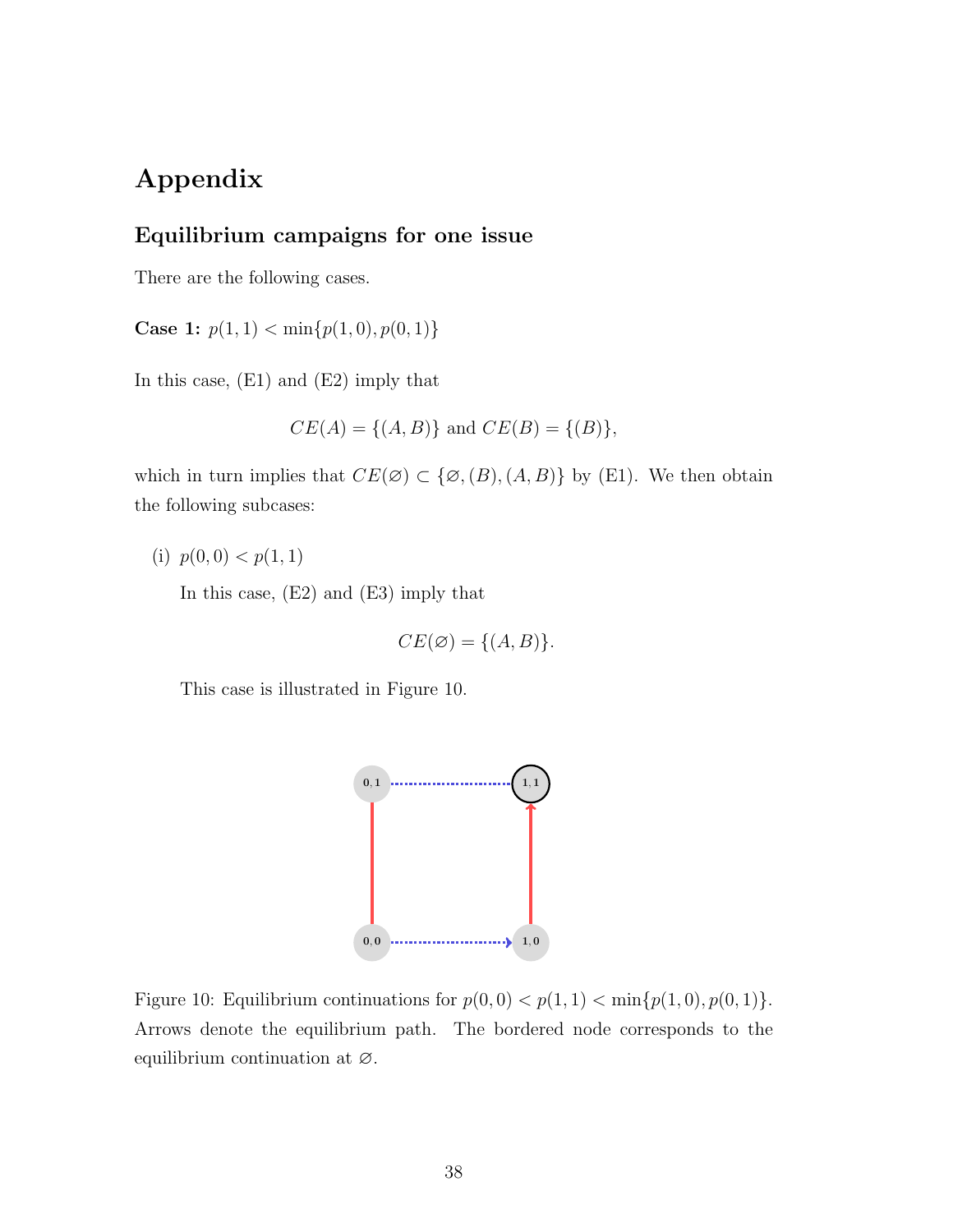(ii)  $p(1, 1) < p(0, 0) < p(0, 1)$ 

This case was considered in the main text.

(iii)  $p(0, 1) < p(0, 0)$ 

In this case, (E2) and (E3) imply that

$$
CE(\varnothing) = \{(B)\}.
$$

This case is illustrated in Figure 11.



Figure 11: Equilibrium continuations for  $p(1, 1) < p(0, 1) < p(0, 0)$  and  $p(1, 1) <$  $p(1, 0)$ . Arrows denote the equilibrium path. The bordered node corresponds to the equilibrium continuation at ∅.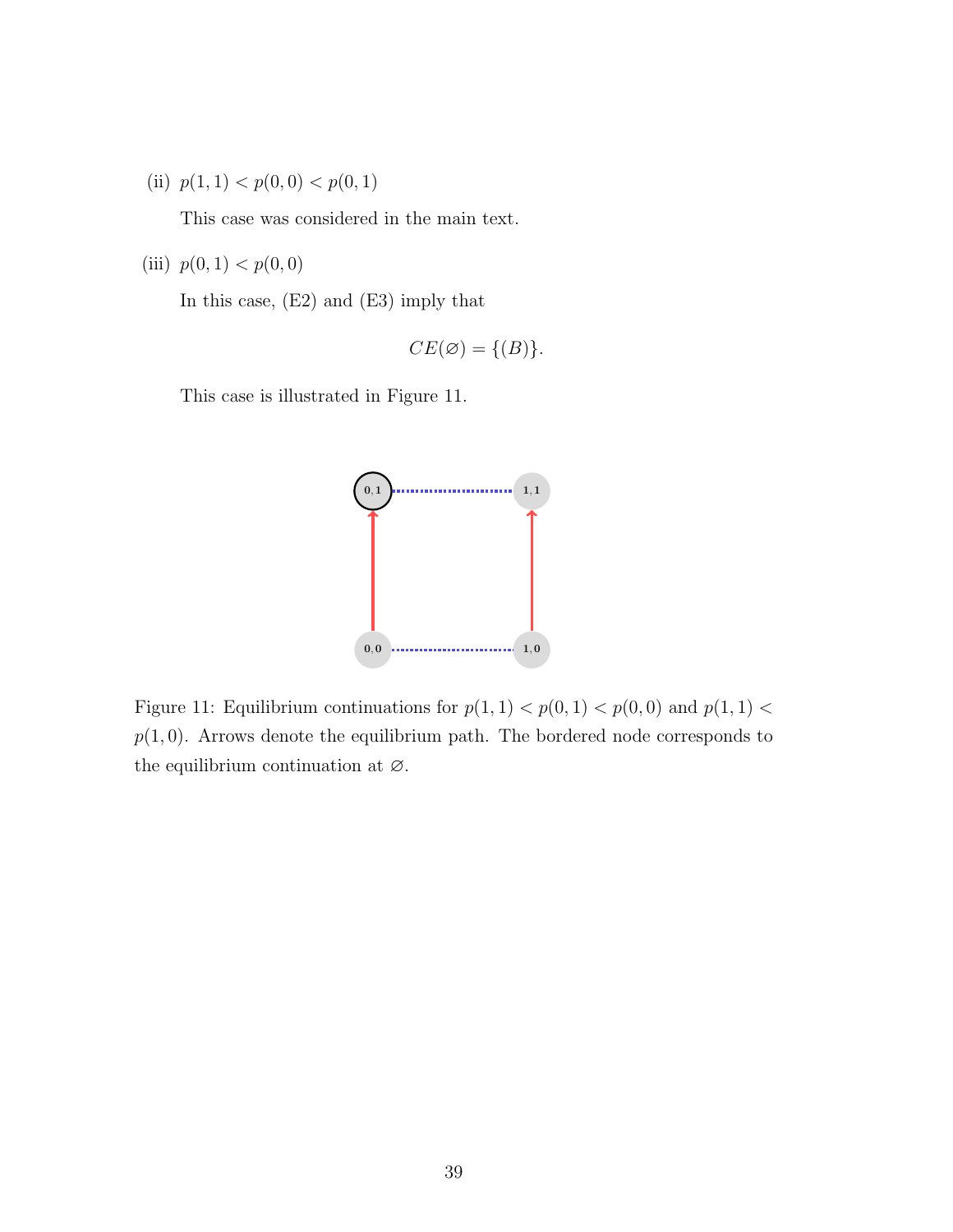Case 2:  $\max\{p(1,0), p(0,1)\} < p(1,1)$ 

In this case, (E1) and (E2) imply that

$$
CE(A) = \{(A)\}\
$$
and  $CE(B) = \{(B, A)\}\,$ 

which in turn implies that  $CE(\emptyset) \subset \{\emptyset, (A), (B, A)\}$  by (E1). We then obtain the following subcases:

(i)  $p(0, 0) < p(1, 0)$ 

In this case, (E2) and (E3) imply that

$$
CE(\varnothing) = \{(A)\}.
$$

This case is illustrated in Figure 12.



Figure 12: Equilibrium continuations for  $p(0,0) < p(1,0) < p(1,1)$  and  $p(0,1) <$  $p(1, 1)$ . Arrows denote the equilibrium path. The bordered node corresponds to the equilibrium continuation at ∅.

(ii)  $p(1, 0) < p(0, 0) < p(1, 1)$ 

In this case, (E2) and (E3) imply that

$$
CE(\varnothing) = \{\varnothing\}.
$$

This case is illustrated in Figure 13.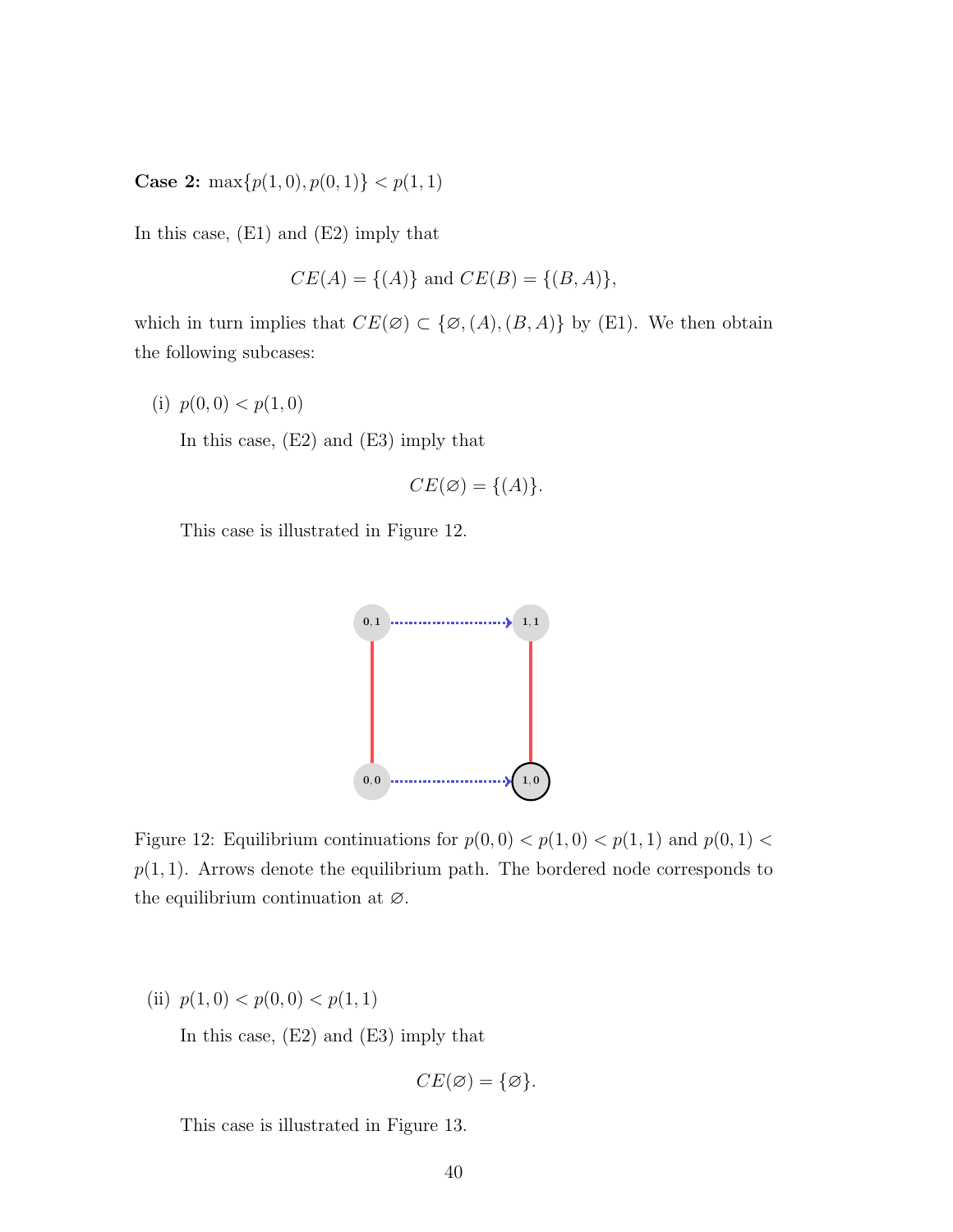

Figure 13: Equilibrium continuations for  $p(1,0) < p(0,0) < p(1,1)$  and  $p(0,1) <$  $p(1, 1)$ . Arrows denote the equilibrium path. The bordered node corresponds to the equilibrium continuation at ∅.

(iii)  $p(1, 1) < p(0, 0)$ 

In this case, (E2) and (E3) imply that

$$
CE(\emptyset) = \{(B, A)\}.
$$

This case is illustrated in Figure 14.



Figure 14: Equilibrium continuations for  $\max\{p(1,0), p(0,1)\} < p(1,1) < p(0,0)$ . Arrows denote the equilibrium path. The bordered node corresponds to the equilibrium continuation at ∅.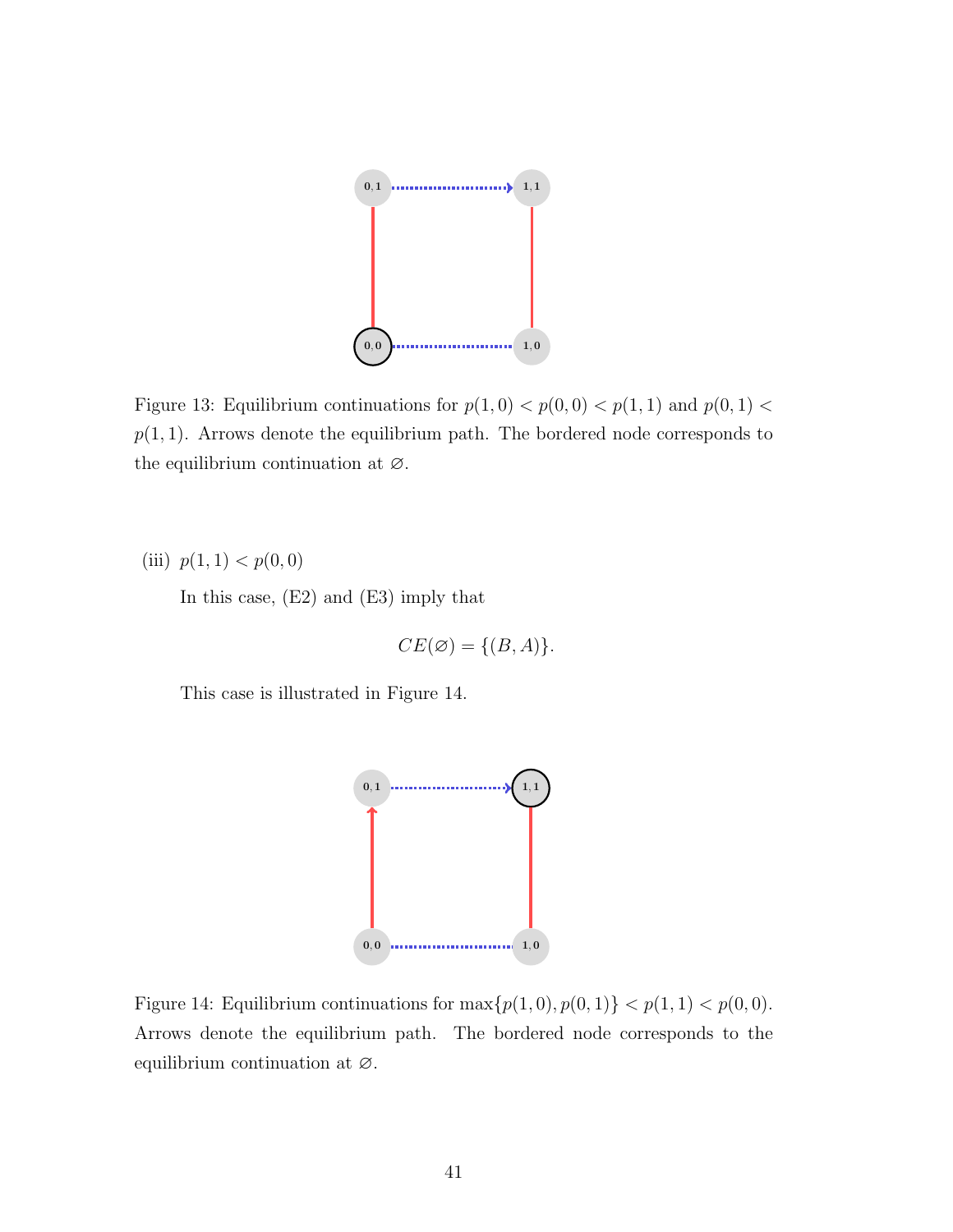Case 3:  $p(1,0) < p(1,1) < p(0,1)$ In this case, (E1) and (E2) imply that

$$
CE(A) = \{(A)\}\
$$
and  $CE(B) = \{(B)\},$ 

which in turn implies that  $CE(\emptyset) \subset \{\emptyset, (A), (B)\}\$  by (E1). We then obtain the following subcases:

(i)  $p(0, 0) < p(1, 0) < p(0, 1)$ 

In this case, (E2) and (E3) imply that

$$
CE(\varnothing) = \{(A)\}.
$$

This case is illustrated in Figure 15.



Figure 15: Equilibrium continuations for  $p(0,0) < p(1,0) < p(1,1) < p(0,1)$ . Arrows denote the equilibrium path. The bordered node corresponds to the equilibrium continuation at ∅.

(ii)  $p(1,0) < p(0,0) < p(0,1)$ 

In this case, (E2) and (E3) imply that

$$
CE(\varnothing) = \{\varnothing\}.
$$

This case is illustrated in Figure 16.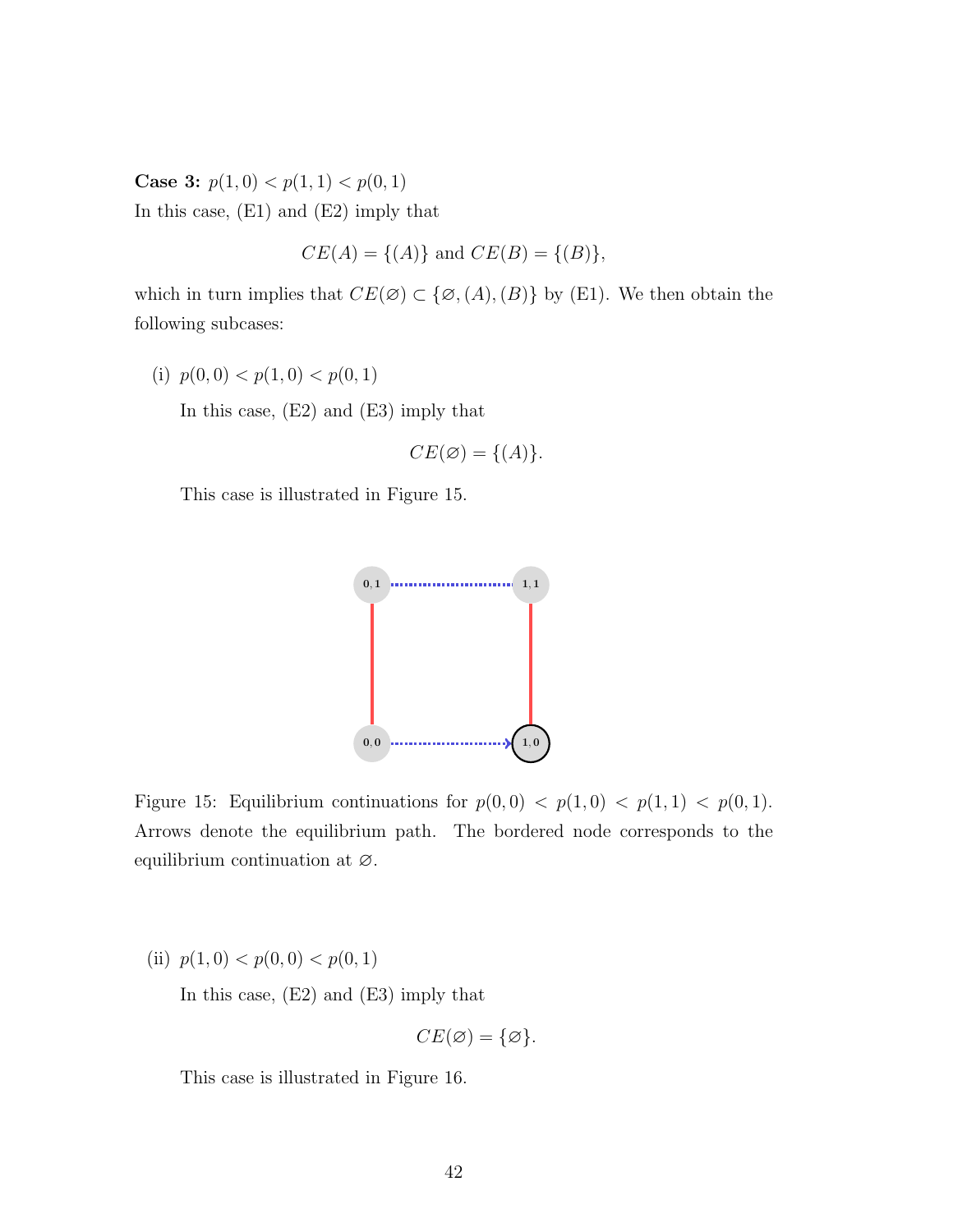

Figure 16: Equilibrium continuations for  $p(1,0) < p(0,0) < p(0,1)$  and  $p(1,0) <$  $p(1, 1) < p(0, 1)$ . Arrows denote the equilibrium path. The bordered node corresponds to the equilibrium continuation at ∅.

(iii)  $p(1,0) < p(0,1) < p(0,0)$ 

In this case, (E2) and (E3) imply that

$$
CE(\varnothing) = \{(B)\}.
$$

This case is illustrated in Figure 17.



Figure 17: Equilibrium continuations for  $p(1,0) < p(1,1) < p(0,1) < p(0,0)$ . Arrows denote the equilibrium path. The bordered node corresponds to the equilibrium continuation at ∅.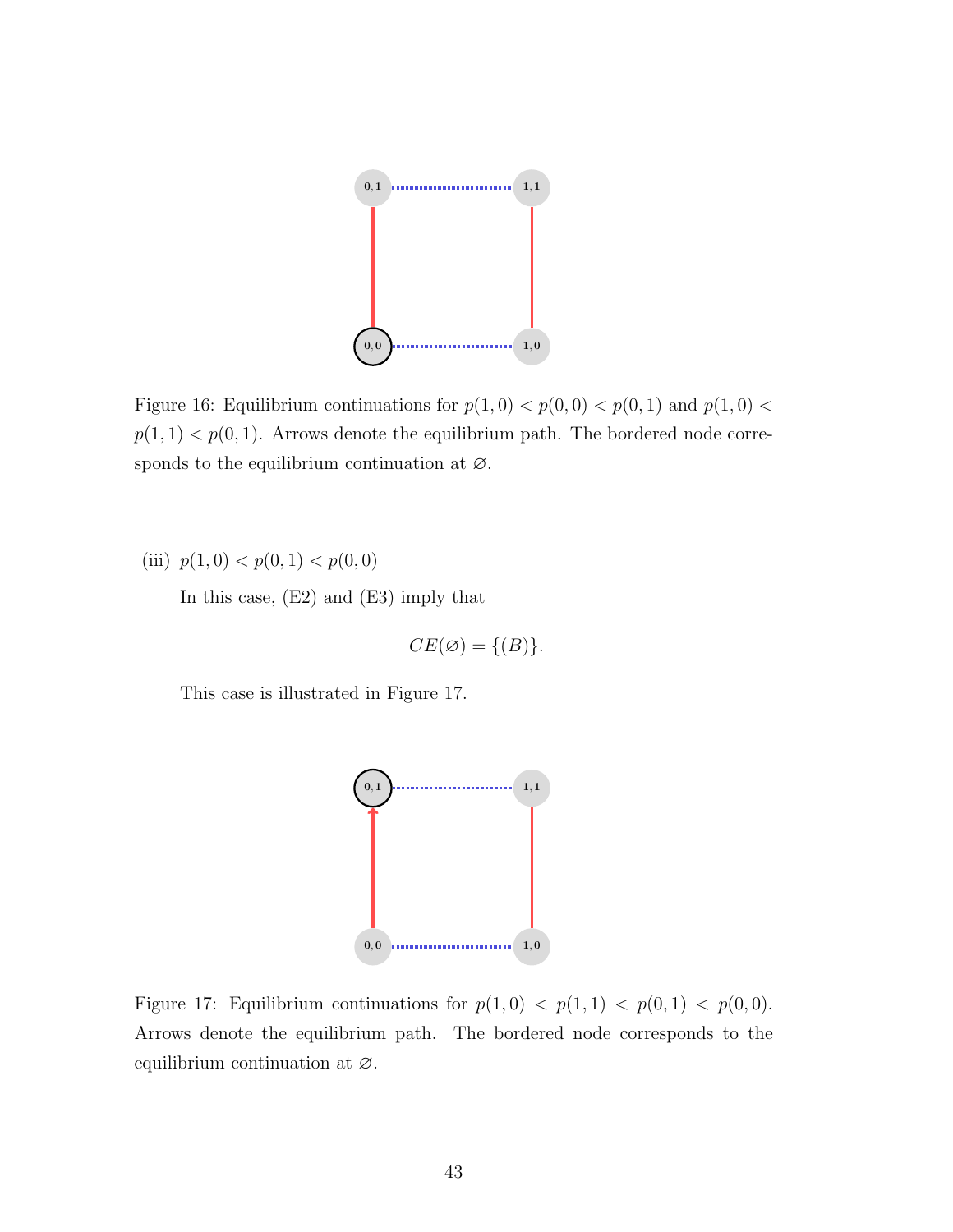Case 4:  $p(0, 1) < p(1, 1) < p(1, 0)$ In this case, (E1) and (E2) imply that

$$
CE(A) = \{(A, B)\}\
$$
and  $CE(B) = \{(B, A)\}\$ ,

which in turn implies that  $CE(\emptyset) \subset \{\emptyset, (A, B), (B, A)\}\$  by (E1). By (E2),  $\emptyset \notin CE(\emptyset)$ . If  $p(0, 0) < p(1, 1)$ , then (E3) implies that

$$
CE(\varnothing) = \{(A, B)\}.
$$

This case is illustrated in Figure 18.



Figure 18: Equilibrium continuations for  $p(0, 1) < p(1, 1) < p(1, 0)$  and  $p(0, 0) <$  $p(1, 1)$ . Arrows denote the equilibrium path. The bordered node corresponds to the equilibrium continuation at ∅.

If  $p(1, 1) < p(0, 0)$ , then (E3) implies that

$$
CE(\varnothing) = \{(B, A)\}.
$$

This case is illustrated in Figure 19.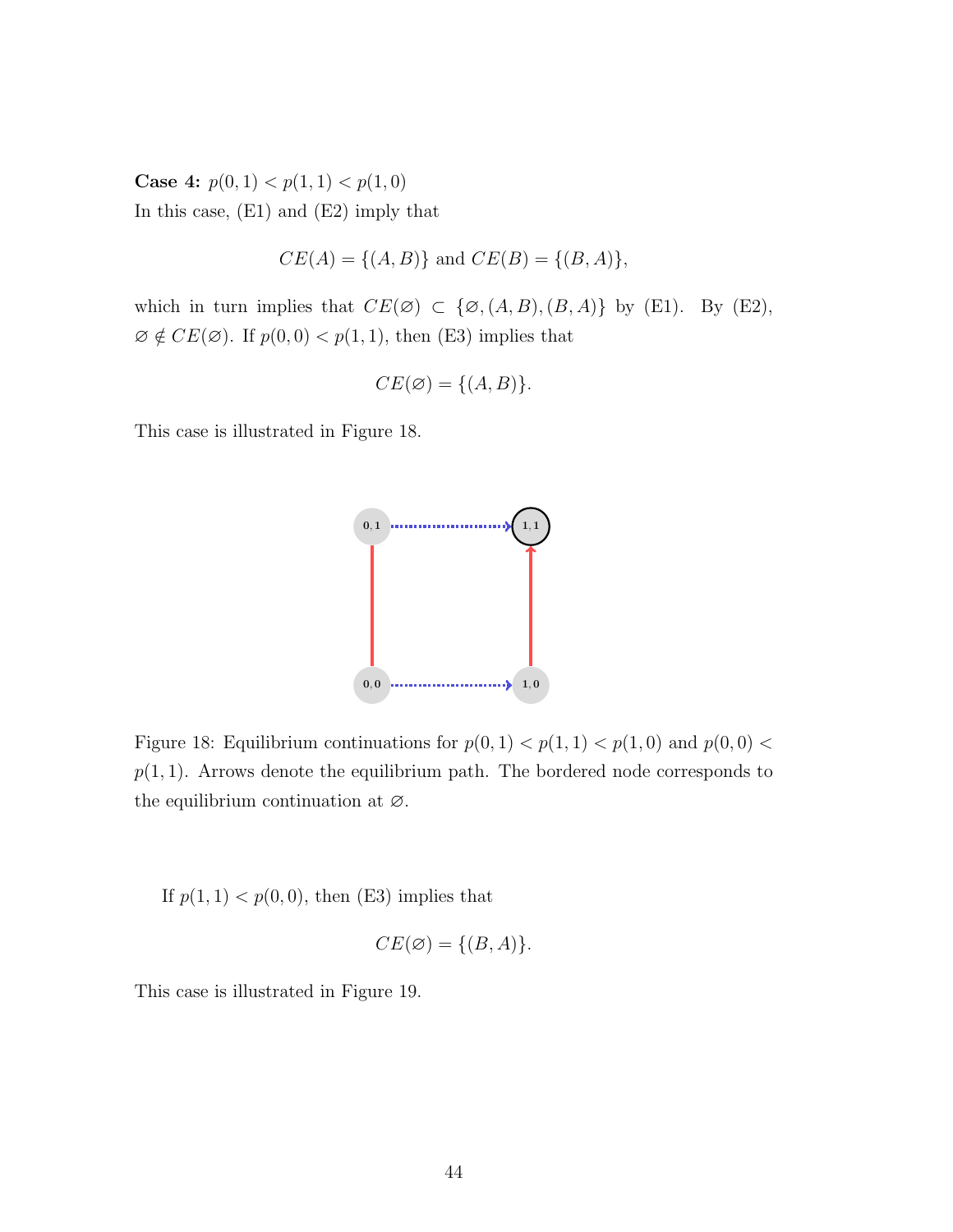

Figure 19: Equilibrium continuations for  $p(0,1) < p(1,1) < p(1,0)$  and  $p(1,1) <$  $p(0, 0)$ . Arrows denote the equilibrium path. The bordered node corresponds to the equilibrium continuation at  $\varnothing.$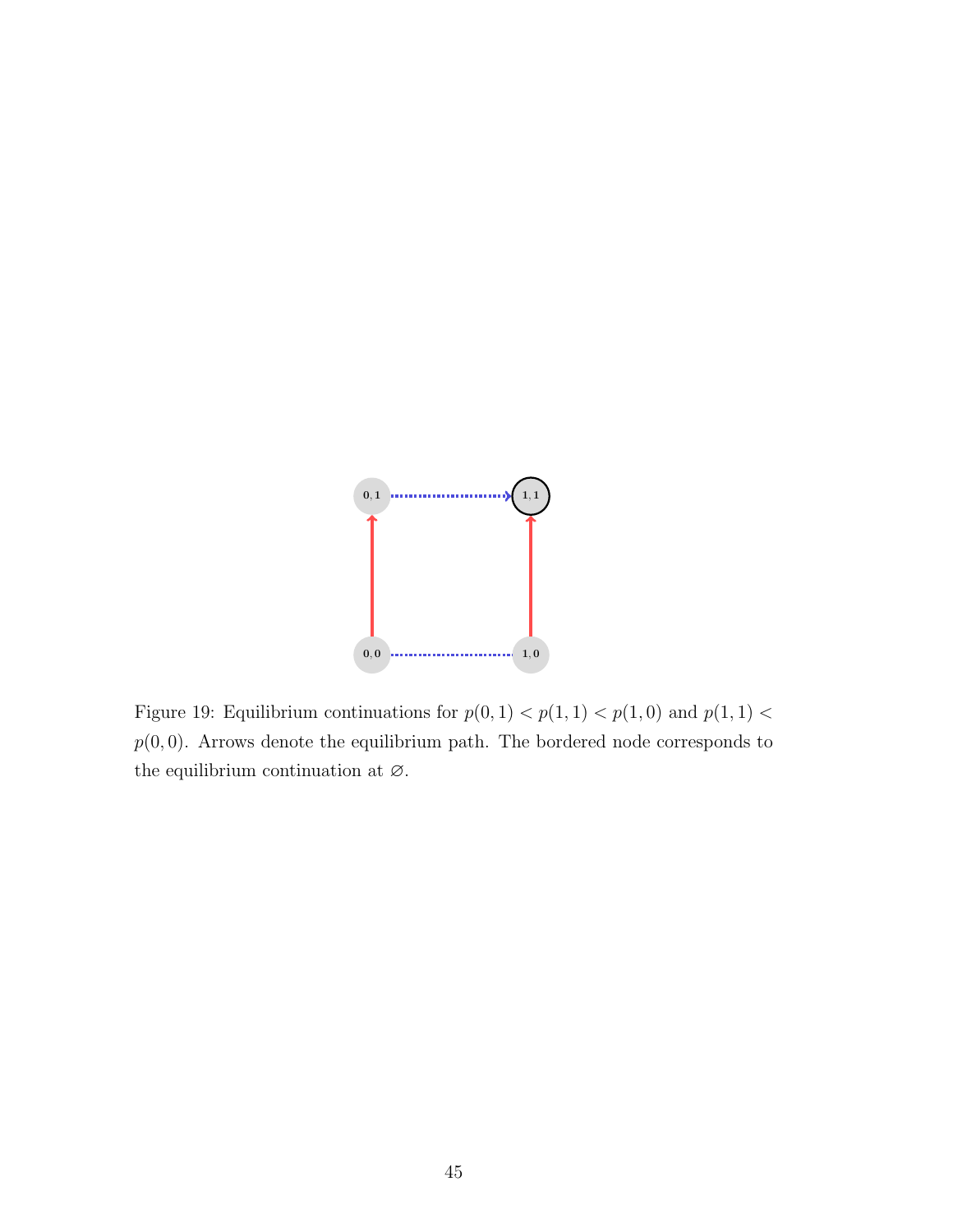### Proofs

**Proof of Theorem 3.1:** Let  $p(z^A, z^B) \neq p(\hat{z}^A, \hat{z}^B)$  for all  $(z^A, z^B), (\hat{z}^A, \hat{z}^B) \in Z$ with  $(z^A, z^B) \neq (\hat{z}^A, \hat{z}^B)$ . Let  $(CE(s))_{s \in \bar{S}}$  be an equilibrium collection of sets of continuation campaigns and let  $(z^A, z^B) \in Z$ . If  $z_1^i + z_2^i = 1$  for  $i = A, B$ , then (E1) implies that  $CE(s) = \{s\}$  for s with  $z(s) = (z^A, z^B)$ . This implies that  $p^*(z^A, z^B) = p(z^A, z^B).$ 

Next consider  $(z^A, z^B) = (z^A, 00)$  with  $z_1^A + z_2^A = 1$  and let s be such that  $z(s) = (z<sup>A</sup>, 00)$ . Then (E1) implies that  $CE(s) \subseteq \{s, (s, (1, B)), (s, (2, B))\}$ . By (E2)  $s \in CE(s)$  if and only if  $p(z^A, 00) < \min\{p(z^A, 10), p(z^A, 01)\}\$ . Moreover, if the latter condition holds, then neither  $(s,(1, B))$  nor  $(s,(2, B))$  are rationalizable and hence (E3) implies that  $CE(s) = \{s\}$  which in turn implies that  $p^*(z^A, 00) =$  $p(z^A, 00)$ .

If  $p(z^A, 00) > \min\{p(z^A, 10), p(z^A, 01)\}\$ , then  $CE(s) \subseteq \{(s, (1, B)), (s, (2, B))\}\$ . If  $p(z^A, 10) < p(z^A, 01)$ , then suppose by way of contradiction that  $(s, (2, B)) \in$  $CE(s)$ . Then  $(s,(1, B))$  is rationalizable and hence (E3) implies that  $(s,(1, B)) \in$  $CE(s)$ . But then  $(s,(2, B))$  is not rationalizable and hence by  $(E3)$   $(s,(2, B)) \notin$  $CE(s)$  which is a contradiction. We conclude that  $p(z^A, 10) < \min\{p(z^A, 00),\}$  $p(z^A, 01)$  implies that  $CE(s) = \{(s, (1, B))\}$  and therefore  $p^*(z^A, 00) = p(z^A, 10)$ .

In the same way one proves that  $p(z^A, 01) < \min\{p(z^A, 00), p(z^A, 10)\}\$ implies that  $CE(s) = \{(s, (2, B))\}$  and therefore  $p^*(z^A, 00) = p(z^A, 01)$ .

Summarizing, if s is such that  $z(s) = (z^A, 00)$  with  $z_1^A + z_2^A = 1$ , then there is a unique continuation equilibrium in  $CE(s)$  and

$$
p^*(z^A, 00) = \min\{p(z^A, 00), p(z^A, 10), p(z^A, 01)\}.
$$
 (26)

Now consider  $(z^A, z^B) = (00, z^B)$  with  $z_1^B + z_2^B = 1$  and let s be such that  $z(s) = (00, z^B)$ . Then (E1) implies that  $CE(s) \subseteq \{s, (s, (1, A)), (s, (2, A))\}$ . By (E2)  $s \in CE(s)$  if and only if  $p(00, z^B) > \max\{p(10, z^B), p(01, z^B)\}\$ . Moreover, if the latter condition holds, then neither  $(s,(1,A))$  nor  $(s,(2,A))$  are rationalizable and hence (E3) implies that  $CE(s) = \{s\}$  which in turn implies that  $p^*(00, z^B) =$  $p(00, z^B)$ .

If  $p(00, z^B) < \max\{p(10, z^B), p(01, z^B)\}\$ , then  $CE(s) \subseteq \{(s,(1,A)), (s,(2,A))\}$ . If  $p(10, z^B) > p(01, z^B)$ , then suppose by way of contradiction that  $(s, (2, A)) \in$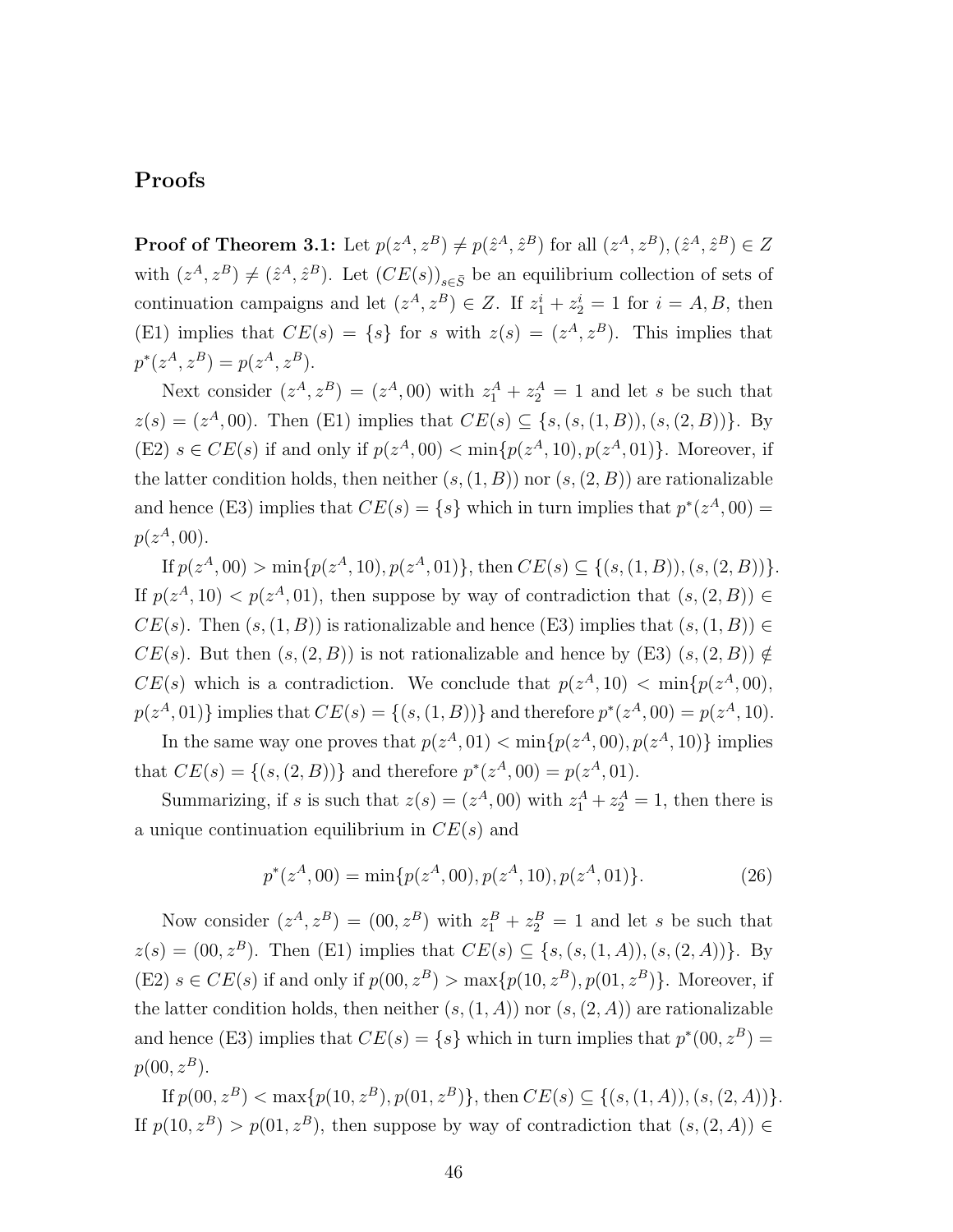$CE(s)$ . Then  $(s,(1,A))$  is rationalizable and hence (E3) implies that  $(s,(1,A)) \in$  $CE(s)$ . But then  $(s,(2,A))$  is not rationalizable and hence by  $(E3)$   $(s,(2,A)) \notin$  $CE(s)$  which is a contradiction. We conclude that  $p(10, z^B) > \max\{p(00, z^B),\}$  $p(01, z^B)$  implies that  $CE(s) = \{(s, (1, A))\}$  and therefore  $p^*(00, z^B) = p(10, z^B)$ .

In the same way one proves that  $p(01, z^B) > \max\{p(00, z^B), p(10, z^B)\}\$ implies that  $CE(s) = \{(s, (2, A))\}$  and therefore  $p^*(00, z^B) = p(01, z^B)$ .

Summarizing, if s is such that  $z(s) = (00, z^B)$  with  $z_1^B + z_2^B = 1$ , then there is a unique continuation equilibrium in  $CE(s)$  and

$$
p^*(00, z^B) = \max\{p(00, z^B), p(10, z^B), p(01, z^B)\}.
$$
 (27)

 $(26)$  and  $(27)$  imply that

$$
p^*(10,00) \le p(10,10) \le p^*(00,10),
$$
  
\n
$$
p^*(10,00) \le p(10,01) \le p^*(00,01),
$$
  
\n
$$
p^*(01,00) \le p(01,10) \le p^*(00,10),
$$
  
\n
$$
p^*(01,00) \le p(01,01) \le p^*(00,01),
$$

from which we conclude that

$$
\max\{p^*(10,00), p^*(01,00)\} \le \min\{p^*(00,10), p^*(00,01)\}.
$$

Finally, consider  $(z^A, z^B) = (00, 00)$  and let  $s = \emptyset$ . From the previous analysis we know that there is a unique continuation equilibrium at  $s = (k, i)$  for  $k = 1, 2$ , and  $i = A, B$ . Let  $CE((k, i)) = \{s_k^i\}$  for  $k = 1, 2$ , and  $i = A, B$ . (E1) then implies that  $CE(\emptyset) \subseteq \{ \emptyset, s_1^A, s_2^A, s_1^B, s_2^B \}$ . By (E2)  $\emptyset \in CE(s)$  if and only if

$$
\max\{p^*(10,00), p^*(01,00)\} < p(00,00) < \min\{p^*(00,10), p^*(00,01)\}.
$$

Moreover, if the latter condition holds then  $s_k^i$  is not rationalizable for  $k = 1, 2$ , and  $i = A, B$ . Hence, (E3) implies that  $CE(\emptyset) = {\emptyset}$  which in turn implies that  $p^*(00, 00) = p(00, 00).$ 

If  $p(00, 00) > \min\{p^*(00, 10), p^*(00, 01)\} \ge \max\{p^*(10, 00), p^*(01, 00)\},\$ then  $CE(\emptyset) \subseteq \{s_1^A, s_2^A, s_1^B, s_2^B\}$ . W.l.o.g. let  $p^*(10, 00) \leq p^*(01, 00)$ . Then  $s_1^A$  is not rationalizable and (E3) implies that  $s_1^A \notin CE(\emptyset)$  which in turn implies that  $s_2^A$  is not rationalizable and hence  $s_2^A \notin CE(\emptyset)$  by (E3). Therefore,  $CE(\emptyset) \subseteq \{s_1^B, s_2^B\}$ . Since  $z(s_1^B) \neq z(s_2^B)$  it follows that  $p^*(00, 10) = p(z(s_1^B)) \neq p(z(s_2^B)) = p^*(00, 01)$ .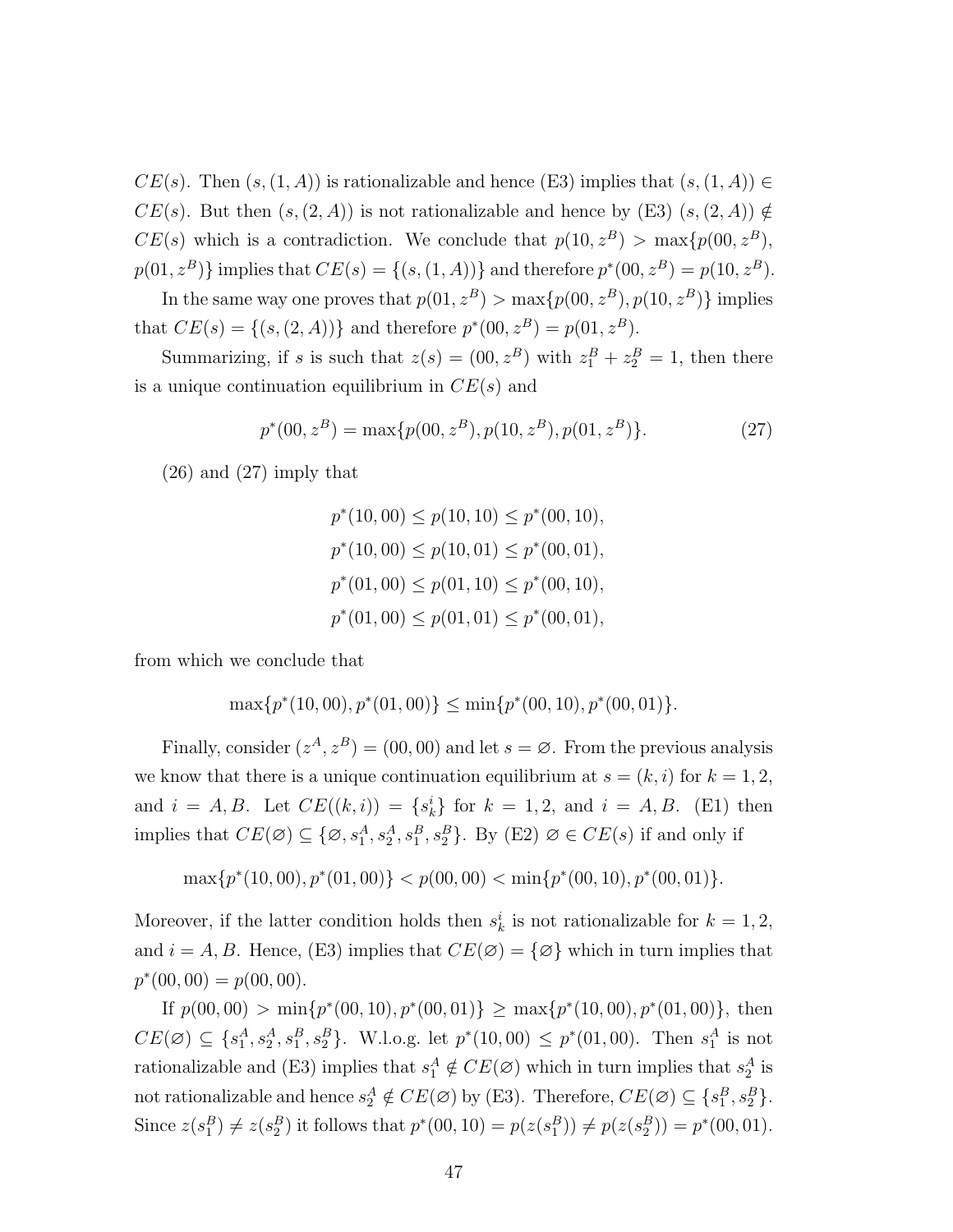If  $p^*(00, 10) > p^*(00, 01)$ , then suppose by way of contradiction that  $s_1^B \in$  $CE(\emptyset)$ . Then  $s_2^B$  is rationalizable and hence (E3) implies that  $s_2^B \in CE(\emptyset)$ . But then  $s_1^B$  is not rationalizable and therefore  $s_1^B \notin CE(\emptyset)$  by (E3) which is a contradiction. Therefore,  $p^*(00, 10) > p^*(00, 01)$  implies that  $CE(\emptyset) = \{s_2^B\}$  and  $p^*(00,00) = p^*(00,01)$ . Similarly,  $p^*(00,10) < p^*(00,01)$  implies that  $CE(\emptyset) =$  $\{s_1^B\}$  and  $p^*(00, 00) = p^*(00, 10)$ .

In any case we conclude that if

$$
p(00,00) > \min\{p^*(00,10), p^*(00,01)\} \ge \max\{p^*(10,00), p^*(01,00)\},\
$$

then there is a unique equilibrium continuation in  $CE(\emptyset)$  and

$$
p^*(00,00) = \min\{p^*(00,10), p^*(00,01)\}.
$$

Finally, if  $p(00, 00) < \max\{p^*(00, 10), p^*(00, 01)\} \le \min\{p^*(00, 10), p^*(00, 01)\},$ then  $CE(\emptyset) \subseteq \{s_1^A, s_2^A, s_1^B, s_2^B\}$ . W.l.o.g. let  $p^*(00, 01) \leq p^*(00, 10)$ . Then  $s_1^B$  is not rationalizable and (E3) implies that  $s_1^B \notin CE(\emptyset)$  which in turn implies that  $s_2^B$  is not rationalizable and hence  $s_2^B \notin CE(\emptyset)$  by (E3). Therefore,  $CE(\emptyset) \subseteq \{s_1^A, s_2^A\}$ . Since  $z(s_1^A) \neq z(s_2^A)$  it follows that  $p^*(10, 00) = p(z(s_1^A)) \neq$  $p(z(s_2^A)) = p^*(01, 00).$ 

If  $p^*(10,00) < p^*(01,00)$ , then suppose by way of contradiction that  $s_1^A \in$  $CE(\emptyset)$ . Then  $s_2^A$  is rationalizable and hence (E3) implies that  $s_2^A \in CE(\emptyset)$ . But then  $s_1^A$  is not rationalizable and therefore  $s_1^A \notin CE(\emptyset)$  by (E3) which is a contradiction. Therefore,  $p^*(10,00) < p^*(01,00)$  implies that  $CE(\emptyset) = \{s_2^A\}$  and  $p^*(00,00) = p^*(01,00)$ . Similarly,  $p^*(00,01) < p^*(10,00)$  implies that  $CE(\emptyset) =$  ${s<sub>1</sub><sup>A</sup>}$  and  $p<sup>*</sup>(00, 00) = p<sup>*</sup>(10, 00)$ .

In any case we conclude that if

$$
\min\{p^*(00,10), p^*(00,01)\} \ge \max\{p^*(10,00), p^*(01,00)\} > p(00,00),
$$

then there is a unique equilibrium continuation in  $CE(\emptyset)$  and

$$
p^*(00,00) = \max\{p^*(10,00), p^*(01,00)\}.
$$

This proves the theorem.

□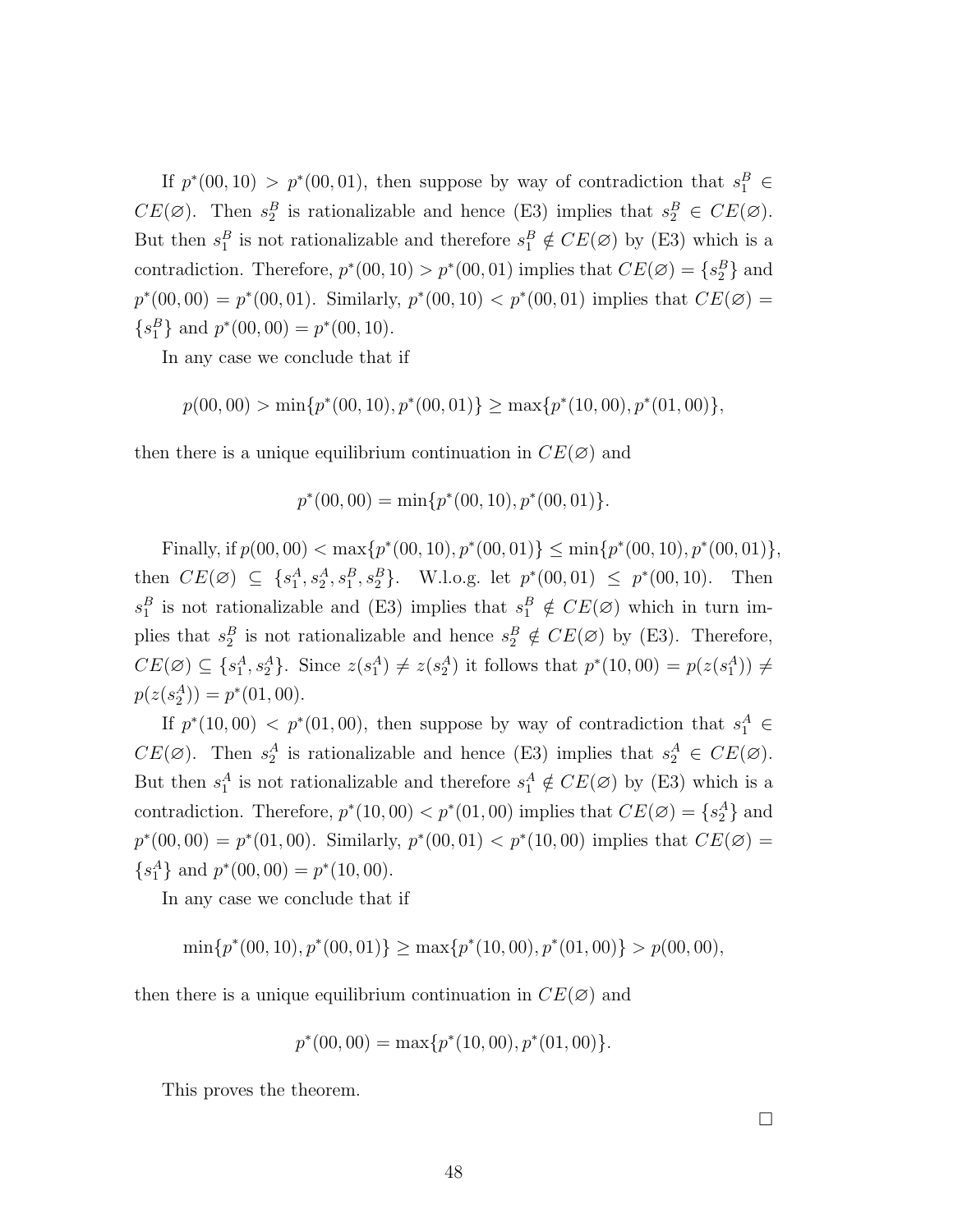**Proof of Lemma 4.1:** The proof is by backwards induction: Consider a state where one candidate i has addressed all issues and the other candidate  $j \neq i$  has addressed all but one issue. Then  $(17)$  implies that j can increase her vote share by addressing the remaining issue. Hence, the unique equilibrium continuation is a full campaign.

Consider now an arbitrary state  $(z^A, z^B)$  and assume that for all  $(\hat{z}^A, \hat{z}^B)$  $(z<sup>A</sup>, z<sup>B</sup>)$  it is true that any continuation equilibrium at a campaign s with  $z(s)$  $(\hat{z}^A, \hat{z}^B)$  is a full campaign. Then (20) implies that either candidate A or candidate B can increase her vote share by continuing from  $(z<sup>A</sup>, z<sup>B</sup>)$  which will then lead to a full campaign by the induction hypothesis. Hence, the unique equilibrium continuation at  $(z<sup>A</sup>, z<sup>B</sup>)$  is a full campaign.

□

**Proof of Theorem 4.1:** For all k, let  $e^k \in \{0,1\}^K$  be such that  $e^k_k = 1$  and  $e_l^k = 0$  for all  $l \neq k$ .

- 1. The claim immediately follows from Lemma 4.1.
- 2. If candidate A continues from  $(z^{*A}, z^{*B})$  to  $(z^{*A} + e^k, z^{*B})$  for some k with  $z_k^{*A} = 0$ , then A's vote share in any continuation equilibrium will be below  $\hat{p}(z^{*A}, z^{*B}) = p(z^{*A}, z^{*B})$  by assumption on the vote shares. To see this note that B will not add further issues because this would lead to a full campaign by Lemma 4.1 and  $p(1,1) = \hat{p}(1,1) > \hat{p}(z^{*A}, z^{*B}) > p(z^A, z^{*B})$ for all  $z^A$  with  $z_k^A = 1$  for some k with  $z_k^{*A} = 0$ . For the same reason candidate B will not continue from  $(z^{*A}, z^{*B})$  to  $(z^{*A}, z^{*B} + e^k)$  for some k with  $z_k^{*B} = 0$ . Hence, the campaign will stop at  $(z^{*A}, z^{*B})$ .

We will now prove by backwards induction that any equilibrium continuation at a campaign with state  $(z<sup>A</sup>, z<sup>B</sup>) < (z<sup>*A</sup>, z<sup>*B</sup>)$  is a campaign with state  $(z^{*A}, z^{*B})$ . Let  $(z^A, z^B) = (z^{*A} - e^k, z^{*B})$  for some k with  $z_k^{*A} = 1$ . Then A can increase her vote share by continuing to  $(z^{*A}, z^{*B})$  while any continuation to  $(z^{*A} - e^k + e^l, z^{*B})$  for some l with  $z_l^{*A} = 0$  leads to a vote share below  $\hat{p}(z^{*A}, z^{*B}) = p(z^{*A}, z^{*B})$  for the same reason as above. Moreover, if B continues to  $(z^{*A} - e^k, z^{*B} + e^l)$  for some l with  $z_l^{*B} = 0$ , then any equilibrium continuation will be a full campaign by Lemma 4.1 which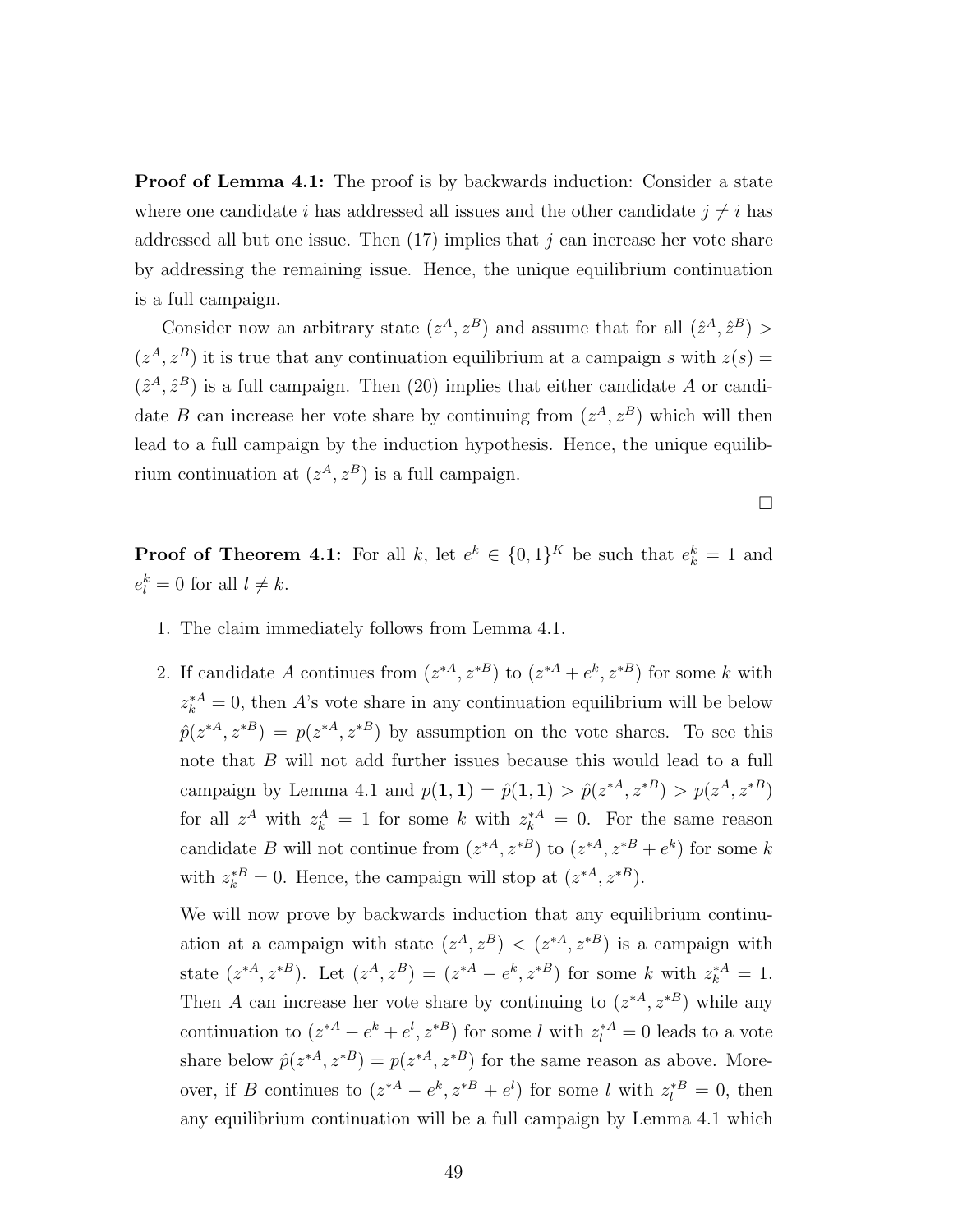is worse for candidate B than  $(z^{*A}, z^{*B})$ . Hence, the unique state in any equilibrium continuation at  $(z^{*A} - e^k, z^{*B})$  is  $(z^{*A}, z^{*B})$ .

Let  $(z^A, z^B) = (z^{*A}, z^{*B} - e^k)$  for some k with  $z_k^{*B} = 1$ . Then B can increase her vote share by continuing to  $(z^{*A}, z^{*B})$  while any continuation to  $(z^{*A}, z^{*B} - e^k + e^l)$  for some l with  $z_l^{*B} = 0$  leads to a full campaign where A's vote share is above  $p(z^{*A}, z^{*B})$ . Moreover, if A continues to  $(z^{*A} + e^l, z^{*B} - e^k)$  for some l with  $z_l^{*A} = 0$ , then A's vote share will be below  $\hat{p}(z^{*A}, z^{*B}) = p(z^{*A}, z^{*B})$  in any continuation equilibrium which is worse for candidate A than  $(z^{*A}, z^{*B})$ . Hence, the unique state in any equilibrium continuation at  $(z^{*A}, z^{*B} - e^k)$  is  $(z^{*A}, z^{*B})$ .

Consider now an arbitrary state  $(z<sup>A</sup>, z<sup>B</sup>) < (z<sup>*A</sup>, z<sup>*B</sup>)$  and assume that for all  $(\hat{z}^A, \hat{z}^B)$  with  $(z^A, z^B) < (\hat{z}^A, \hat{z}^B) < (z^{*A}, z^{*B})$  it is true that the unique state in any continuation equilibrium at  $(\hat{z}^A, \hat{z}^B)$  is  $(z^{*A}, z^{*B})$ . By  $(20)$  either candidate A or candidate B can increase their vote share by continuing to  $(z^A + e^k, z^B)$  for some k with  $z_k^A = 0$  and  $z_k^{*A} = 1$ , or to  $(z<sup>A</sup>, z<sup>B</sup> + e<sup>k</sup>)$  for some k with  $z<sub>k</sub><sup>B</sup> = 0$  and  $z<sub>k</sub><sup>*B</sup> = 1$  as this will lead to state  $(z^{*A}, z^{*B})$  by the induction hypothesis. Moreover, for the same reason as above neither A nor B will continue to  $(z^A + e^k, z^B)$  with  $z_k^{A} = 0$  or to  $(z<sup>A</sup>, z<sup>B</sup> + e<sup>k</sup>)$  with  $z<sub>k</sub><sup>*B</sup> = 0$ . Hence, the unique state in any equilibrium continuation at  $(z^A, z^B)$  is  $(z^{*A}, z^{*B})$ .

□

**Proof of Theorem 4.2:** Let  $(CE(s))_{s\in S}$  be an equilibrium collection of sets of continuation campaigns and let s be a campaign with  $z(s) = (z^A, z^B)$ . The proof is by induction over L, where  $L = #\{(i,k) | z_k^i = 0\}$ . Note that  $0 \le L \le 2K$ .

If s is such that  $L = 0$ , then  $(z^A, z^B) = (1 \dots 1, 1 \dots 1)$  and by (E1)  $CE(s) =$  $\{s\}$  which implies  $p^*(1 \dots 1, 1 \dots 1) = p(1 \dots 1, 1 \dots 1)$ . This proves the claim for  $L = 0$ .

Let s be such that  $L = 1$ . First consider the case where  $z_k^A = 0$  for some k. W.l.o.g. let  $k = 1$  which implies  $(z^A, z^B) = (01 \dots 1, 1 \dots 1)$ . Then from the case  $L = 0$  we know that  $(1 \dots 1, 1 \dots 1)$  is the unique continuation campaign at  $(z^A + e^1, z^B)$ . Moreover, by (E1)  $CE(s) \subseteq \{s, (s, (1, A))\}$ . By (E2)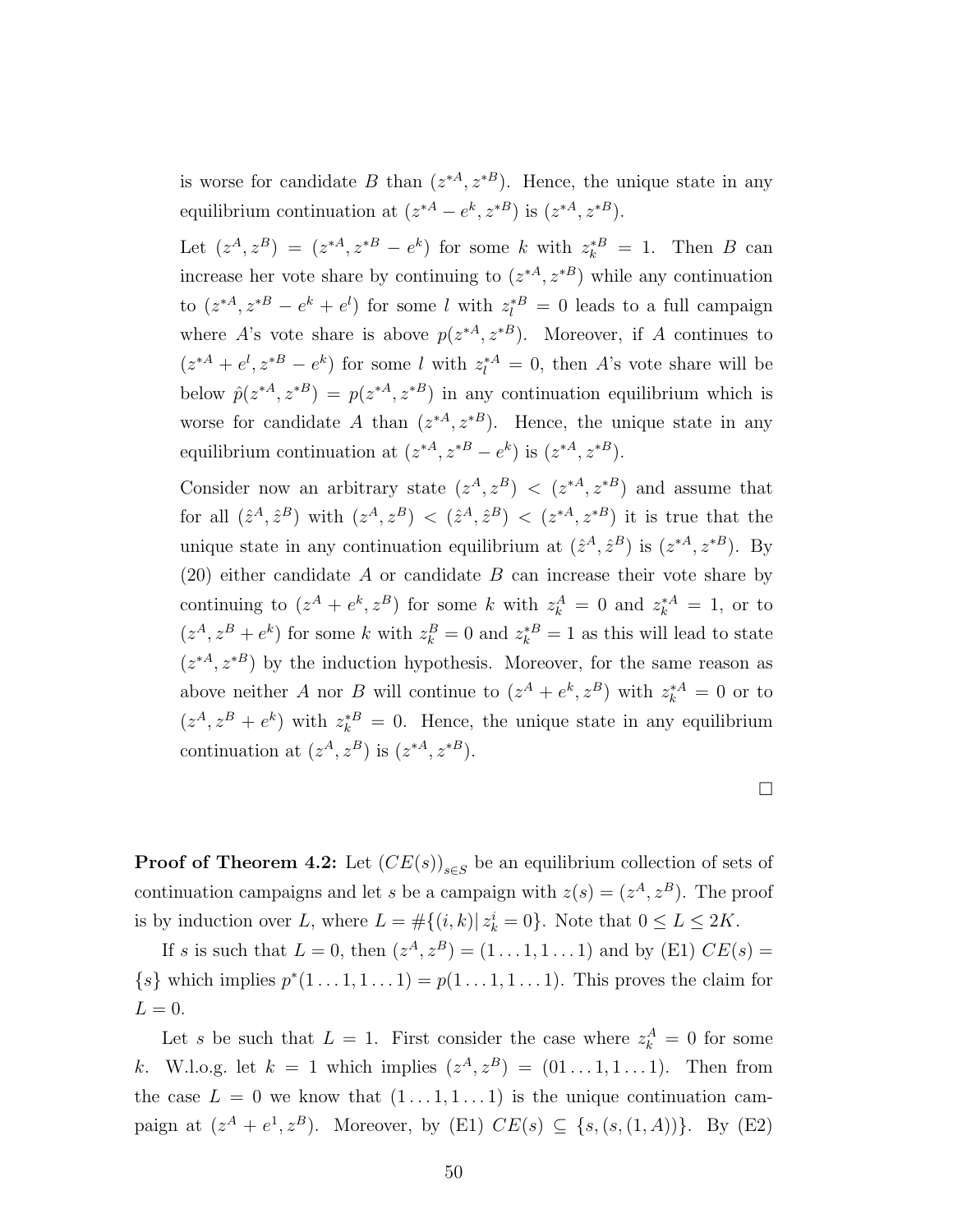$s \in CE(s)$  if and only if  $p(01...1,1...1) > p(1...1,1...1)$ . If the latter condition is satisfied, then  $s \in CE(s)$  and (E3) implies that  $(s,(1,A)) \notin CE(s)$ because if it were true that  $(s,(1,A)) \in CE(s)$ , then by  $(E3)$  it would have to be true that  $p(1 \ldots 1, 1 \ldots 1) > p(01 \ldots 1, 1 \ldots 1)$  which is not the case. Hence, if  $p(01...1, 1...1) > p(1...1, 1...1)$ , then  $CE(s) = \{s\}$ . If  $p(01...1, 1...1)$  $p(1 \ldots 1, 1 \ldots 1)$ , then  $s \notin CE(s)$  by (E2) and nonemptiness of  $CE(s)$  implies that  $CE(s) = \{(s,(1,A))\}$  which also satisfies (E3) because  $p(1...1,1...1)$  $p(01 \ldots 1, 1 \ldots 1)$ . In any case there is a unique continuation equilibrium in  $CE(s)$  and A's vote share  $p^*(01...1,1...1)$  in the unique continuation equilibrium satisfies

$$
p^*(01...1,1...1) = \max\{p^*(1...1,1...1), p(01...1,1...1)\}.
$$

Next consider the case where  $z_k^B = 0$  for some k. W.l.o.g. let  $k = 1$  which implies  $(z^A, z^B) = (1 \dots 1, 01 \dots 1)$ . Then from the case  $L = 0$  we know that  $(1 \dots 1, 1 \dots 1)$  is the unique continuation campaign at  $(z^A, z^B + e^1)$ . Moreover, by (E1)  $CE(s) \subseteq \{s, (s, (1, B))\}$ . By (E2)  $s \in CE(s)$  if and only if  $p(1...1, 1...1)$  $p(1 \ldots 1, 01 \ldots 1)$ . If the latter condition is satisfied, then  $s \in CE(s)$  and (E3) implies that  $(s,(1, B)) \notin CE(s)$  because if it were true that  $(s,(1, B)) \in CE(s)$ , then by (E3) it would have to be true that  $p(1 \ldots 1, 1 \ldots 1) < p(01 \ldots 1, 1 \ldots 1)$ which is not the case. Hence, if  $p(1 \ldots 1, 01 \ldots 1) < p(1 \ldots 1, 1 \ldots 1)$ , then  $CE(s)$  $\{s\}.$  If  $p(1 \ldots 1, 1 \ldots 1) < p(1 \ldots 1, 01 \ldots 1)$ , then  $s \notin CE(s)$  by  $(E2)$  and nonemptiness of  $CE(s)$  implies that  $CE(s) = \{(s,(1,B))\}$  which also satisfies (E3) because  $p(1 \ldots 1, 1 \ldots 1) < p(1 \ldots 1, 01 \ldots 1)$ . In any case there is a unique continuation equilibrium in  $CE(s)$  and A's vote share  $p^*(1...1,01...1)$  in the unique continuation equilibrium satisfies

$$
p^*(1 \dots 1, 01 \dots 1) = \min\{p^*(1 \dots 1, 1 \dots 1), p(1 \dots 1, 01 \dots 1)\}.
$$

This proves the claim for  $L = 1$ .

Let  $2 \leq M \leq 2K$  and assume that the claim has been proved for all L with  $0 \leq L \leq M - 1$ . Let s be such that  $L = M$ . From the induction hypothesis we then know that for all k with  $z_k^i = 0$  all continuation equilibria in  $CE((s,(k,i)))$ are outcome equivalent. Moreover, if l is such that  $z_l^A = 0$ , then by the induction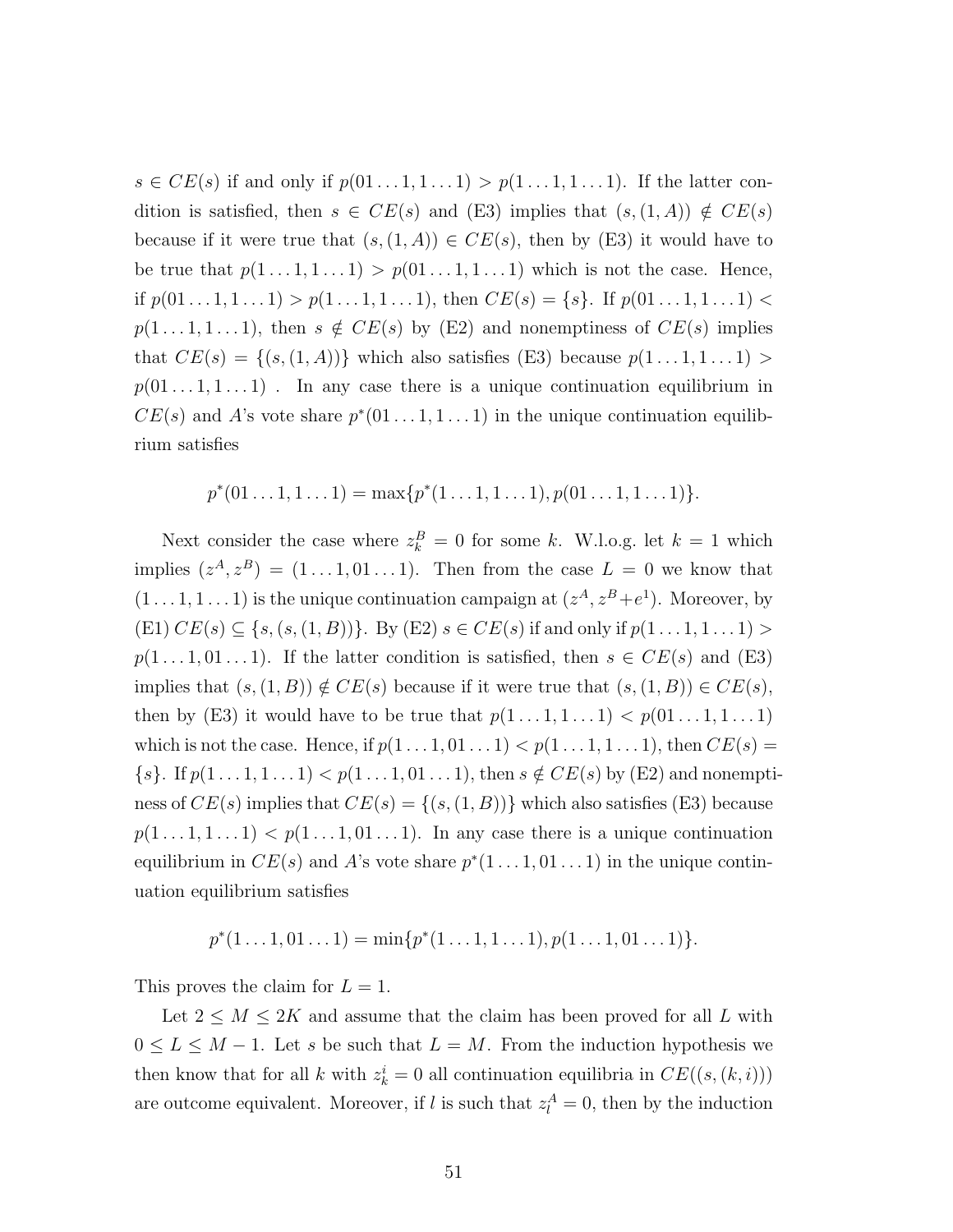hypothesis

$$
\min_{l':z_{l'}^B=0} p^*(z^A + e^l, z^B + e^{l'}) \ge p^*(z^A + e^l, z^B) \ge \max_{l'\neq l:z_{l'}^A=0} p^*(z^A + e^l + e^{l'}, z^B),
$$
 (28)

and if k is such that  $z_k^B = 0$ , then

$$
\min_{k' \neq k: z_{k'}^B = 0} p^*(z^A, z^B + e^k + e^{k'}) \ge p^*(z^A, z^B + e^k) \ge \max_{k': z_{k'}^A = 0} p^*(z^A + e^{k'}, z^B + e^k),
$$
 (29)

where the minimum (maximum) over the empty set is defined to be  $\infty$  ( $-\infty$ ). (28) and (29) imply that for all k and l such that  $z_l^A = 0$  and  $z_k^B = 0$ ,

$$
p^*(z^A, z^B + e^k) \ge p^*(z^A + e^l, z^B + e^k) \ge p^*(z^A + e^l, z^B). \tag{30}
$$

(30) implies that

$$
\min_{k:z_k^B=0} p^*(z^A, z^B + e^k) \ge \max_{k:z_k^A=0} p^*(z^A + e^k, z^B). \tag{31}
$$

From (E1) we know that  $CE(s) \subseteq \Box$  $(k,i):z_k^i=0$  $CE((s, (k, i))) \cup \{s\}$ . By (E2)  $s \in$  $CE(s)$  if and only if

$$
\min_{k:z_k^B=0} p^*(z^A, z^B + e^k) > p(z^A, z^B) > \max_{k:z_k^A=0} p^*(z^A + e^k, z^B). \tag{32}
$$

Assume that (32) is satisfied which implies  $s \in CE(s)$ . Suppose by way of contradiction that there exist some  $(k, i)$  with  $z_k^i = 0$  such that  $s' \in CE(s) \cap$  $CE((s, (k, i)))$ . W.l.o.g. let  $i = A$ . Let

$$
K^{A} = \{k | z_{k}^{A} = 0 \text{ and } \exists s' \in CE(s) \cap CE((s, (k, A)))\}
$$
(33)

and let

$$
\hat{k} \in \{k \in K^A | p^*(z^A + e^k, z^B) \le p^*(z^A + e^l, z^B) \text{ for all } l \in K^A \}. \tag{34}
$$

Then  $s' \in CE(s) \cap CE((s, (\hat{k}, A)))$  is not rationalizable which contradicts (E3). Hence, if (32) is satisfied, then  $CE(s) = \{s\}$  and

$$
p^*(z^A, z^B) = p(z^A, z^B).
$$

Assume now that

$$
p(z^A, z^B) > \min_{k:z_k^B=0} p^*(z^A, z^B + e^k) \ge \max_{k:z_k^A=0} p^*(z^A + e^k, z^B).
$$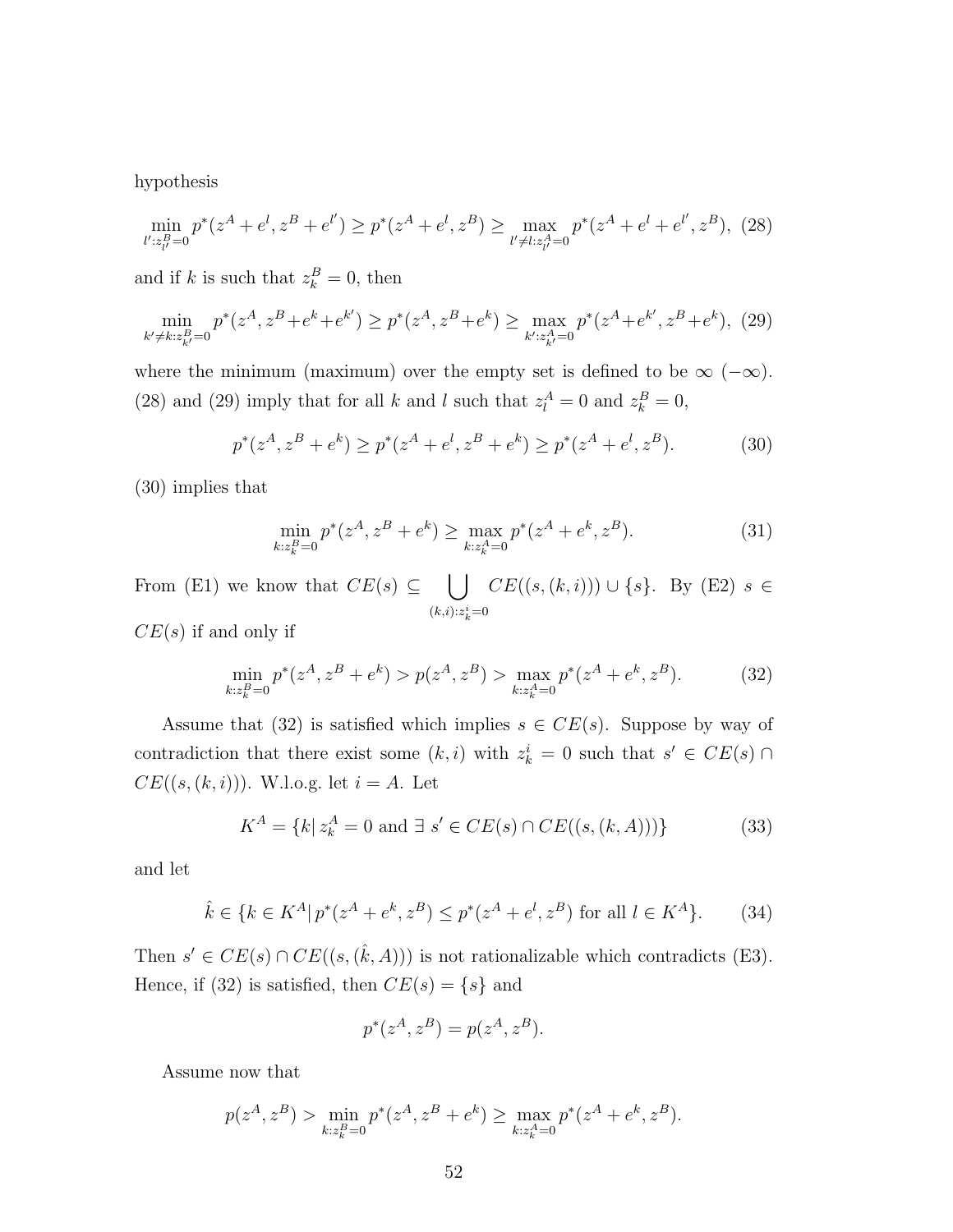Then (32) is violated and (E2) implies that  $s \notin CE(s)$ . Suppose by way of contradiction that  $\exists s' \in CE(s) \cap CE((s,(k,A)))$  for some k with  $z_k^A = 0$ . Let  $K^A$  and  $\hat{k}$  be defined as in (33) and (34), respectively. Then  $s' \in CE(s) \cap CE((s, (\hat{k}, A)))$ is not rationalizable which together with  $p^*(z^A + e^{\hat{k}}, z^B) < p(z^A, z^B)$  implies that (E3) is violated. Hence,  $CE(s) \cap CE((s,(k,A))) = \emptyset$  for all k with  $z_k^A = 0$ . (E1) then implies that

$$
CE(s) \subseteq \bigcup_{(l,B):z_k^B=0} CE((s,(l,B))).
$$

Let

$$
L^{B} = \{l | z_{l}^{B} = 0 \text{ and } p^{*}(z^{A}, z^{B} + e^{l}) \le p^{*}(z^{A}, z^{B} + e^{k}) \text{ for all } k \text{ with } z_{k}^{B} = 0 \}. (35)
$$

Suppose by way of contradiction that  $CE(s) \cap CE((s,(l,B))) = \emptyset$  for all  $l \in L^B$ and let  $s' \in CE((s, (l, B)))$  for some  $l \in L^B$ . Then s' is rationalizable and hence (E3) implies that  $s' \in CE(s)$  which is a contradiction. Hence, there exists some  $l \in L^B$  and some  $s' \in CE(s) \cap CE((s,(l,B))).$ 

Suppose by way of contradiction that  $CE(s) \cap CE((s,(l, B))) \neq \emptyset$  for some  $l \notin L^B$  with  $z_l^B = 0$ . Let  $\overline{l} \notin L^B$  be such that there exists some  $s' \in CE(s) \cap$  $CE((s, (\overline{l}, B)))$  and  $p^*(z^A, z^B + e^{\overline{l}}) \geq p^*(z^A, z^B + e^l)$  for all l with  $CE(s) \cap$  $CE((s, (l, B))) \neq \emptyset$ . Then s' is not rationalizable and hence (E3) is violated which is a contradiction. Hence,  $CE(s) \cap CE((s,(l,B))) = \emptyset$  for all  $l \notin L^B$ with  $z_l^B = 0$ . This implies that all continuation equilibria in  $CE(s)$  are outcome equivalent and

$$
p^*(z^A, z^B) = \min_{k:z_k^B=0} p^*(z^A, z^B + e^k).
$$

Finally, assume that

$$
\min_{k:z_k^B=0} p^*(z^A, z^B + e^k) \ge \max_{k:z_k^A=0} p^*(z^A + e^k, z^B) > p(z^A, z^B).
$$

Then analogously to the previous case ones shows that all continuation equilibria in  $CE(s)$  are outcome equivalent and

$$
p^*(z^A, z^B) = \max_{k: z_k^A = 0} p^*(z^A + e^k, z^B).
$$

This proves the claim for  $L = M$  and concludes the proof of the theorem.

□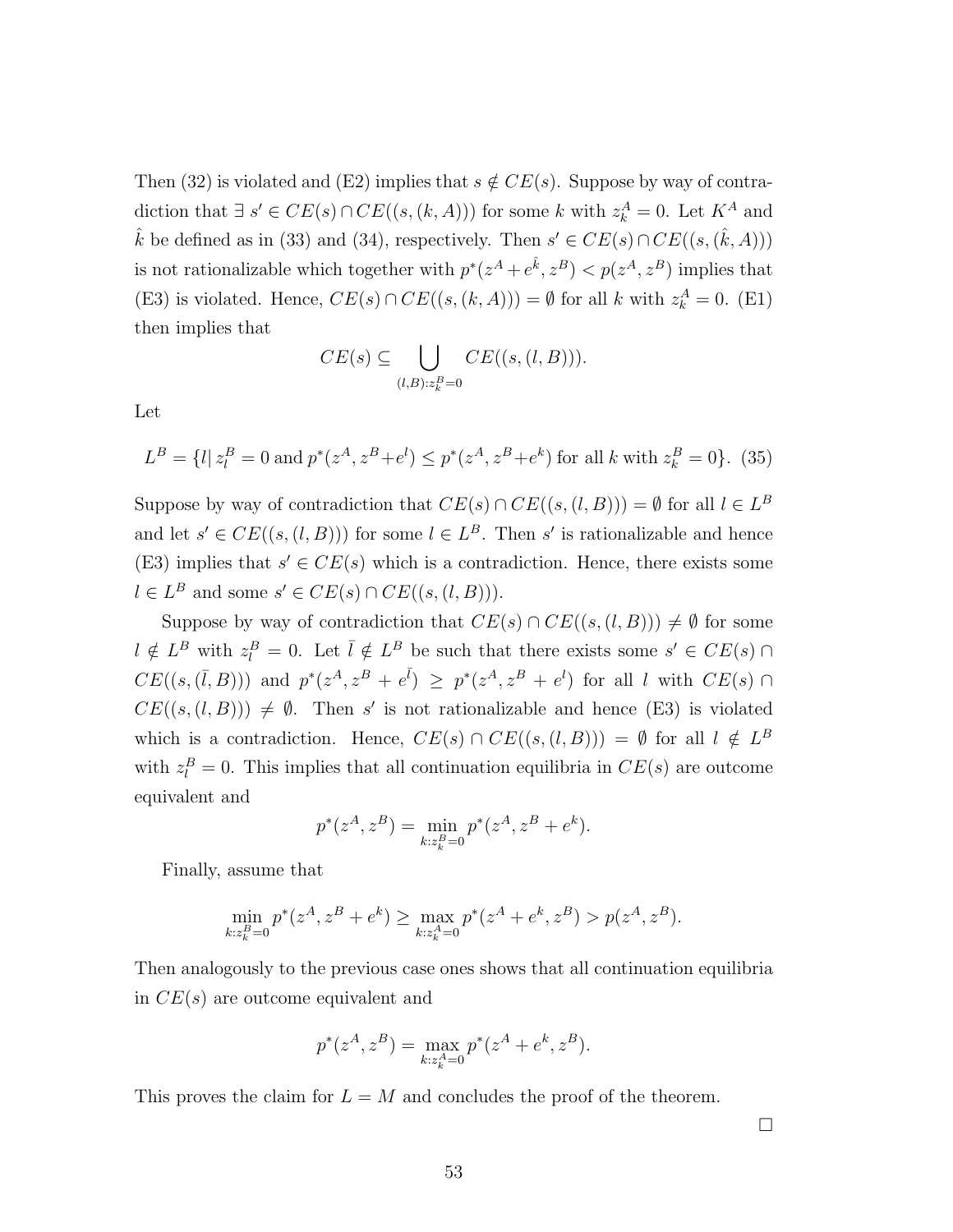## References

- AMORÓS, P., AND M. S. PUY (2013): "Issue convergence or issue divergence in a political campaign?," Public Choice, 155, 355–371.
- ARAGONES, E., M. CASTANHEIRA, AND M. GIANI (2015): "Electoral Competition through Issue Selection," American Journal of Political Science, 59, 71–90.
- Colomer, J. M., and H. Llavador (2012): "An agenda-setting model of electoral competition," SERIEs, 3, 73–93.
- DEBORD, B. (1987): "Caractérisation des matrices de préférences nettes et méthodes d'agrégation associées," Mathématiques et Sciences Humaines, 97, 5–17.
- DENTER, P. (2020): "Campaign Contests," European Economic Review, 127, article 103459.
- DRAGU, T., AND X. FAN (2016): "An Agenda-Setting Theory of Electoral Competition," The Journal of Politics, 78, 1170–1183.
- Dutta, B., M. O. Jackson, and M. Le Breton (2004): "Equilibrium Agenda Formation," Social Choice and Welfare, 23, 21–57.
- Egorov, G. (2015): "Single-Issue Campaigns and Multidimensional Politics," Working paper, Northwestern University.
- Green-Pedersen, C. (2007): "The Growing Importance of Issue Competition: The Changing Nature of Party Competition in Western Europe," Political Studies, 55, 607–628.
- LE BRETON, M. (2005): "On the Uniqueness of Equilibrium in Symmetric Two-Player Zero-Sum Games with Integer Payoffs," *Économie Publique*, 17, 187–195.
- PETROCIK, J. R. (1996): "Issue Ownership in Presidential Elections, with a 1980 Case Study," American Journal of Political Science, 40, 825–850.